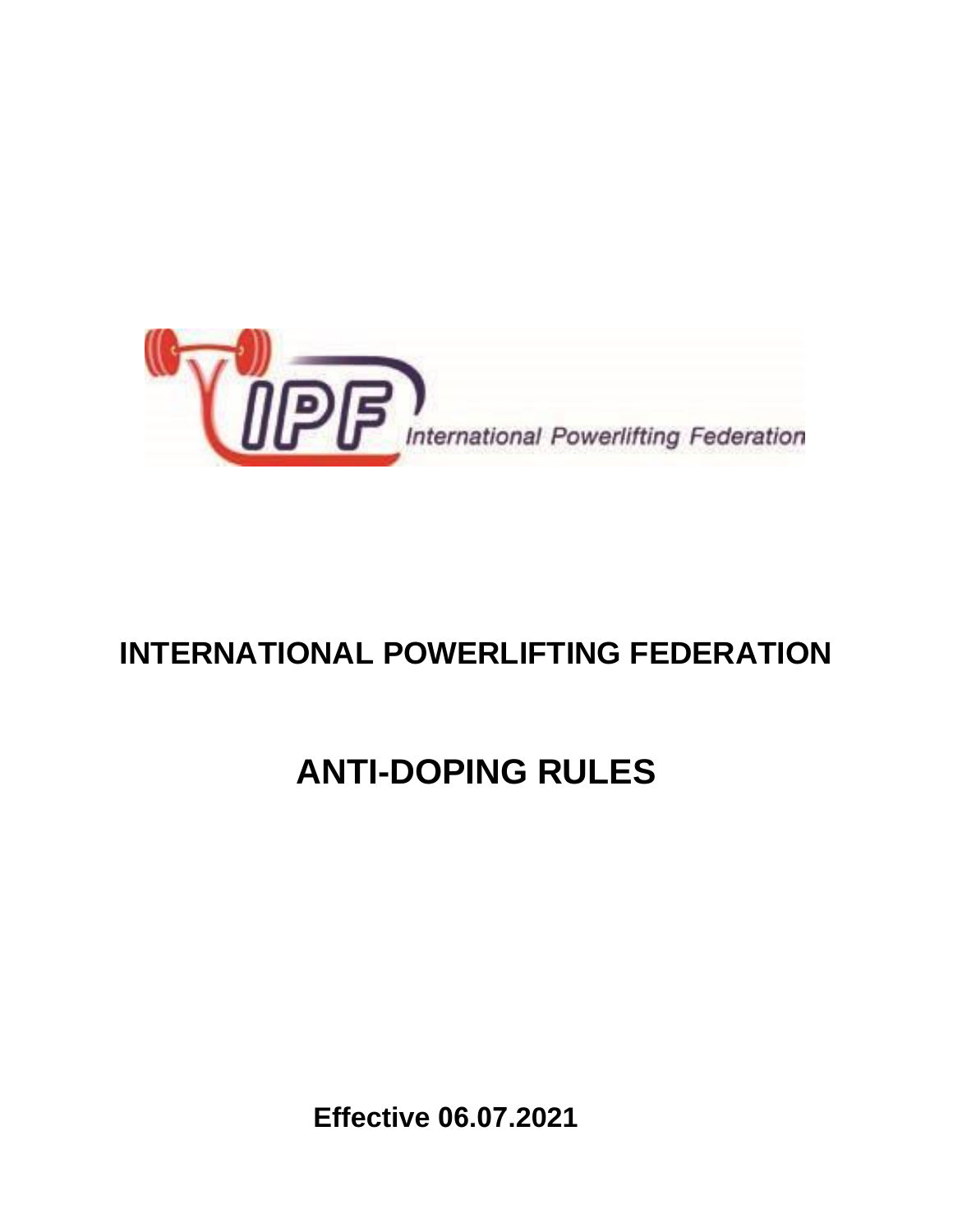## **TABLE OF CONTENTS**

| <b>ARTICLE 1</b>  |                                                                   |
|-------------------|-------------------------------------------------------------------|
| <b>ARTICLE 2</b>  |                                                                   |
| <b>ARTICLE 3</b>  |                                                                   |
| <b>ARTICLE 4</b>  |                                                                   |
| <b>ARTICLE 5</b>  |                                                                   |
| <b>ARTICLE 6</b>  |                                                                   |
| <b>ARTICLE 7</b>  | RESULTS MANAGEMENT: RESPONSIBILITY, INITIAL REVIEW, NOTICE AND    |
| <b>ARTICLE 8</b>  | RESULTS MANAGEMENT: RIGHT TO A FAIR HEARING AND NOTICE OF HEARING |
| <b>ARTICLE 9</b>  |                                                                   |
| <b>ARTICLE 10</b> |                                                                   |
| <b>ARTICLE 11</b> |                                                                   |
| <b>ARTICLE 12</b> |                                                                   |
| <b>ARTICLE 13</b> |                                                                   |
| <b>ARTICLE 14</b> |                                                                   |
| <b>ARTICLE 15</b> |                                                                   |
| <b>ARTICLE 16</b> |                                                                   |
| <b>ARTICLE 17</b> |                                                                   |
| <b>ARTICLE 18</b> | ADDITIONAL ROLES AND RESPONSIBILITIES OF NATIONAL FEDERATIONS 52  |
| <b>ARTICLE 19</b> |                                                                   |
| <b>ARTICLE 20</b> |                                                                   |
| <b>ARTICLE 21</b> | ADDITIONAL ROLES AND RESPONSIBILITIES OF ATHLETE SUPPORT          |
| <b>ARTICLE 22</b> | ADDITIONAL ROLES AND RESPONSIBILITIES OF OTHER PERSONS SUBJECT TO |
| <b>ARTICLE 23</b> |                                                                   |
| <b>ARTICLE 24</b> |                                                                   |
| <b>APPENDIX 1</b> |                                                                   |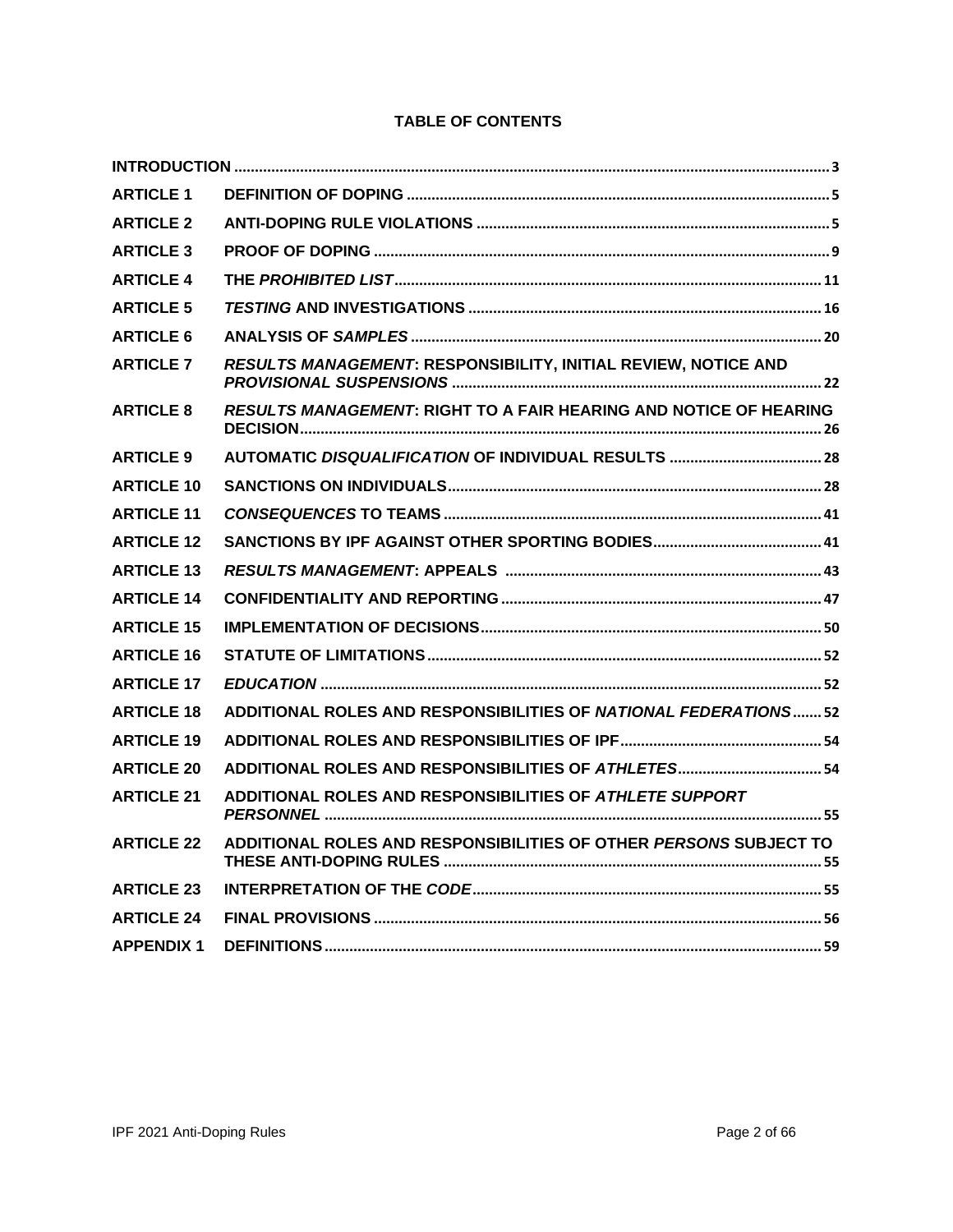#### <span id="page-2-0"></span>**IPF ANTI-DOPING RULES**

#### **INTRODUCTION**

#### **Preface**

These Anti-Doping Rules are adopted and implemented in accordance with IPF's responsibilities under the *Code*, and in furtherance of IPF's continuing efforts to eradicate doping in sport.

These Anti-Doping Rules are sport rules governing the conditions under which sport is played. Aimed at enforcing anti-doping rules in a global and harmonized manner, they are distinct in nature from criminal and civil laws. They are not intended to be subject to or limited by any national requirements and legal standards applicable to criminal or civil proceedings, although they are intended to be applied in a manner which respects the principles of proportionality and human rights. When reviewing the facts and the law of a given case, all courts, arbitral tribunals and other adjudicating bodies should be aware of and respect the distinct nature of these Anti-Doping Rules, which implement the *Code*, and the fact that these rules represent the consensus of a broad spectrum of stakeholders around the world as to what is necessary to protect and ensure fair sport.

As provided in the *Code*, IPF shall be responsible for conducting all aspects of *Doping Control*. Any aspect of *Doping Control* or anti-doping *Education* may be delegated by IPF to a *Delegated Third Party*, however, IPF shall require the *Delegated Third Party* to perform such aspects in compliance with the *Code*, *International Standards*, and these Anti-Doping Rules. IPF may delegate the relevant part of the *Results Management* to the CAS Anti-Doping Division.

When IPF has delegated its responsibilities to implement part or all of *Doping Control* to the ITA or to other *Delegated Third Party,* any reference to IPF in these *Rules* should be intended as a reference to the ITA or to the other *Delegated Third Party*, where applicable and within the context of the aforementioned delegation. IPF shall always remain fully responsible for ensuring that any delegated aspects are performed in compliance with the *Code*.

Italicized terms used in these Anti-Doping Rules are defined in Appendix 1.

Unless otherwise specified, references to Articles are references to Articles of these Anti-Doping Rules.

#### **Fundamental Rationale for the** *Code* **and IPF's Anti-Doping Rules**

Anti-doping programs are founded on the intrinsic value of sport. This intrinsic value is often referred to as "the spirit of sport": the ethical pursuit of human excellence through the dedicated perfection of each *Athlete's* natural talents.

Anti-doping programs seek to protect the health of *Athletes* and to provide the opportunity for *Athletes* to pursue human excellence without the *Use* of *Prohibited Substances* and *Methods*.

Anti-doping programs seek to maintain the integrity of sport in terms of respect for rules, other competitors, fair competition, a level playing field, and the value of clean sport to the world.

The spirit of sport is the celebration of the human spirit, body and mind. It is the essence of Olympism and is reflected in the values we find in and through sport, including:

- Health
- Ethics, fair play and honesty
- *Athletes'* rights as set forth in the *Code*
- Excellence in performance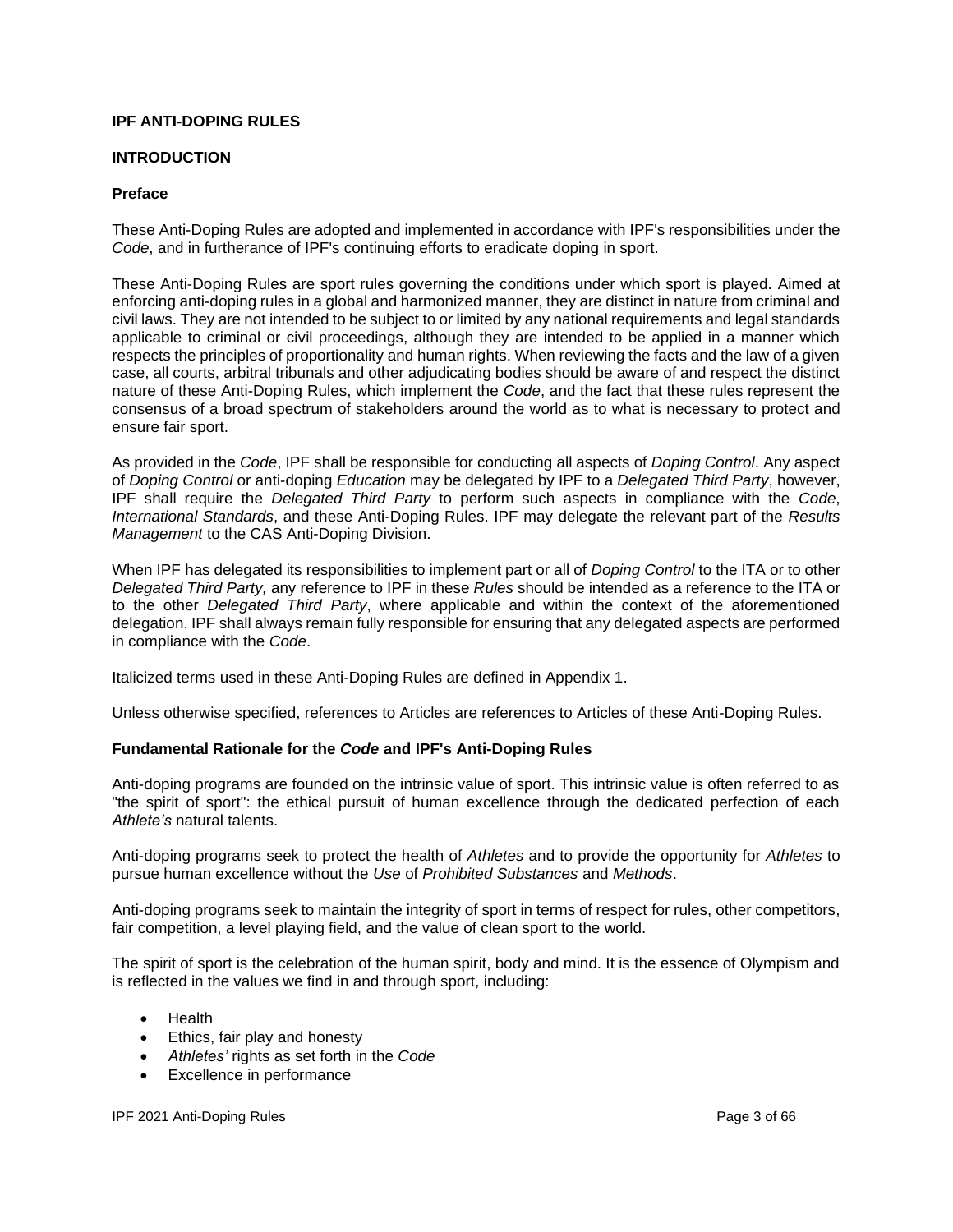- Character and *Education*
- Fun and joy
- Teamwork
- Dedication and commitment
- Respect for rules and laws
- Respect for self and other *Participants*
- **Courage**
- Community and solidarity

The spirit of sport is expressed in how we play true.

Doping is fundamentally contrary to the spirit of sport.

#### **Scope of these Anti-Doping Rules**

These Anti-Doping Rules shall apply to:

- (a) IPF, including its board members, directors, officers, specified employees, and *Delegated Third Parties* and their employees, who are involved in any aspect of *Doping Control*;
- (b) each of its *National Federations*, including their board members, directors, officers, specified employees, and *Delegated Third Parties* and their employees, who are involved in any aspect of *Doping Control*;
- (c) the following *Athletes*, *Athlete Support Personnel* and other *Persons*:
	- (i) all *Athletes* and *Athlete Support Personnel* who are members of IPF, or of any *National Federation*, or of any member or affiliate organization of any *National Federation* (including any clubs, teams, associations, or leagues);
	- (ii) all *Athletes* and *Athlete Support Personnel* who participate in such capacity in *Events*, *Competitions* and other activities organized, convened, authorized or recognized by IPF, or any *National Federation*, or by any member or affiliate organization of any *National Federation* (including any clubs, teams, associations, or leagues), wherever held;
	- (iii) any other *Athlete* or *Athlete Support Personnel* or other *Person* who, by virtue of an accreditation, a license or other contractual arrangement, or otherwise, is subject to the authority of IPF, or of any *National Federation*, or of any member or affiliate organization of any *National Federation* (including any clubs, teams, associations, or leagues), for purposes of anti-doping; and
	- (iv) *Athletes* who are not regular members of IPF or of one of its *National Federations* but who want to be eligible to compete in a particular *International Event*.

Each of the abovementioned *Persons* is deemed, as a condition of his or her participation or involvement in the sport, to have agreed to and be bound by these Anti-Doping Rules, and to have submitted to the authority of IPF to enforce these Anti-Doping Rules, including any *Consequences* for the breach thereof, and to the jurisdiction of the hearing panels specified in Article 8 and Article 13 to hear and determine cases and appeals brought under these Anti-Doping Rules. **1**

**<sup>1</sup>** *[Comment: Where the Code requires a Person other than an Athlete or Athlete Support Person to be bound by the Code, such Person would of course not be subject to Sample collection or Testing, and would not be charged with an anti-doping rule violation under the Code for Use or Possession of a Prohibited Substance or Prohibited Method. Rather, such Person would only be subject to discipline for a violation of Code Articles 2.5 (Tampering), 2.7 (Trafficking), 2.8 (Administration), 2.9 (Complicity), 2.10 (Prohibited Association) and 2.11 (Retaliation). Furthermore, such Person would be subject to the additional roles and responsibilities according to Code Article 21.3. Also, the obligation to require an employee to be bound by the Code is subject to applicable law.*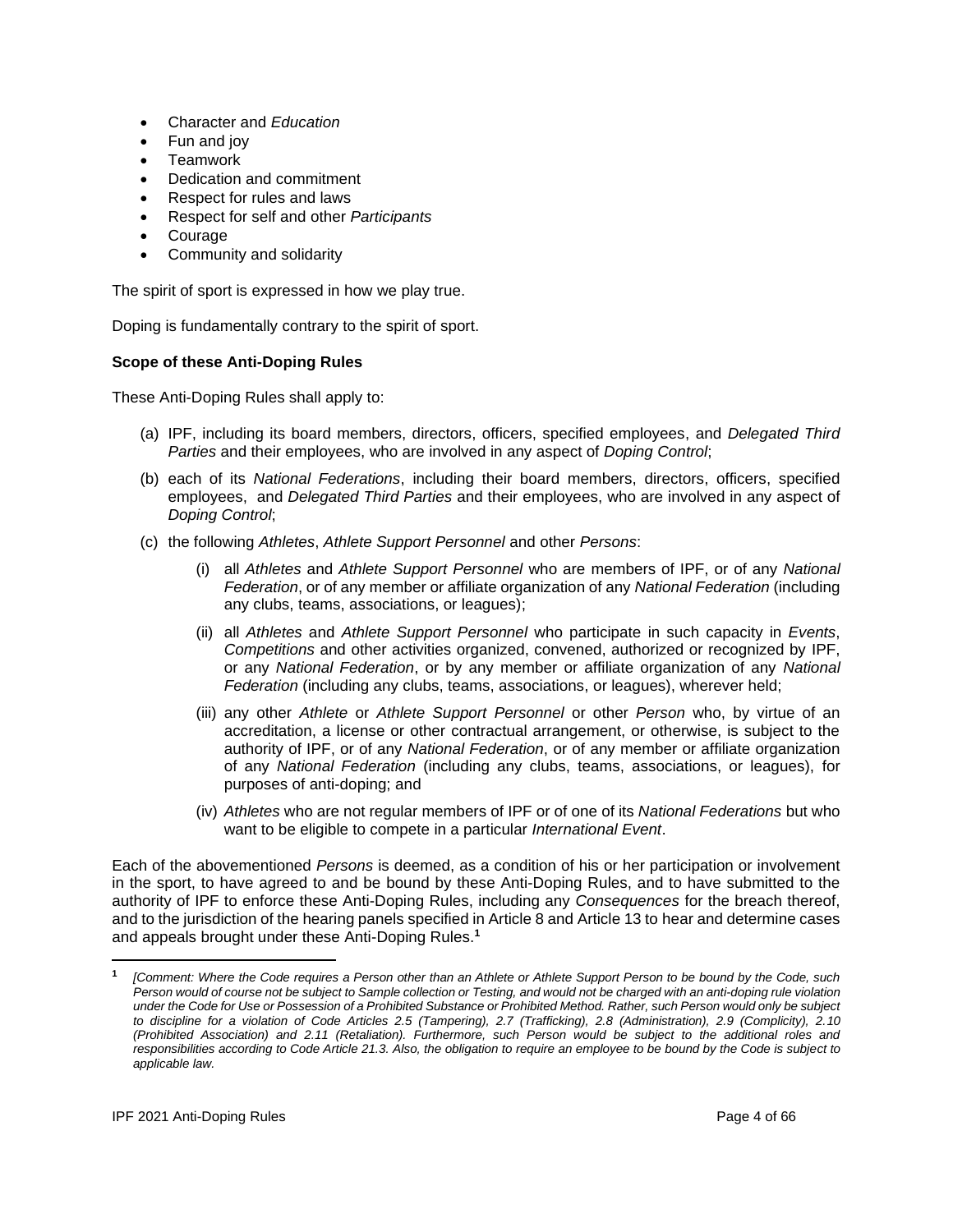Within the overall pool of *Athletes* set out above who are bound by and required to comply with these Anti-Doping Rules, the following *Athletes* shall be considered to be *International-Level Athletes* for the purposes of these Anti-Doping Rules, and, therefore, the specific provisions in these Anti-Doping Rules applicable to *International-Level Athletes* (e.g., *Testing*, *TUEs*, whereabouts, and *Results Management*) shall apply to such *Athletes*:

- *Athletes* who are in the IPF *Registered Testing Pool*, IPF *Testing Pool* or any other *Testing pool* established by IPF; and,
- All *Athletes* who are nominated to compete in the Junior or Open Category in the list of designated IPF Championships as published by the IPF on its website for a 12 month period starting from the date of nomination to a designated Championship for which the Athlete was nominated.

The list of designated IPF Championships and additional information on what it means for an *Athlete*  to be considered an *International Level Athlete* is available here : [Lifter's Platform -](https://www.powerlifting.sport/anti-doping/lifters-platform) International [Powerlifting Federation IPF.](https://www.powerlifting.sport/anti-doping/lifters-platform)

## <span id="page-4-0"></span>**ARTICLE 1 DEFINITION OF DOPING**

Doping is defined as the occurrence of one or more of the anti-doping rule violations set forth in Article 2.1 through Article 2.11 of these Anti-Doping Rules.

## <span id="page-4-1"></span>**ARTICLE 2 ANTI-DOPING RULE VIOLATIONS**

The purpose of Article 2 is to specify the circumstances and conduct which constitute anti-doping rule violations. Hearings in doping cases will proceed based on the assertion that one or more of these specific rules have been violated.

*Athletes* or other *Persons* shall be responsible for knowing what constitutes an anti-doping rule violation and the substances and methods which have been included on the *Prohibited List*.

The following constitute anti-doping rule violations:

#### **2.1 Presence of a** *Prohibited Substance* **or its** *Metabolites* **or** *Markers* **in an** *Athlete's Sample*

**2.1.1** It is the *Athletes'* personal duty to ensure that no *Prohibited Substance* enters their bodies. *Athletes* are responsible for any *Prohibited Substance* or its *Metabolites* or *Markers* found to be present in their *Samples*. Accordingly, it is not necessary that intent, *Fault*, *Negligence* or knowing *Use* on the *Athlete's* part be demonstrated in order to establish an anti-doping rule violation under Article 2.1. **<sup>2</sup>**

*IPF shall ensure that, as per Article 19 of these Anti-Doping Rules, any arrangements with their board members, directors, officers, and specified employees, as well as with the Delegated Third Parties and their employees – either employment, contractual or otherwise – have explicit provisions incorporated according to which such Persons are bound by, agree to comply with these Anti-Doping Rules, and agree on the IPF's authority to solve the anti-doping cases.]*

**<sup>2</sup>** *[Comment to Article 2.1.1: An anti-doping rule violation is committed under this Article without regard to an Athlete's Fault. This rule has been referred to in various CAS decisions as "Strict Liability". An Athlete's Fault is taken into consideration in determining the Consequences of this anti-doping rule violation under Article 10. This principle has consistently been upheld by CAS.]*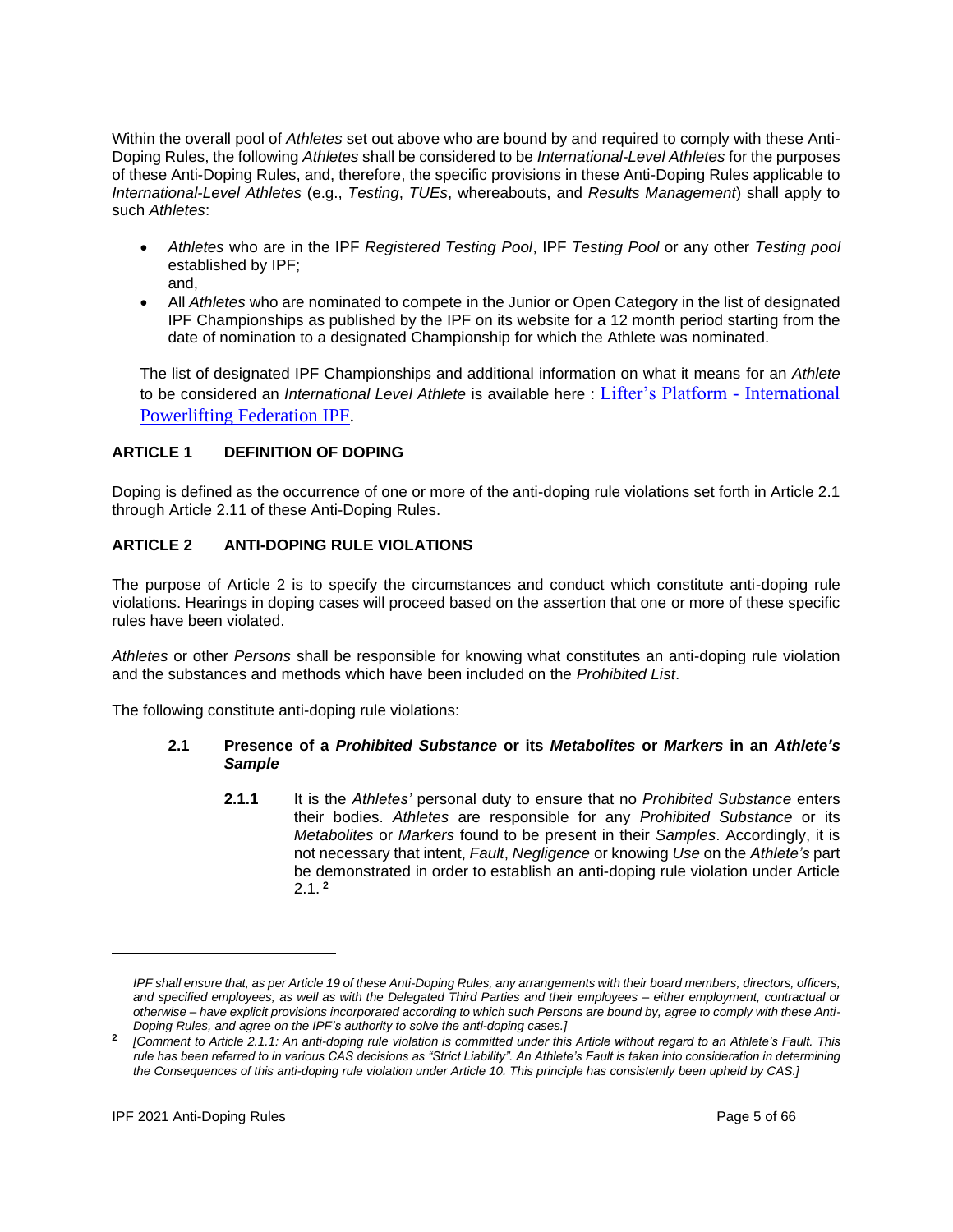- **2.1.2** Sufficient proof of an anti-doping rule violation under Article 2.1 is established by any of the following: presence of a *Prohibited Substance* or its *Metabolites* or *Markers* in the *Athlete's* A *Sample* where the *Athlete* waives analysis of the B *Sample* and the B *Sample* is not analyzed; or, where the *Athlete's* B *Sample* is analyzed and the analysis of the *Athlete's* B *Sample* confirms the presence of the *Prohibited Substance* or its *Metabolites* or *Markers* found in the *Athlete's* A *Sample*; or where the *Athlete's* A or B *Sample* is split into two (2) parts and the analysis of the confirmation part of the split *Sample* confirms the presence of the *Prohibited Substance* or its *Metabolites* or *Markers* found in the first part of the split *Sample* or the *Athlete* waives analysis of the confirmation part of the split *Sample*. **3**
- **2.1.3** Excepting those substances for which a *Decision Limit* is specifically identified in the *Prohibited List* or a *Technical Document*, the presence of any reported quantity of a *Prohibited Substance* or its *Metabolites* or *Markers* in an *Athlete's Sample* shall constitute an anti-doping rule violation.
- **2.1.4** As an exception to the general rule of Article 2.1, the *Prohibited List*, *International Standards* or *Technical Documents* may establish special criteria for reporting or the evaluation of certain *Prohibited Substances*.

## **2.2** *Use* **or** *Attempted Use* **by an** *Athlete* **of a** *Prohibited Substance* **or a** *Prohibited Method* **<sup>4</sup>**

- **2.2.1** It is the *Athletes'* personal duty to ensure that no *Prohibited Substance* enters their bodies and that no *Prohibited Method* is *Used*. Accordingly, it is not necessary that intent, *Fault*, *Negligence* or knowing *Use* on the *Athlete's* part be demonstrated in order to establish an anti-doping rule violation for *Use* of a *Prohibited Substance* or a *Prohibited Method*.
- **2.2.2** The success or failure of the *Use* or *Attempted Use* of a *Prohibited Substance* or *Prohibited Method* is not material. It is sufficient that the *Prohibited Substance* or *Prohibited Method* was *Used* or *Attempted* to be *Used* for an anti-doping rule violation to be committed.**<sup>5</sup>**

*For example, Use may be established based upon reliable analytical data from the analysis of an A Sample (without confirmation from an analysis of a B Sample) or from the analysis of a B Sample alone where the Anti-Doping Organization provides a satisfactory explanation for the lack of confirmation in the other Sample.]*

**5** *[Comment to Article 2.2.2: Demonstrating the "Attempted Use" of a Prohibited Substance or a Prohibited Method requires proof of intent on the Athlete's part. The fact that intent may be required to prove this particular anti-doping rule violation does not undermine the Strict Liability principle established for violations of Article 2.1 and violations of Article 2.2 in respect of Use of a Prohibited Substance or Prohibited Method.* 

**<sup>3</sup>** *[Comment to Article 2.1.2: The Anti-Doping Organization with Results Management responsibility may, at its discretion, choose to have the B Sample analyzed even if the Athlete does not request the analysis of the B Sample.]*

**<sup>4</sup>** *[Comment to Article 2.2: It has always been the case that Use or Attempted Use of a Prohibited Substance or Prohibited Method* may be established by any reliable means. As noted in the Comment to Article 3.2, unlike the proof required to establish an anti*doping rule violation under Article 2.1, Use or Attempted Use may also be established by other reliable means such as admissions by the Athlete, witness statements, documentary evidence, conclusions drawn from longitudinal profiling, including data collected as part of the Athlete Biological Passport, or other analytical information which does not otherwise satisfy all the requirements to establish "Presence" of a Prohibited Substance under Article 2.1.* 

*An Athlete's Use of a Prohibited Substance constitutes an anti-doping rule violation unless such substance is not prohibited Outof-Competition and the Athlete's Use takes place Out-of-Competition. (However, the presence of a Prohibited Substance or its Metabolites or Markers in a Sample collected In-Competition is a violation of Article 2.1 regardless of when that substance might have been administered.)]*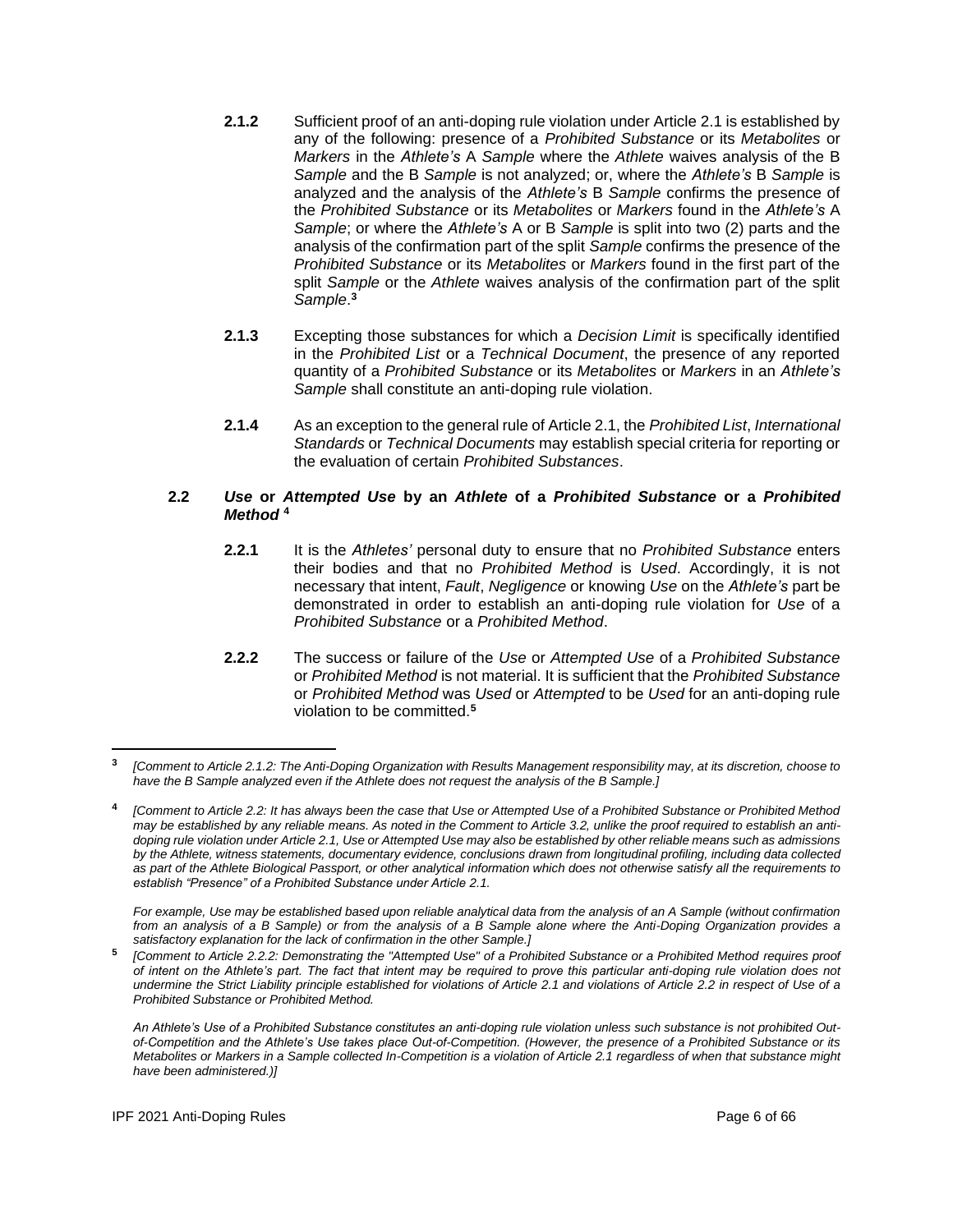## **2.3 Evading, Refusing or Failing to Submit to** *Sample* **Collection by an** *Athlete*

Evading *Sample* collection; or refusing or failing to submit to *Sample* collection without compelling justification after notification by a duly authorized *Person*. **6**

#### **2.4 Whereabouts Failures by an** *Athlete*

Any combination of three (3) missed tests and/or filing failures, as defined in the *International Standard* for *Results Management*, within a twelve (12) month period by an *Athlete* in a *Registered Testing Pool.*

#### **2.5** *Tampering* **or** *Attempted Tampering* **with any Part of** *Doping Control* **by an** *Athlete* **or Other** *Person*

#### **2.6** *Possession* **of a** *Prohibited Substance* **or a** *Prohibited Method* **by an** *Athlete* **or**  *Athlete Support Person*

- **2.6.1** *Possession* by an *Athlete In-Competition* of any *Prohibited Substance* or any *Prohibited Method*, or *Possession* by an *Athlete Out-of-Competition* of any *Prohibited Substance* or any *Prohibited Method* which is prohibited *Out-of-Competition* unless the *Athlete* establishes that the *Possession* is consistent with a *Therapeutic Use Exemption* ("*TUE*") granted in accordance with Article 4.4 or other acceptable justification.
- **2.6.2** *Possession* by an *Athlete Support Person In-Competition* of any *Prohibited Substance* or any *Prohibited Method*, or *Possession* by an *Athlete Support Person Out-of-Competition* of any *Prohibited Substance* or any *Prohibited Method* which is prohibited *Out-of-Competition* in connection with an *Athlete*, *Competition* or training, unless the *Athlete Support Person* establishes that the *Possession* is consistent with a *TUE* granted to an *Athlete* in accordance with Article 4.4 or other acceptable justification. **<sup>7</sup>**
- **2.7** *Trafficking* **or** *Attempted Trafficking* **in any** *Prohibited Substance* **or** *Prohibited Method* **by an** *Athlete* **or Other** *Person*
- **2.8** *Administration* **or** *Attempted Administration* **by an** *Athlete* **or Other** *Person* **to any**  *Athlete In-Competition* **of any** *Prohibited Substance* **or** *Prohibited Method***, or**  *Administration* **or** *Attempted Administration* **to any** *Athlete Out-of-Competition* **of any** *Prohibited Substance* **or any** *Prohibited Method* **that is Prohibited** *Out-of-Competition*
- **2.9 Complicity or** *Attempted Complicity* **by an** *Athlete* **or Other** *Person*

**<sup>6</sup>** *[Comment to Article 2.3: Error! Main Document Only.For example, it would be an anti-doping rule violation of "evading Sample collection" if it were established that an Athlete was deliberately avoiding a Doping Control official to evade notification or Testing. A violation of "failing to submit to Sample collection" may be based on either intentional or negligent conduct of the Athlete, while "evading" or "refusing" Sample collection contemplates intentional conduct by the Athlete.]*

**<sup>7</sup>** *[Comment to Articles 2.6.1 and 2.6.2: Acceptable justification would not include, for example, buying or Possessing a Prohibited Substance for purposes of giving it to a friend or relative, except under justifiable medical circumstances where that Person had a physician's prescription, e.g., buying Insulin for a diabetic child.]*

*<sup>[</sup>Comment to Article 2.6.1 and 2.6.2: Acceptable justification may include, for example, (a) an Athlete or a team doctor carrying Prohibited Substances or Prohibited Methods for dealing with acute and emergency situations (e.g., an epinephrine auto-injector), or (b) an Athlete Possessing a Prohibited Substance or Prohibited Method for therapeutic reasons shortly prior to applying for and receiving a determination on a TUE.]*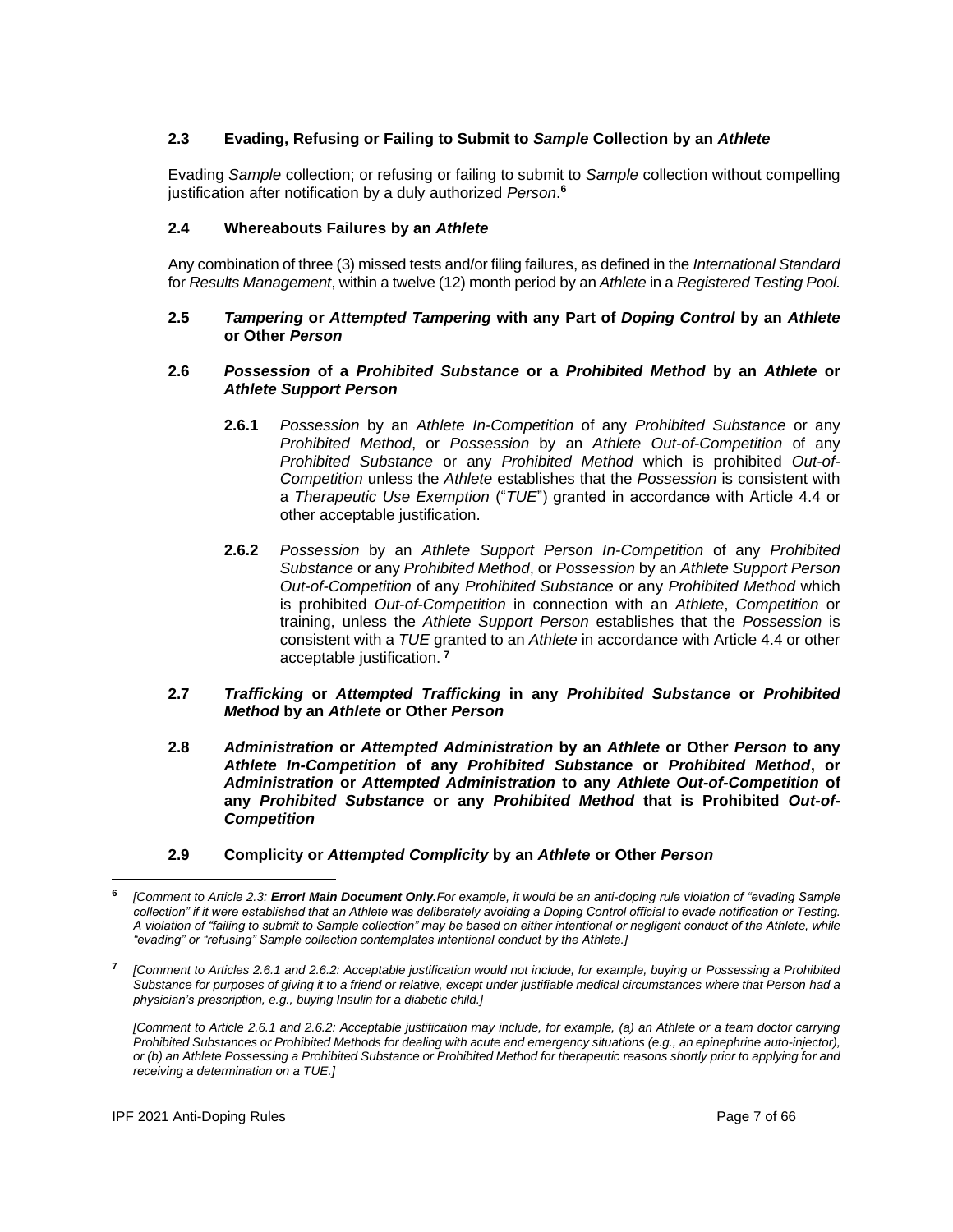Assisting, encouraging, aiding, abetting, conspiring, covering up or any other type of intentional complicity or *Attempted* complicity involving an anti-doping rule violation, *Attempted* anti-doping rule violation or violation of Article 10.14.1 by another *Person*. **8**

#### **2.10 Prohibited Association by an** *Athlete* **or Other** *Person*

- **2.10.1** Association by an *Athlete* or other *Person* subject to the authority of an *Anti-Doping Organization* in a professional or sport-related capacity with any *Athlete Support Person* who:
	- **2.10.1.1** If subject to the authority of an *Anti-Doping Organization*, is serving a period of *Ineligibility*; or
	- **2.10.1.2** If not subject to the authority of an *Anti-Doping Organization* and where *Ineligibility* has not been addressed in a *Results Management* process pursuant to the *Code*, has been convicted or found in a criminal, disciplinary or professional proceeding to have engaged in conduct which would have constituted a violation of anti-doping rules if *Code*compliant rules had been applicable to such *Person.* The disqualifying status of such *Person* shall be in force for the longer of six (6) years from the criminal, professional or disciplinary decision or the duration of the criminal, disciplinary or professional sanction imposed; or
	- **2.10.1.3** Is serving as a front or intermediary for an individual described in Article 2.10.1.1 or 2.10.1.2.
- **2.10.2** To establish a violation of Article 2.10, an *Anti-Doping Organization* must establish that the *Athlete* or other *Person* knew of the *Athlete Support Person'*s disqualifying status.

The burden shall be on the *Athlete* or other *Person* to establish that any association with an *Athlete Support Person* described in Article 2.10.1.1 or 2.10.1.2 is not in a professional or sport-related capacity and/or that such association could not have been reasonably avoided.

*Anti-Doping Organizations* that are aware of *Athlete Support Personnel* who meet the criteria described in Article 2.10.1.1, 2.10.1.2, or 2.10.1.3 shall submit that information to *WADA*. **9**

#### **2.11 Acts by an** *Athlete* **or Other** *Person* **to Discourage or Retaliate Against Reporting to Authorities**

**<sup>8</sup>** *[Comment to Article 2.9: Complicity or Attempted Complicity may include either physical or psychological assistance.]*

**<sup>9</sup>** *[Comment to Article 2.10: Athletes and other Persons must not work with coaches, trainers, physicians or other Athlete Support Personnel who are Ineligible on account of an anti-doping rule violation or who have been criminally convicted or professionally disciplined in relation to doping. This also prohibits association with any other Athlete who is acting as a coach or Athlete Support Person while serving a period of Ineligibility. Some examples of the types of association which are prohibited include: obtaining training, strategy, technique, nutrition or medical advice; obtaining therapy, treatment or prescriptions; providing any bodily products for analysis; or allowing the Athlete Support Person to serve as an agent or representative. Prohibited association need not involve any form of compensation.*

*While Article 2.10 does not require the Anti-Doping Organization to notify the Athlete or other Person about the Athlete Support Person's disqualifying status, such notice, if provided, would be important evidence to establish that the Athlete or other Person knew about the disqualifying status of the Athlete Support Person.]*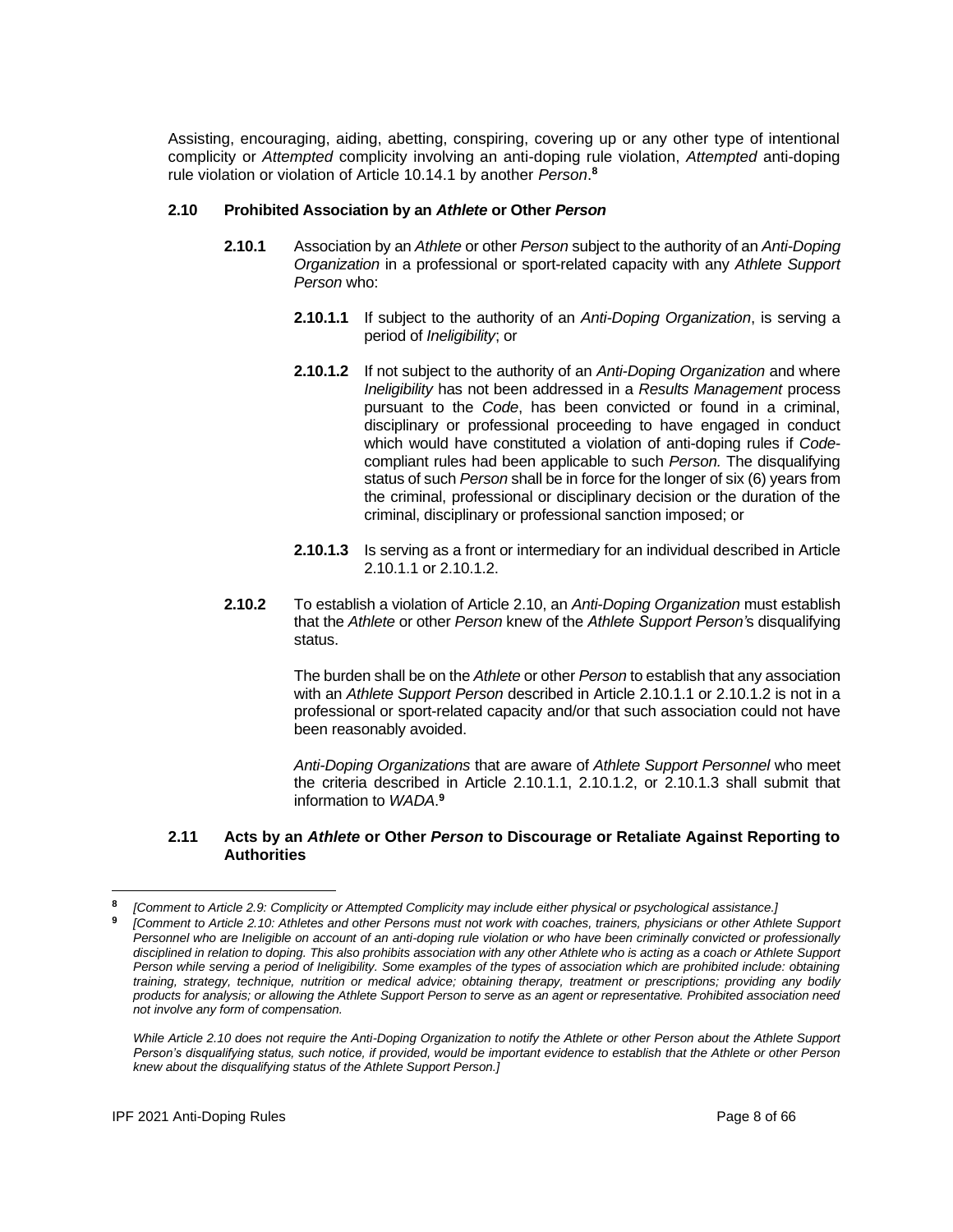Where such conduct does not otherwise constitute a violation of Article 2.5:

- **2.11.1** Any act which threatens or seeks to intimidate another *Person* with the intent of discouraging the *Person* from the good-faith reporting of information that relates to an alleged anti-doping rule violation or alleged non-compliance with the *Code* to *WADA*, an *Anti-Doping Organization*, law enforcement, regulatory or professional disciplinary body, hearing body or *Person* conducting an investigation for *WADA* or an *Anti-Doping Organization*.
- **2.11.2** Retaliation against a *Person* who, in good faith, has provided evidence or information that relates to an alleged anti-doping rule violation or alleged noncompliance with the *Code* to *WADA*, an *Anti-Doping Organization*, law enforcement, regulatory or professional disciplinary body, hearing body or *Person* conducting an investigation for *WADA* or an *Anti-Doping Organization*.

For purposes of Article 2.11, retaliation, threatening and intimidation include an act taken against such *Person* either because the act lacks a good faith basis or is a disproportionate response.**<sup>10</sup>**

## <span id="page-8-0"></span>**ARTICLE 3 PROOF OF DOPING**

## **3.1 Burdens and Standards of Proof**

IPF shall have the burden of establishing that an anti-doping rule violation has occurred. The standard of proof shall be whether IPF has established an anti-doping rule violation to the comfortable satisfaction of the hearing panel bearing in mind the seriousness of the allegation which is made. This standard of proof in all cases is greater than a mere balance of probability but less than proof beyond a reasonable doubt. Where these Anti-Doping Rules place the burden of proof upon the *Athlete* or other *Person* alleged to have committed an anti-doping rule violation to rebut a presumption or establish specified facts or circumstances, except as provided in Articles 3.2.2 and 3.2.3, the standard of proof shall be by a balance of probability.**<sup>11</sup>**

#### **3.2 Methods of Establishing Facts and Presumptions**

Facts related to anti-doping rule violations may be established by any reliable means, including admissions.**<sup>12</sup>** The following rules of proof shall be applicable in doping cases:

**3.2.1** Analytical methods or *Decision Limits* approved by *WADA* after consultation within the relevant scientific community or which have been the subject of peer

**<sup>10</sup>** *[Comment to Article 2.11.2: This Article is intended to protect Persons who make good faith reports and does not protect Persons who knowingly make false reports.]*

*<sup>[</sup>Comment to Article 2.11.2: Retaliation would include, for example, actions that threaten the physical or mental well-being or economic interests of the reporting Persons, their families or associates. Retaliation would not include an Anti-Doping Organization asserting in good faith an anti-doping rule violation against the reporting Person. For purposes of Article 2.11, a report is not made in good faith where the Person making the report knows the report to be false.]*

**<sup>11</sup>** *[Comment to Article 3.1: This standard of proof required to be met by IPF is comparable to the standard which is applied in most countries to cases involving professional misconduct.]*

**<sup>12</sup>** *[Comment to Article 3.2: For example, IPF may establish an anti-doping rule violation under Article 2.2 based on the Athlete's admissions, the credible testimony of third Persons, reliable documentary evidence, reliable analytical data from either an A or B Sample as provided in the Comments to Article 2.2, or conclusions drawn from the profile of a series of the Athlete's blood or urine Samples, such as data from the Athlete Biological Passport.]*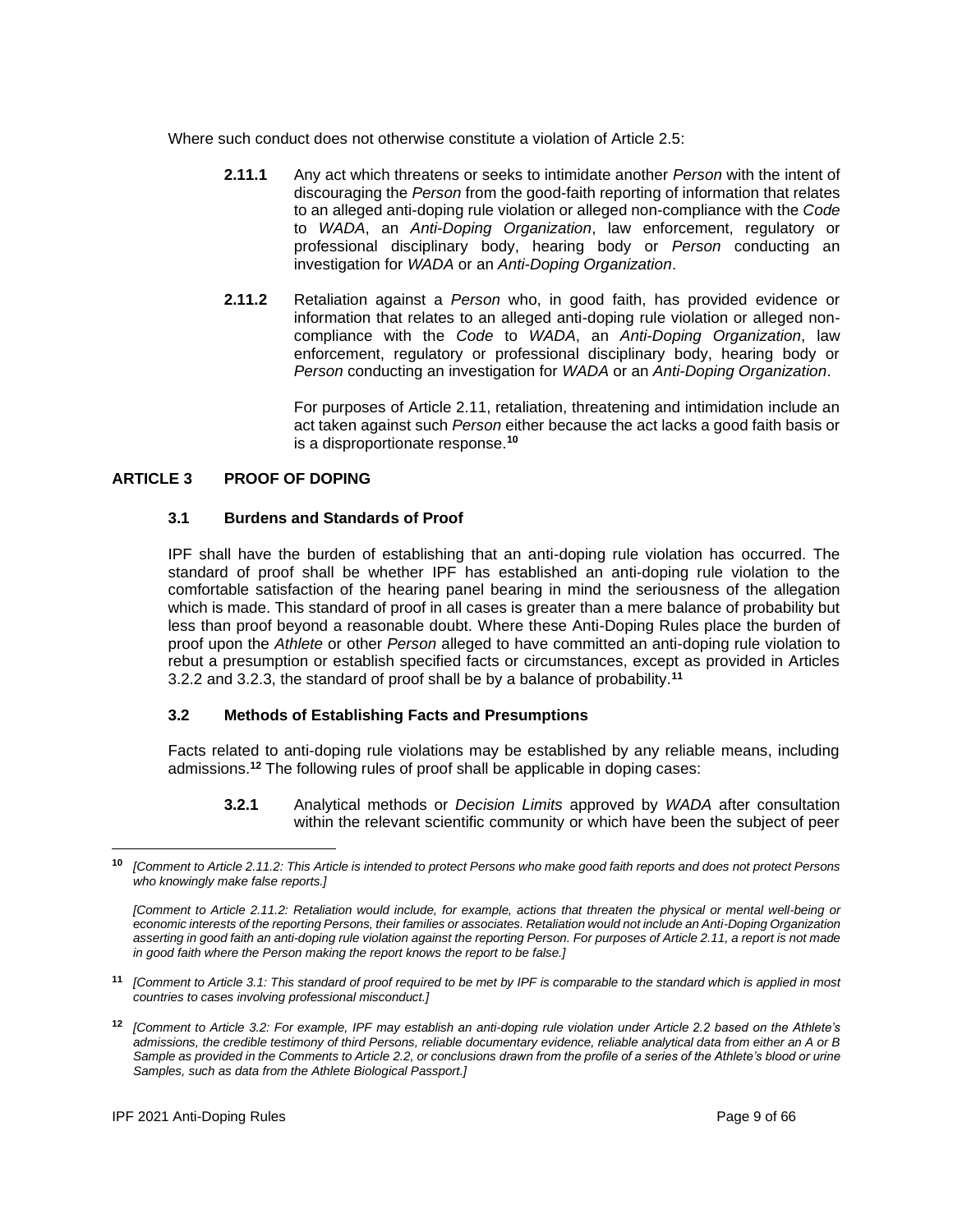review are presumed to be scientifically valid. Any *Athlete* or other *Person* seeking to challenge whether the conditions for such presumption have been met or to rebut this presumption of scientific validity shall, as a condition precedent to any such challenge, first notify *WADA* of the challenge and the basis of the challenge. The initial hearing body, appellate body or *CAS*, on its own initiative, may also inform *WADA* of any such challenge. Within ten (10) days of *WADA's* receipt of such notice and the case file related to such challenge, *WADA* shall also have the right to intervene as a party, appear as amicus curiae or otherwise provide evidence in such proceeding. In cases before *CAS*, at *WADA*'s request, the *CAS* panel shall appoint an appropriate scientific expert to assist the panel in its evaluation of the challenge.**<sup>13</sup>**

**3.2.2** *WADA*-accredited laboratories, and other laboratories approved by *WADA*, are presumed to have conducted *Sample* analysis and custodial procedures in accordance with the *International Standard* for Laboratories. The *Athlete* or other *Person* may rebut this presumption by establishing that a departure from the *International Standard* for Laboratories occurred which could reasonably have caused the *Adverse Analytical Finding*.

> If the *Athlete* or other *Person* rebuts the preceding presumption by showing that a departure from the *International Standard* for Laboratories occurred which could reasonably have caused the *Adverse Analytical Finding*, then IPF shall have the burden to establish that such departure did not cause the *Adverse Analytical Finding*. **14**

**3.2.3** Departures from any other *International Standard* or other anti-doping rule or policy set forth in the *Code* or these Anti-Doping Rules shall not invalidate analytical results or other evidence of an anti-doping rule violation, and shall not constitute a defense to an anti-doping rule violation;**<sup>15</sup>** provided, however, if the *Athlete* or other *Person* establishes that a departure from one of the specific *International Standard* provisions listed below could reasonably have caused an anti-doping rule violation based on an *Adverse Analytical Finding* or whereabouts failure, then IPF shall have the burden to establish that such departure did not cause the *Adverse Analytical Finding* or the whereabouts failure:

**<sup>13</sup>** *[Comment to Article 3.2.1: For certain Prohibited Substances, WADA may instruct WADA-accredited laboratories not to report Samples as an Adverse Analytical Finding if the estimated concentration of the Prohibited Substance or its Metabolites or Markers is below a Minimum Reporting Level. WADA's decision in determining that Minimum Reporting Level or in determining which Prohibited Substances should be subject to Minimum Reporting Levels shall not be subject to challenge. Further, the laboratory's*  estimated concentration of such Prohibited Substance in a Sample may only be an estimate. In no event shall the possibility that *the exact concentration of the Prohibited Substance in the Sample may be below the Minimum Reporting Level constitute a defense to an anti-doping rule violation based on the presence of that Prohibited Substance in the Sample.]*

**<sup>14</sup>** *[Comment to Article 3.2.2: Error! Main Document Only.The burden is on the Athlete or other Person to establish, by a balance of probability, a departure from the International Standard for Laboratories that could reasonably have caused the Adverse Analytical Finding. Thus, once the Athlete or other Person establishes the departure by a balance of probability, the Athlete or other Person's burden on causation is the somewhat lower standard of proof – "could reasonably have caused." If the Athlete or other Person satisfies these standards, the burden shifts to IPF to prove to the comfortable satisfaction of the hearing panel that the departure did not cause the Adverse Analytical Finding.]*

**<sup>15</sup>** *[Comment to Article 3.2.3: Departures from an International Standard or other rule unrelated to Sample collection or handling, Adverse Passport Finding, or Athlete notification relating to whereabouts failure or B Sample opening – e.g., the International Standards for Education, Data Privacy or TUEs – may result in compliance proceedings by WADA but are not a defense in an anti-doping rule violation proceeding and are not relevant on the issue of whether the Athlete committed an anti-doping rule violation. Similarly, IPF's violation of the document referenced in Article 20.7.7 of the Code shall not constitute a defense to an anti-doping rule violation.]*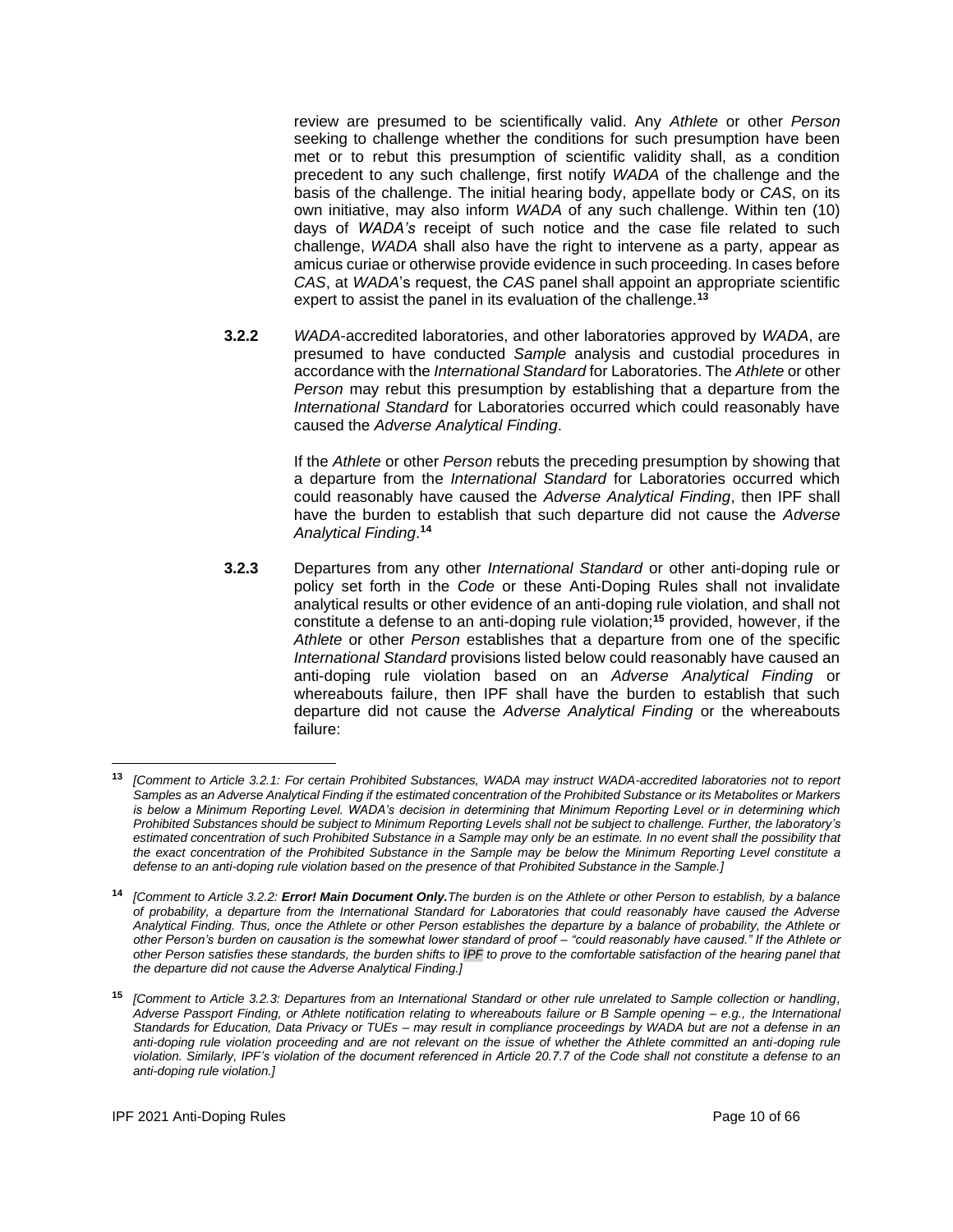- (i) a departure from the *International Standard* for *Testing* and Investigations related to *Sample* collection or *Sample* handling which could reasonably have caused an anti-doping rule violation based on an *Adverse Analytical Finding*, in which case IPF shall have the burden to establish that such departure did not cause the *Adverse Analytical Finding*;
- (ii) a departure from the *International Standard* for *Results Management* or *International Standard* for *Testing* and Investigations related to an *Adverse Passport Finding* which could reasonably have caused an anti-doping rule violation, in which case IPF shall have the burden to establish that such departure did not cause the anti-doping rule violation;
- (iii) a departure from the *International Standard* for *Results Management* related to the requirement to provide notice to the *Athlete* of the B *Sample* opening which could reasonably have caused an anti-doping rule violation based on an *Adverse Analytical Finding*, in which case IPF shall have the burden to establish that such departure did not cause the *Adverse Analytical Finding*; **16**
- (iv) a departure from the *International Standard* for *Results Management* related to *Athlete* notification which could reasonably have caused an anti-doping rule violation based on a whereabouts failure, in which case IPF shall have the burden to establish that such departure did not cause the whereabouts failure.
- **3.2.4** The facts established by a decision of a court or professional disciplinary tribunal of competent jurisdiction which is not the subject of a pending appeal shall be irrebuttable evidence against the *Athlete* or other *Person* to whom the decision pertained of those facts unless the *Athlete* or other *Person* establishes that the decision violated principles of natural justice.
- **3.2.5** The hearing panel in a hearing on an anti-doping rule violation may draw an inference adverse to the *Athlete* or other *Person* who is asserted to have committed an anti-doping rule violation based on the *Athlete's* or other *Person's* refusal, after a request made in a reasonable time in advance of the hearing, to appear at the hearing (either in person or telephonically as directed by the hearing panel) and to answer questions from the hearing panel or IPF.

## <span id="page-10-0"></span>**ARTICLE 4 THE** *PROHIBITED LIST*

## **4.1 Incorporation of the** *Prohibited List*

These Anti-Doping Rules incorporate the *Prohibited List*, which is published and revised by *WADA* as described in Article 4.1 of the *Code*.

**<sup>16</sup>** *[Comment to Article 3.2.3 (iii): IPF would meet its burden to establish that such departure did not cause the Adverse Analytical Finding by showing that, for example, the B Sample opening and analysis were observed by an independent witness and no irregularities were observed.]*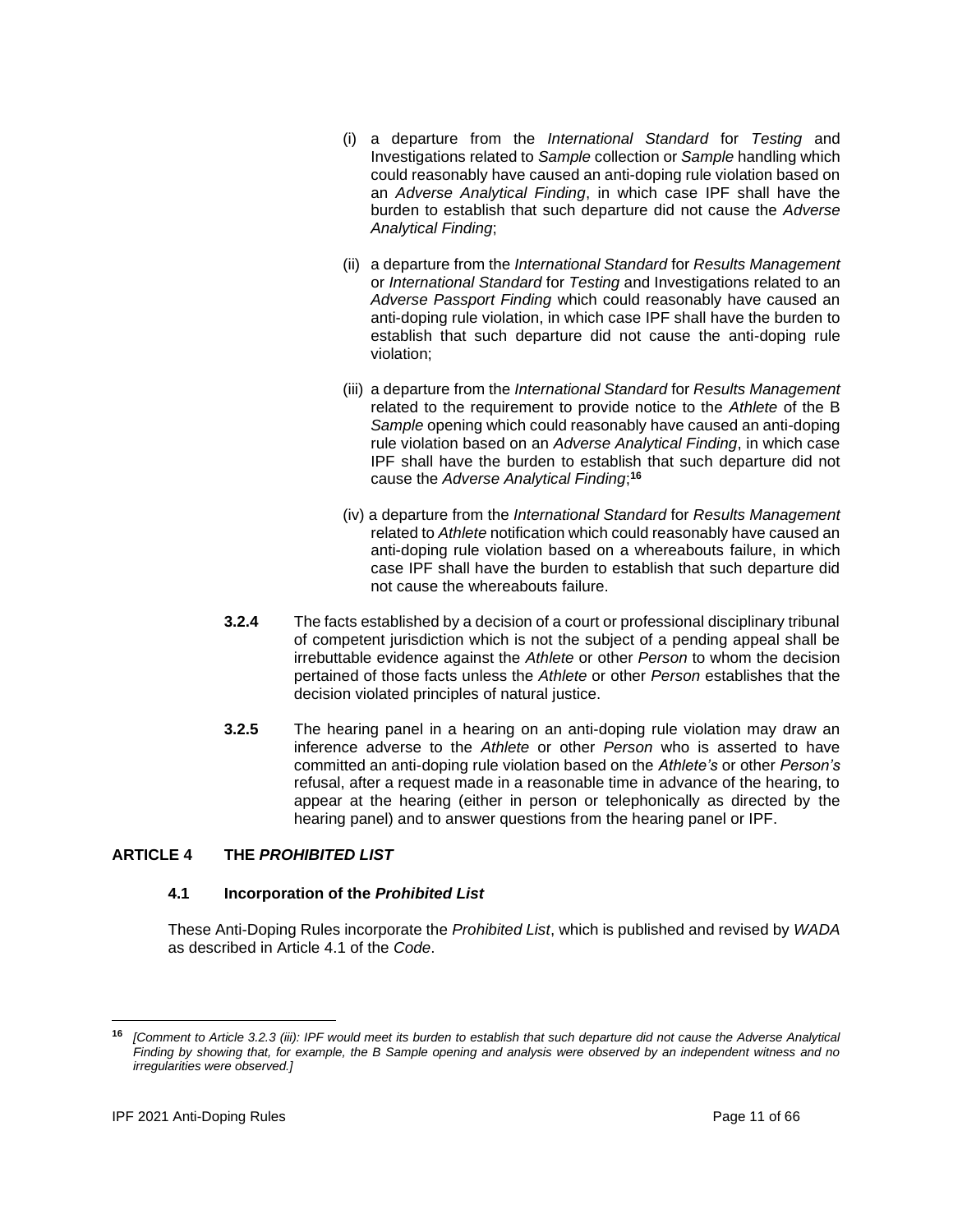Unless provided otherwise in the *Prohibited List* or a revision, the *Prohibited List* and revisions shall go into effect under these Anti-Doping Rules three (3) months after publication by *WADA*, without requiring any further action by IPF or its *National Federations.* All *Athletes* and other *Persons* shall be bound by the *Prohibited List*, and any revisions thereto, from the date they go into effect, without further formality. It is the responsibility of all *Athletes* and other *Persons* to familiarize themselves with the most up-to-date version of the *Prohibited List* and all revisions thereto.

IPF shall provide its *National Federations* with the most recent version of the *Prohibited List*. Each *National Federation* shall in turn ensure that its members, and the constituents of its members, are also provided with the most recent version of the *Prohibited List*. **17**

## **4.2** *Prohibited Substances* **and** *Prohibited Methods* **Identified on the** *Prohibited List*

## **4.2.1** *Prohibited Substances* and *Prohibited Methods*

The *Prohibited List* shall identify those *Prohibited Substances* and *Prohibited Methods*  which are prohibited as doping at all times (both *In-Competition* and *Out-of-Competition*) because of their potential to enhance performance in future *Competitions* or their masking potential, and those substances and methods which are prohibited *In-Competition* only. The *Prohibited List* may be expanded by *WADA* for a particular sport. *Prohibited Substance*s and *Prohibited Methods* may be included in the *Prohibited List* by general category (e.g., anabolic agents) or by specific reference to a particular substance or method.**<sup>18</sup>**

## **4.2.2** *Specified Substances* or *Specified Methods*

For purposes of the application of Article 10, all *Prohibited Substances* shall be *Specified Substances* except as identified on the *Prohibited List*. No *Prohibited Method* shall be a *Specified Method* unless it is specifically identified as a *Specified Method* on the *Prohibited List*. **19**

## **4.2.3** *Substances of Abuse*

For purposes of applying Article 10, *Substances of Abuse* shall include those *Prohibited Substances* which are specifically identified as *Substances of Abuse* on the *Prohibited List* because they are frequently abused in society outside of the context of sport.

## **4.3** *WADA's* **Determination of the** *Prohibited List*

*WADA's* determination of the *Prohibited Substances* and *Prohibited Methods* that will be included on the *Prohibited List*, the classification of substances into categories on the *Prohibited List*, the classification of a substance as prohibited at all times or *In-Competition* only, the classification of a

**<sup>17</sup>** *[Comment to Article 4.1: The current Prohibited List is available on WADA's website a[t https://www.wada-ama.org.](https://www.wada-ama.org/) The Prohibited List will be revised and published on an expedited basis whenever the need arises. However, for the sake of predictability, a new Prohibited List will be published every year whether or not changes have been made.]*

**<sup>18</sup>** *[Comment to Article 4.2.1: Out-of-Competition Use of a substance which is only prohibited In-Competition is not an anti-doping rule violation unless an Adverse Analytical Finding for the substance or its Metabolites or Markers is reported for a Sample collected In-Competition.]*

**<sup>19</sup>** *[Comment to Article 4.2.2: The Specified Substances and Methods identified in Article 4.2.2 should not in any way be considered less important or less dangerous than other doping substances or methods. Rather, they are simply substances and methods* which are more likely to have been consumed or used by an Athlete for a purpose other than the enhancement of sport *performance.]*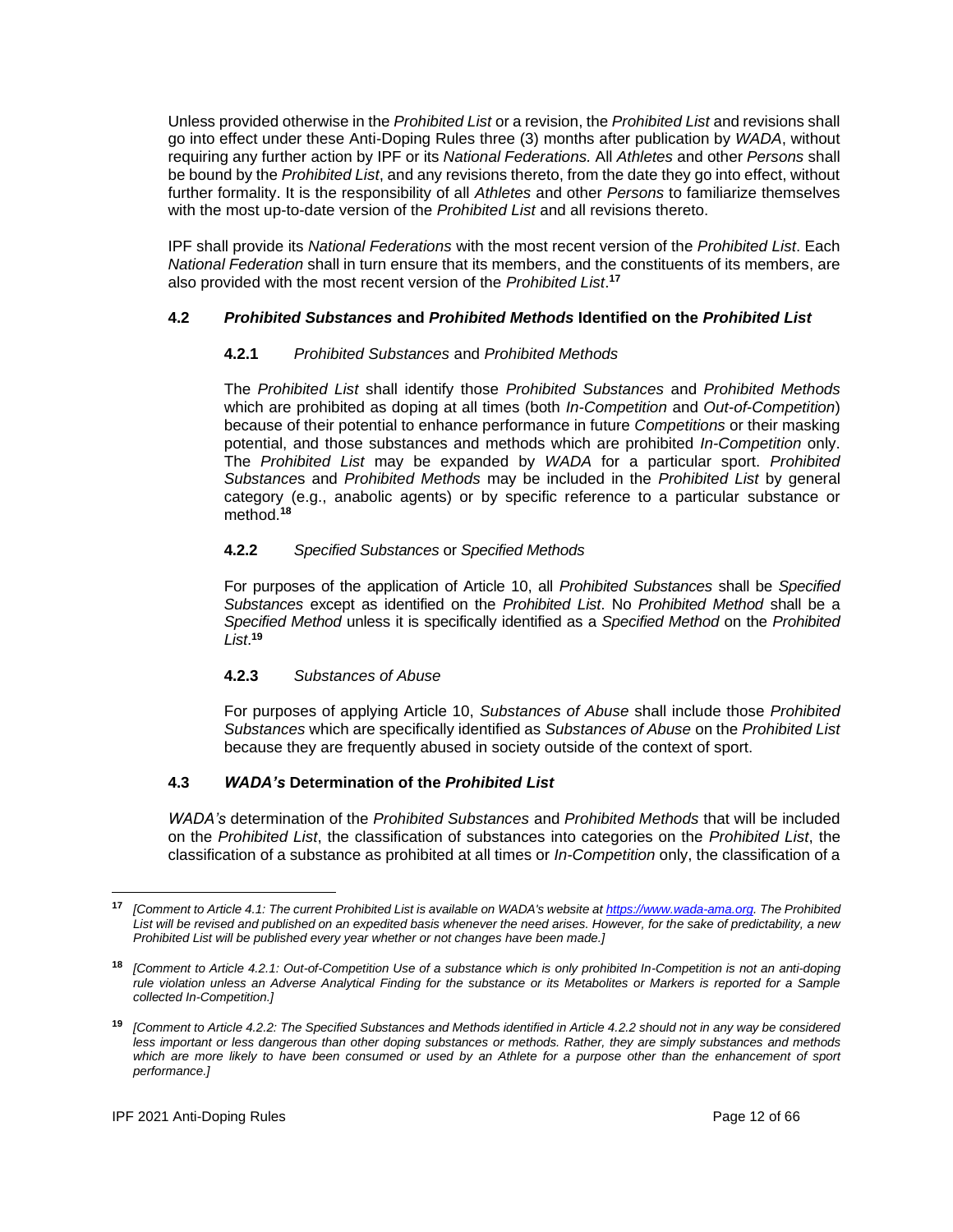substance or method as a *Specified Substance*, *Specified Method* or *Substance of Abuse* is final and shall not be subject to any challenge by an *Athlete* or other *Person* including, but not limited to, any challenge based on an argument that the substance or method was not a masking agent or did not have the potential to enhance performance, represent a health risk or violate the spirit of sport.

## **4.4** *Therapeutic Use Exemptions* **("***TUEs***")**

**4.4.1** The presence of a *Prohibited Substance* or its *Metabolites* or *Markers*, and/or the *Use* or *Attempted Use*, *Possession* or *Administration* or *Attempted Administration* of a *Prohibited Substance* or *Prohibited Method*, shall not be considered an anti-doping rule violation if it is consistent with the provisions of a *TUE* granted in accordance with the *International Standard* for *Therapeutic Use Exemptions*.

## **4.4.2** *TUE* Applications

- **4.4.2.1** *Athletes* who are not *International-Level Athletes* shall apply to their *National Anti-Doping Organization* for a *TUE*. If the *National Anti-Doping Organization* denies the application, the *Athlete* may appeal exclusively to the national-level appeal body described in Article 13.2.2.
- **4.4.2.2** *Athletes* who are *International-Level Athletes* shall apply to IPF for their *TUE*s.

## **4.4.3** *TUE* Recognition**<sup>20</sup>**

- **4.4.3.1** Where the *Athlete* already has a *TUE* granted by their *National Anti-Doping Organization* pursuant to Article 4.4 of the Code for the substance or method in question and provided that such *TUE* decision has been reported in accordance with Article 5.5 of the *International Standard* for *Therapeutic Use Exemptions*, IPF will recognize it for purposes of international-level *Competition*.
- **4.4.3.2** If IPF chooses to test an *Athlete* who is not an *International-Level Athlete*, IPF must recognize a *TUE* granted to that *Athlete* by their *National Anti-Doping Organization* unless the *Athlete* is required to apply for recognition of the *TUE* pursuant to Articles 5.8 and 7.0 of the *International Standard* for *Therapeutic Use Exemptions*.
- **4.4.4** *TUE* Application Process **<sup>21</sup>**

**<sup>20</sup>** *[Comment to Article 4.4.3: If IPF refuses to recognize a TUE granted by a National Anti-Doping Organization only because medical*  records or other information are missing that are needed to demonstrate satisfaction with the criteria in the International Standard *for Therapeutic Use Exemptions, the matter should not be referred to WADA. Instead, the file should be completed and resubmitted to IPF*

*<sup>[</sup>Comment to Article 4.4.3: IPF may agree with a National Anti-Doping Organization that the National Anti-Doping Organization will consider TUE applications on behalf of IPF.]*

**<sup>21</sup>** *[Comment to Article 4.4.6: The submission of falsified documents to a TUEC or IPF offering or accepting a bribe to a Person to perform or fail to perform an act, procuring false testimony from any witness, or committing any other fraudulent act or any other*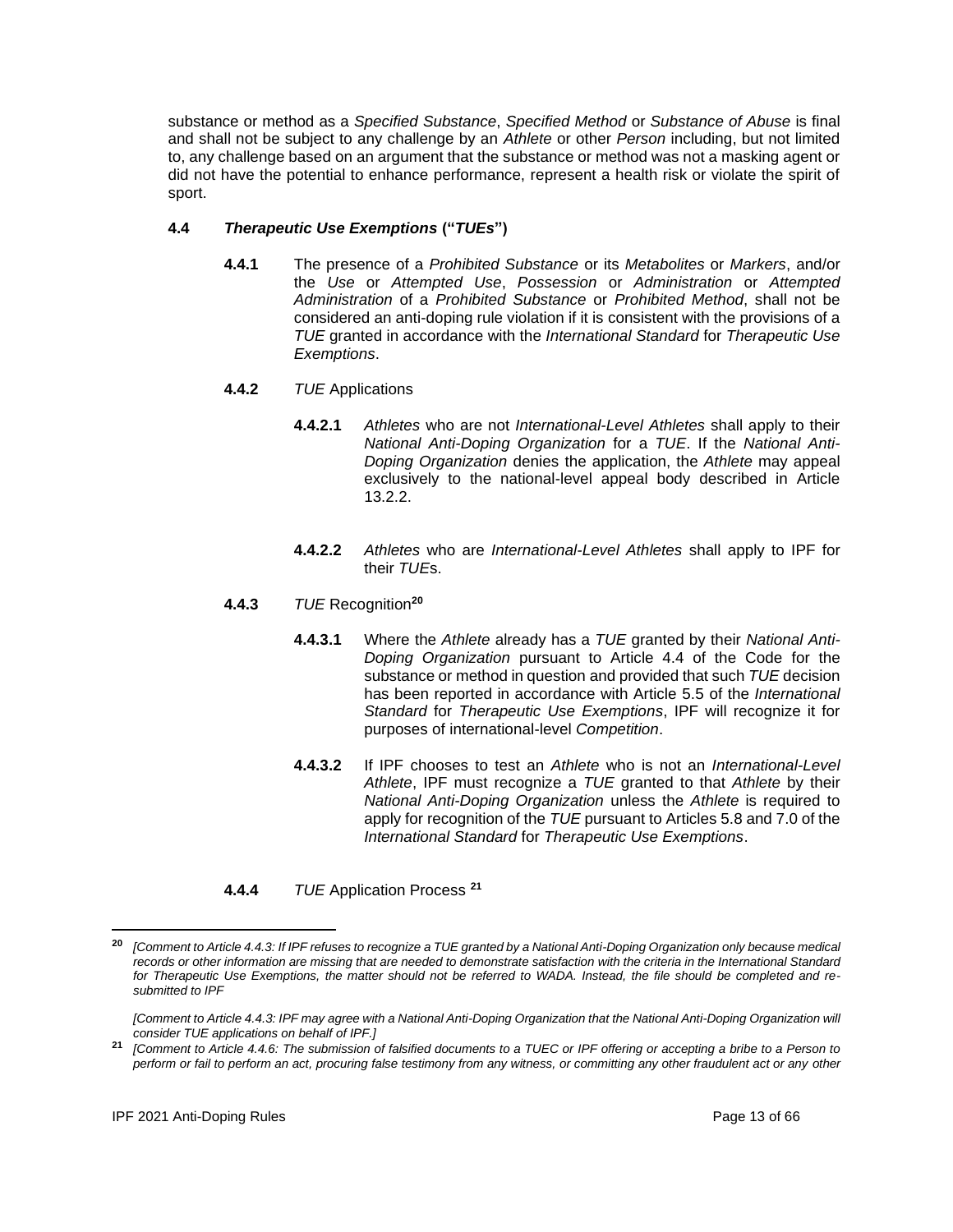- **4.4.4.1** If the *Athlete* does not already have a *TUE* granted by their *National Anti-Doping Organization* for the substance or method in question, the *Athlete* must apply directly to IPF.
- **4.4.4.2** An application to IPF for grant or recognition of a *TUE* must be made as soon as possible, save where Articles 4.1 or 4.3 of the *International Standard* for *Therapeutic Use Exemptions* apply. The application shall be made in accordance with Article 6 of the *International Standard* for *Therapeutic Use Exemptions* as posted on IPF's website.
- **4.4.4.3** IPF shall establish a *Therapeutic Use Exemption* Committee ("TUEC") to consider applications for the grant or recognition of *TUEs*. in accordance with Article 4.4.4.3(a)-(d) below:
- (a) The TUEC shall consist of a minimum of five (5) members with experience in the care and treatment of Athletes and sound knowledge of clinical, sports and exercise medicine. Each appointed member should serve a term of four (4) years, which is renewable for a maximum of three terms.
- (b) Before serving as a member of the TUEC, each member must sign a conflict of interest and confidentiality declaration. The appointed members shall not be employees of IPF.
- (c) When an application to IPF for the grant or recognition of a *TUE* is made, the Chair of the TUEC or the IPF shall promptly appoint three (3) members (which may include the Chair) to consider the application.
- (d) Before considering a *TUE* application, each member shall disclose any circumstances likely to affect their impartiality with respect to the *Athlete* making the application. If a member is unwilling or unable to assess the Athlete's *TUE* application, for any reason, the Chair or the IPF shall appoint a replacement from the pool of members appointed under point (a) above. The Chair cannot serve as a member of the TUEC if there are any circumstances which are likely to affect the impartiality of the *TUE* decision.
- **4.4.4.4** The TUEC shall promptly evaluate and decide upon the application in accordance with the relevant provisions of the *International Standard* for *Therapeutic Use Exemptions* and usually (i.e., unless exceptional circumstances apply) within no more than twenty-one (21) days of receipt of a complete application. Where the application is made in a reasonable time prior to an *Event*, the TUEC must use its best endeavors to issue its decision before the start of the *Event*.
- **4.4.4.5** The TUEC decision shall be the final decision of IPF and may be appealed in accordance with Article 4.4.7. IPF TUEC decision shall be

*similar intentional interference or Attempted interference with any aspect of the TUE process shall result in a charge of Tampering or Attempted Tampering under Article 2.5.*

*An Athlete should not assume that their application for the grant or recognition of a TUE (or for renewal of a TUE) will be granted. Any Use or Possession or Administration of a Prohibited Substance or Prohibited Method before an application has been granted is entirely at the Athlete's own risk.]*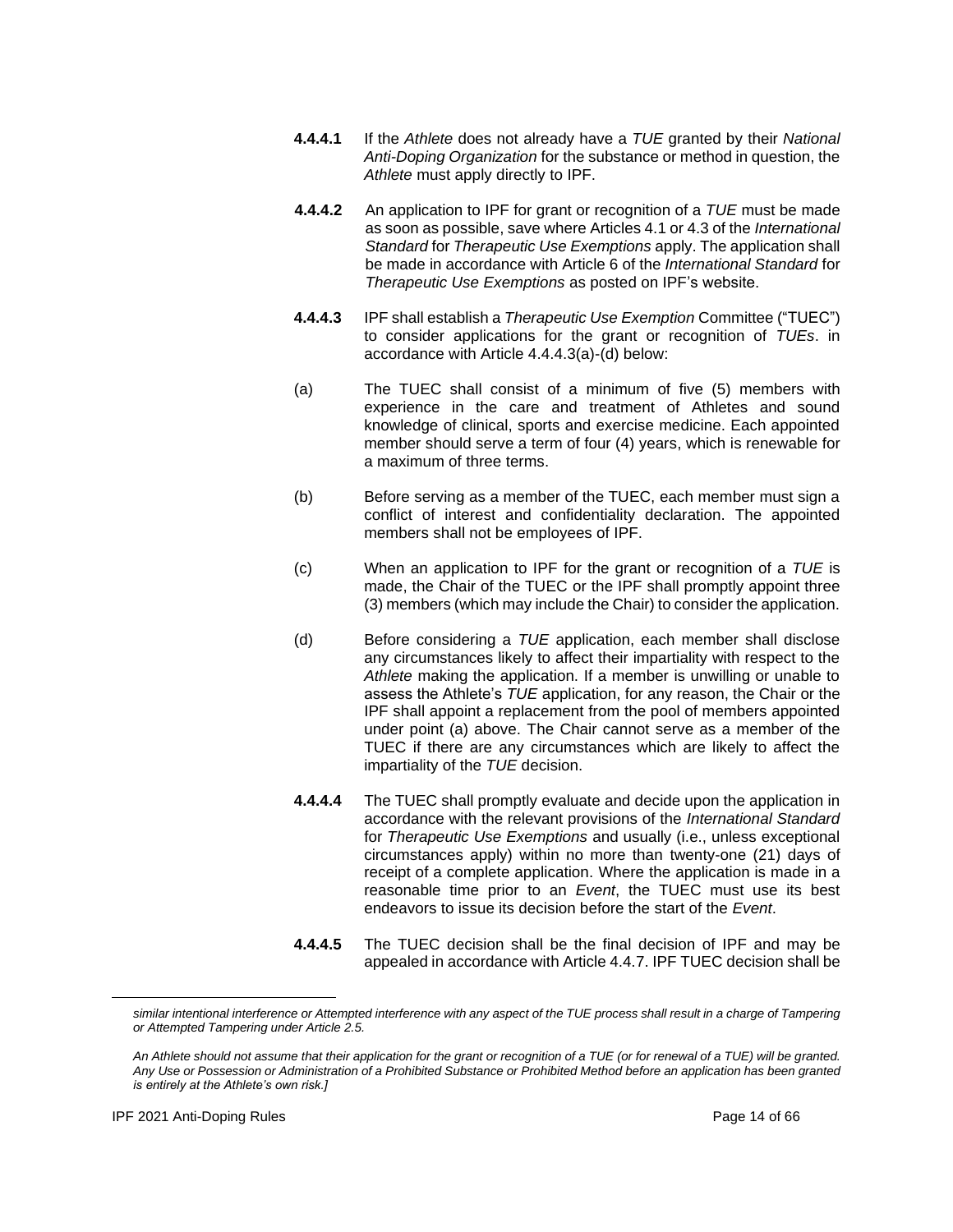notified in writing to the *Athlete*, and to *WADA* and other *Anti-Doping Organizations* in accordance with the *International Standard* for *Therapeutic Use Exemptions*. It shall also promptly be reported into *ADAMS*.

**4.4.4.6** If IPF (or the *National Anti-Doping Organization*, where it has agreed to consider the application on behalf of IPF) denies the *Athlete's* application, it must notify the *Athlete* promptly, with reasons. If IPF grants the *Athlete's* application, it must notify not only the *Athlete* but also their *National Anti-Doping Organization*. If the *National Anti-Doping Organization* considers that the *TUE* granted by IPF does not meet the criteria set out in the *International Standard* for *Therapeutic Use Exemptions*, it has twenty-one (21) days from such notification to refer the matter to *WADA* for review in accordance with Article 4.4.7.

> If the *National Anti-Doping Organization* refers the matter to *WADA* for review, the *TUE* granted by IPF remains valid for international-level *Competition* and *Out-of-Competition Testing* (but is not valid for national-level *Competition*) pending *WADA's* decision. If the *National Anti-Doping Organization* does not refer the matter to *WADA* for review, the *TUE* granted by IPF becomes valid for national-level *Competitio*n as well when the twenty-one (21) day review deadline expires.

## **4.4.5** Retroactive *TUE* Applications

If IPF chooses to collect a *Sample* from an *Athlete* who is not an *International-Level Athlete*  or a *National-Level Athlete*, and that *Athlete* is *Using* a *Prohibited Substance* or *Prohibited Method* for therapeutic reasons, IPF must permit that *Athlete* to apply for a retroactive *TUE*.

- **4.4.6** Expiration, Withdrawal or Reversal of a *TUE*
	- **4.4.6.1** A *TUE* granted pursuant to these Anti-Doping Rules: (a) shall expire automatically at the end of any term for which it was granted, without the need for any further notice or other formality; (b) will be withdrawn if the *Athlete* does not promptly comply with any requirements or conditions imposed by the TUEC upon grant of the *TUE*; (c) may be withdrawn by the TUEC if it is subsequently determined that the criteria for grant of a *TUE* are not in fact met; or (d) may be reversed on review by *WADA* or on appeal.
	- **4.4.6.2** In such event, the *Athlete* shall not be subject to any *Consequences* based on their *Use* or *Possession* or *Administration* of the *Prohibited Substance* or *Prohibited Method* in question in accordance with the *TUE* prior to the effective date of expiry, withdrawal, or reversal of the *TUE*. The review pursuant to Article 5.1.1.1 of the *International Standard* for *Results Management* of an *Adverse Analytical Finding,* reported shortly after the *TUE* expiry, withdrawal or reversal, shall include consideration of whether such finding is consistent with *Use* of the *Prohibited Substance* or *Prohibited Method* prior to that date, in which event no anti-doping rule violation shall be asserted.
- **4.4.7** Reviews and Appeals of *TUE* Decisions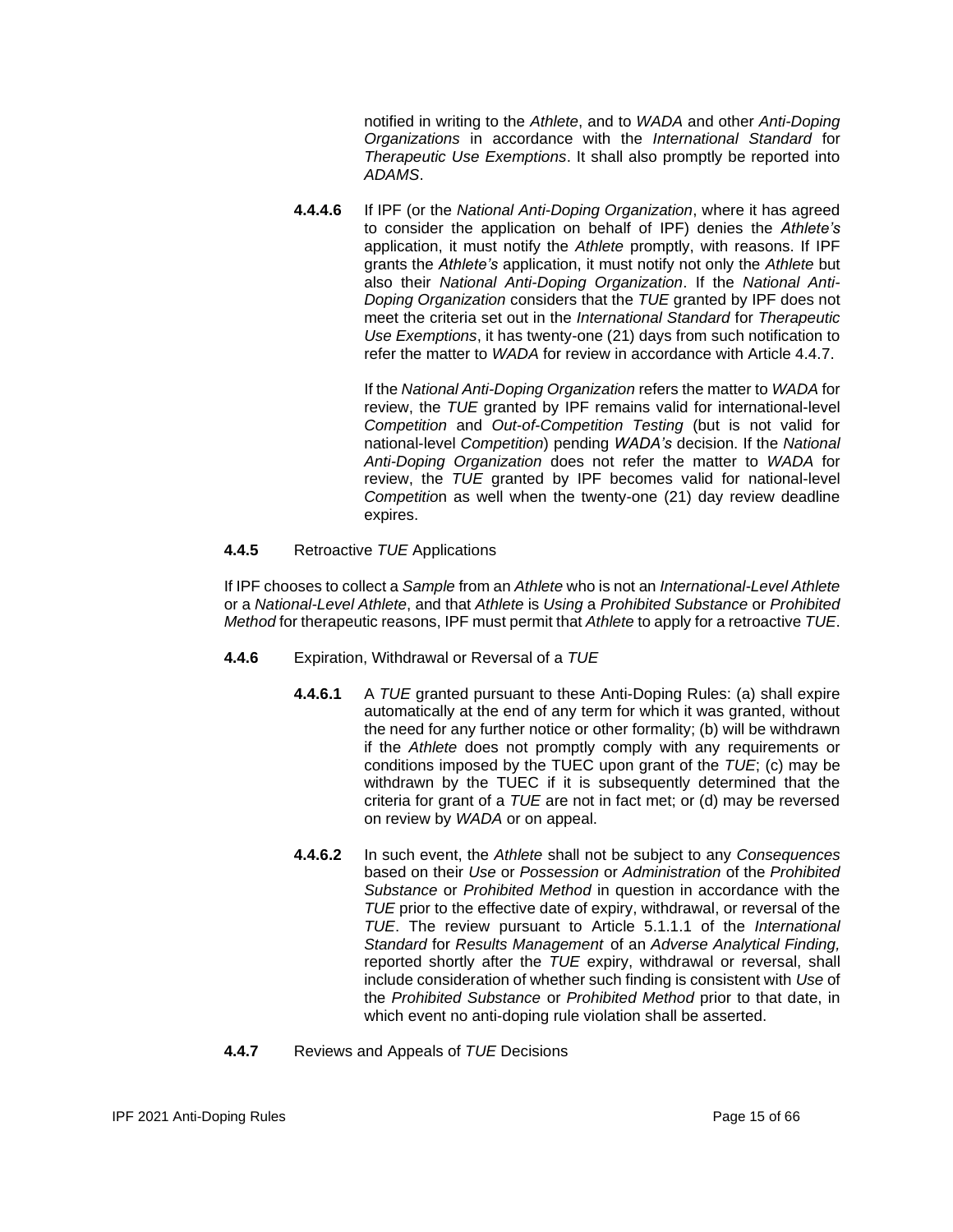- **4.4.7.1** *WADA* must review IPF's decision not to recognize a *TUE* granted by the *National Anti-Doping Organization* that is referred *to WADA* by the *Athlete* or the *Athlete's National Anti-Doping Organization.* In addition, *WADA* must review IPF's decision to grant a *TUE* that is referred *to WADA* by the *Athlete's National Anti-Doping Organization*. *WADA* may review any other *TUE* decisions at any time, whether upon request by those affected or on its own initiative. If the *TUE* decision being reviewed meets the criteria set out in the *International Standard*  for *Therapeutic Use Exemptions*, *WADA* will not interfere with it. If the *TUE* decision does not meet those criteria, *WADA* will reverse it.**<sup>22</sup>**
- **4.4.7.2** Any *TUE* decision by IPF (or by a *National Anti-Doping Organization* where it has agreed to consider the application on behalf of IPF) that is not reviewed by *WADA*, or that is reviewed by *WADA* but is not reversed upon review, may be appealed by the *Athlete* and/or the *Athlete's National Anti-Doping Organization,* exclusively to *CAS*. **23**
- **4.4.7.3** A decision by *WADA* to reverse a *TUE* decision may be appealed by the *Athlete,* the *National Anti-Doping Organization* and/or IPF, exclusively to *CAS*.
- **4.4.7.4** A failure to render a decision within a reasonable time on a properly submitted application for grant/recognition of a *TUE* or for review of a *TUE* decision shall be considered a denial of the application thus triggering the applicable rights of review/appeal.

## <span id="page-15-0"></span>**ARTICLE 5** *TESTING* **AND INVESTIGATIONS**

#### **5.1 Purpose of** *Testing* **and Investigations<sup>24</sup>**

- **5.1.1** *Testing* and investigations may be undertaken for any anti-doping purpose. They shall be conducted in conformity with the provisions of the *International Standard* for *Testing* and Investigations.
- **5.1.2** *Testing* shall be undertaken to obtain analytical evidence as to whether the *Athlete* has violated Article 2.1 (Presence of a *Prohibited Substance* or its *Metabolites* or *Markers* in an *Athlete*'s *Sample*) or Article 2.2 (*Use* or *Attempted Use* by an *Athlete* of a *Prohibited Substance* or a *Prohibited Method*).

#### **5.2 Authority to Test**

**<sup>22</sup>** *[Comment to Article 4.4.7.1: WADA shall be entitled to charge a fee to cover the costs of: (a) any review it is required to conduct*  in accordance with Article 4.4.7; and (b) any review it chooses to conduct, where the decision being reviewed is reversed.]

**<sup>23</sup>** *[Comment to Article 4.4.7.2: In such cases, the decision being appealed is the IPF's TUE decision, not WADA's decision not to review the TUE decision or (having reviewed it) not to reverse the TUE decision. However, the time to appeal the TUE decision does not begin to run until the date that WADA communicates its decision. In any event, whether the decision has been reviewed by WADA or not, WADA shall be given notice of the appeal so that it may participate if it sees fit.]*

**<sup>24</sup>** *[Comment to Article 5.1: Where Testing is conducted for anti-doping purposes, the analytical results and data may be used for other legitimate purposes under the Anti-Doping Organization's rules. See, e.g., Comment to Article 23.2.2 of the Code.]*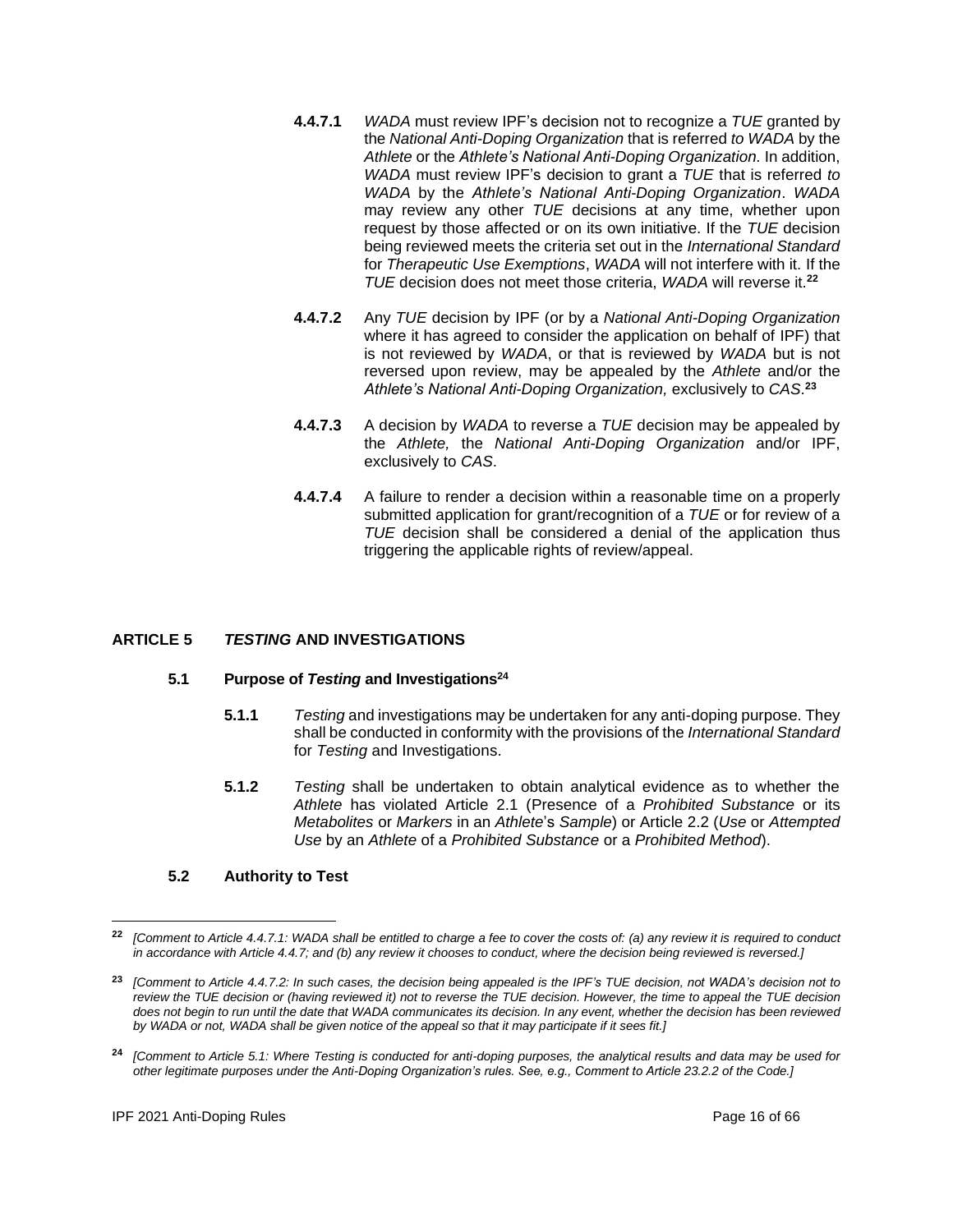- **5.2.1** Subject to the limitations for *Event Testing* set out in Article 5.3, IPF shall have *In-Competition* and *Out-of-Competition Testing* authority over all *Athletes* specified in the Introduction to these Anti-Doping Rules (Section "Scope of these Anti-Doping Rules").
- **5.2.2** IPF may require any *Athlete* over whom it has *Testing* authority (including any *Athlete* serving a period of *Ineligibility*) to provide a *Sample* at any time and at any place.**<sup>25</sup>**
- **5.2.3** *WADA* shall have *In-Competition* and *Out-of-Competition Testing* authority as set out in Article 20.7.10 of the *Code*.
- **5.2.4** If IPF delegates or contracts any part of *Testing* to a *National Anti-Doping Organization* directly or through a *National Federation*, that *National Anti-Doping Organization* may collect additional *Samples* or direct the laboratory to perform additional types of analysis at the *National Anti-Doping Organization's* expense. If additional *Samples* are collected or additional types of analysis are performed, IPF shall be notified.

## **5.3** *Event Testing*

- **5.3.1** Except as otherwise provided below, only a single organization shall have authority to conduct *Testing* at *Event Venues* during an *Event Period*. At *International Events*, IPF (or other international organization which is the ruling body for an *Event*) shall have authority to conduct *Testing*. At *National Events*, the *National Anti-Doping Organization* of that country shall have authority to conduct *Testing*. At the request of IPF (or other international organization which is the ruling body for an *Event*), any *Testing* during the *Event Period* outside of the *Event Venues* shall be coordinated with IPF (or the relevant ruling body of the *Event*).
- **5.3.2** If an *Anti-Doping Organization,* which would otherwise have *Testing* authority but is not responsible for initiating and directing *Testing* at an *Event*, desires to conduct *Testing* of *Athletes* at the *Event Venues* during the *Event Period*, the *Anti-Doping Organization* shall first confer with IPF (or other international organization which is the ruling body of the *Event*) to obtain permission to conduct and coordinate such *Testing*. If the *Anti-Doping Organization* is not satisfied with the response from IPF (or other international organization which is the ruling body of the *Event*), the *Anti-Doping Organization* may, in accordance with the procedures described in the *International Standard* for *Testing* and Investigations, ask *WADA* for permission to conduct *Testing* and to determine how to coordinate such *Testing*. *WADA* shall not grant approval for such *Testing* before consulting with and informing IPF (or other international organization which is the ruling body for the *Event*). *WADA's* decision shall be final and not subject to appeal. Unless otherwise provided in the authorization to conduct *Testing*, such tests shall be considered *Out-of-Competition* tests*. Results Management* for any such test shall be the responsibility of the *Anti-Doping*

**<sup>25</sup>** *[Comment to Article 5.2.2: IPF may obtain additional authority to conduct Testing by means of bilateral or multilateral agreements with other Signatories. Unless the Athlete has identified a sixty (60) minute Testing window between the hours of 11:00 p.m. and 6:00 a.m., or has otherwise consented to Testing during that period, IPF will not test an Athlete during that period unless it has a serious and specific suspicion that the Athlete may be engaged in doping. A challenge to whether IPF had sufficient suspicion for Testing during this time period shall not be a defense to an anti-doping rule violation based on such test or attempted test.]*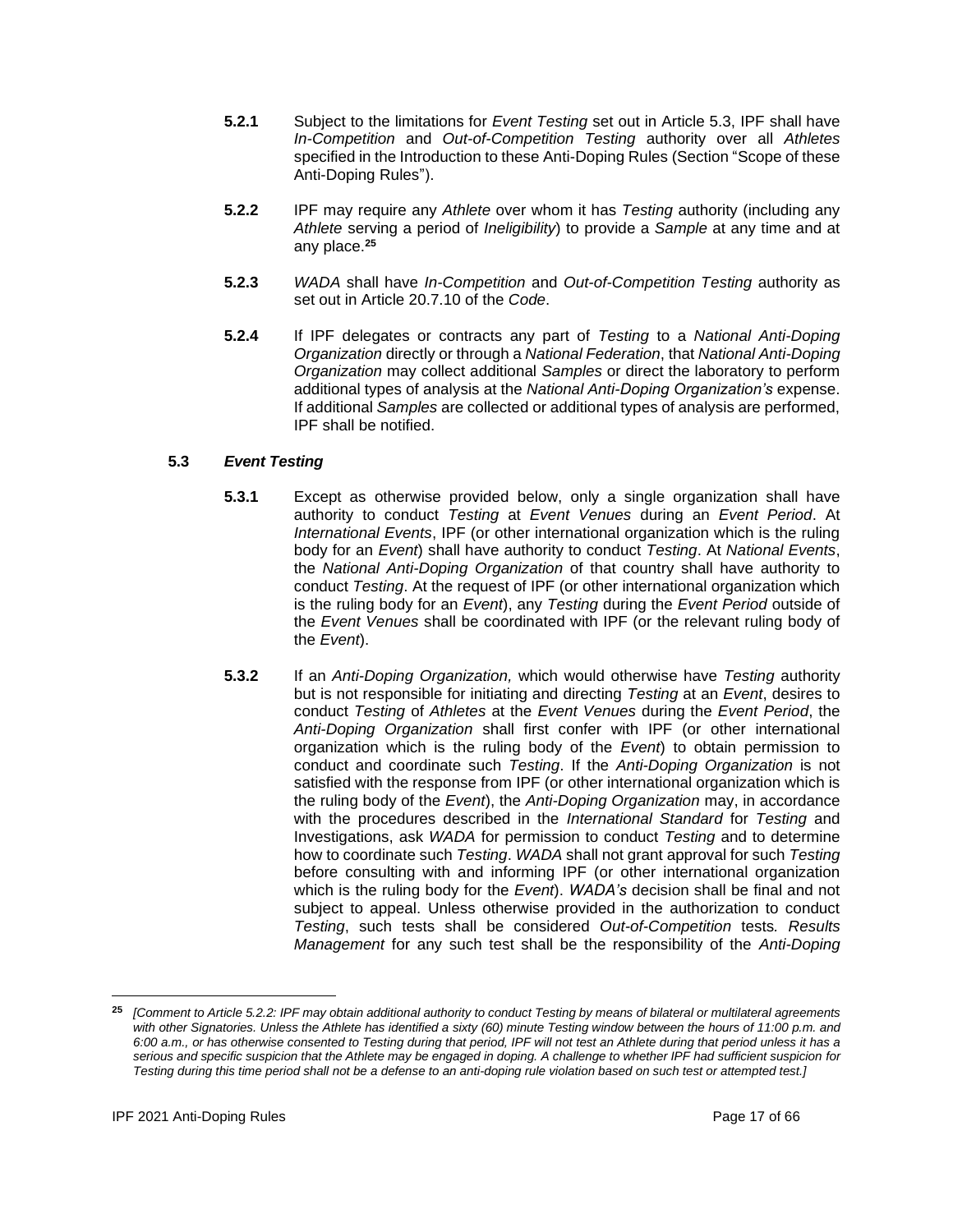*Organization* initiating the test unless provided otherwise in the rules of the ruling body of the *Event*. **26**

## **5.4** *Testing* **Requirements**

- **5.4.1** IPF shall conduct test distribution planning and *Testing* as required by the *International Standard* for *Testing* and Investigations.
- **5.4.2** Where reasonably feasible, *Testing* shall be coordinated through *ADAMS* in order to maximize the effectiveness of the combined *Testing* effort and to avoid unnecessary repetitive *Testing*.

## **5.5** *Athlete* **Whereabouts Information**

- **5.5.1** IPF may establish a *Registered Testing Pool* of those *Athletes* who are required to provide whereabouts information in the manner specified in the *International Standard* for *Testing* and Investigations and who shall be subject to *Consequences* for Article 2.4 violations as provided in Article 10.3.2. IPF shall coordinate with *National Anti-Doping Organizations* to identify such *Athletes* and to collect their whereabouts information.
- **5.5.2** IPF shall make available through *ADAMS* a list which identifies those *Athletes* included in its *Registered Testing Pool* by name. IPF shall regularly review and update as necessary its criteria for including *Athletes* in its *Registered Testing Pool*, and shall periodically (but not less than quarterly) review the list of *Athletes* in its *Registered Testing Pool* to ensure that each listed *Athlete* continues to meet the relevant criteria. *Athletes* shall be notified before they are included in the *Registered Testing Pool* and when they are removed from that pool. The notification shall contain the information set out in the *International Standard* for *Testing* and Investigations.
- **5.5.3** Where an *Athlete* is included in an international *Registered Testing Pool* by IPF and in a national *Registered Testing Pool* by their *National Anti-Doping Organization*, the *National Anti-Doping Organization* and IPF shall agree between themselves which of them shall accept that *Athlete's* whereabouts filings; in no case shall an *Athlete* be required to make whereabouts filings to more than one of them.
- **5.5.4** In accordance with the *International Standard* for *Testing* and Investigations, each *Athlete* in the *Registered Testing Pool* shall do the following: (a) advise IPF of his/her whereabouts on a quarterly basis; (b) update that information as necessary so that it remains accurate and complete at all times; and (c) make himself or herself available for *Testing* at such whereabouts.
- **5.5.5** For purposes of Article 2.4, an *Athlete's* failure to comply with the requirements of the *International Standard* for *Testing* and Investigations shall be deemed a

**<sup>26</sup>** *[Comment to Article 5.3.2: Before giving approval to a National Anti-Doping Organization to initiate and conduct Testing at an International Event, WADA shall consult with the international organization which is the ruling body for the Event. Before giving*  approval to an International Federation to initiate and conduct Testing at a National Event, WADA shall consult with the National *Anti-Doping Organization of the country where the Event takes place. The Anti-Doping Organization "initiating and directing Testing" may, if it chooses, enter into agreements with a Delegated Third Party to which it delegates responsibility for Sample collection or other aspects of the Doping Control process.]*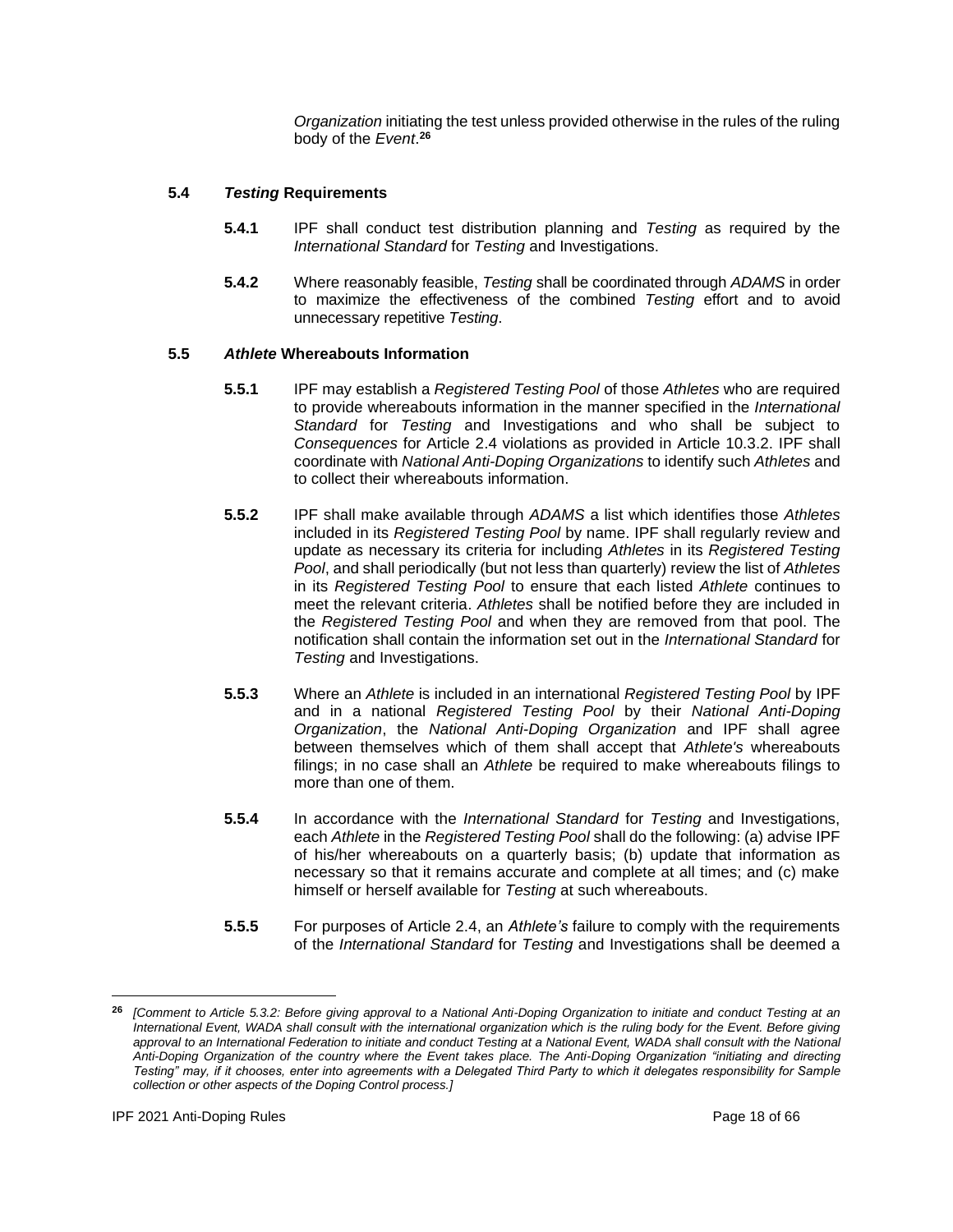filing failure or a missed test, as defined in Annex B of the *International Standard*  for *Results Management*, where the conditions set forth in Annex B are met.

- **5.5.6** An *Athlete* in IPF's *Registered Testing Pool* shall continue to be subject to the obligation to comply with the whereabouts requirements set in the *International Standard* for *Testing* and Investigations unless and until (a) the *Athlete* gives written notice to IPF that he or she has retired or (b) IPF has informed him or her that he or she no longer satisfies the criteria for inclusion in IPF's *Registered Testing Pool*.
- **5.5.7** Whereabouts information provided by an *Athlete* while in the *Registered Testing Pool* will be accessible through *ADAMS* to *WADA* and to other *Anti-Doping Organizations* having authority to test that *Athlete* as provided in Article 5.2. Whereabouts information shall be maintained in strict confidence at all times; it shall be used exclusively for purposes of planning, coordinating or conducting *Doping Control*, providing information relevant to the *Athlete Biological Passport*  or other analytical results, to support an investigation into a potential anti-doping rule violation, or to support proceedings alleging an anti-doping rule violation; and shall be destroyed after it is no longer relevant for these purposes in accordance with the *International Standard* for the Protection of Privacy and Personal Information.
- **5.5.8** IPF may, in accordance with the *International Standard* for *Testing* and Investigations, collect whereabouts information from *Athletes* who are not included within a *Registered Testing Pool*. If it chooses to do so, an *Athlete's* failure to provide requested whereabouts information on or before the date required by IPF or the *Athlete's* failure to provide accurate whereabouts information shall result in IPF elevating the *Athlete* to IPF's *Registered Testing Pool* (if one is established).
- **5.5.9** In accordance with the *International Standard* for *Testing* and Investigations, IPF may establish a *Testing Pool*, which includes *Athletes* who are subject to less stringent whereabouts requirements than *Athletes* included in IPF's *Registered Testing Pool*.
- **5.5.10** IPF shall notify *Athletes* before they are included in the *Testing Pool* and when they are removed. Such notification shall include the whereabouts requirements and the consequences that apply in case of non-compliance, as indicated in Articles 5.5.11 and 5.5.12.
- **5.5.11** *Athletes* included in the *Testing Pool* shall provide IPF at least with the following whereabouts information so that they may be located and subjected to *Testing*:
	- (a) An overnight address;
	- (b) Competition / Event schedule; and
	- (c) Regular training activities.

Such whereabouts information should be filed in *ADAMS* to enable better *Testing* coordination with other *Anti-Doping Organizations*.

**5.5.12** An *Athlete*'s failure to provide whereabouts information on or before the date required by IPF or the *Athlete*'s failure to provide accurate whereabouts information might result in IPF elevating the *Athlete* to IPF's *Registered Testing Pool* (if one is established) and additional appropriate and proportionate non-Code Article 2.4 consequences, established by IPF if any.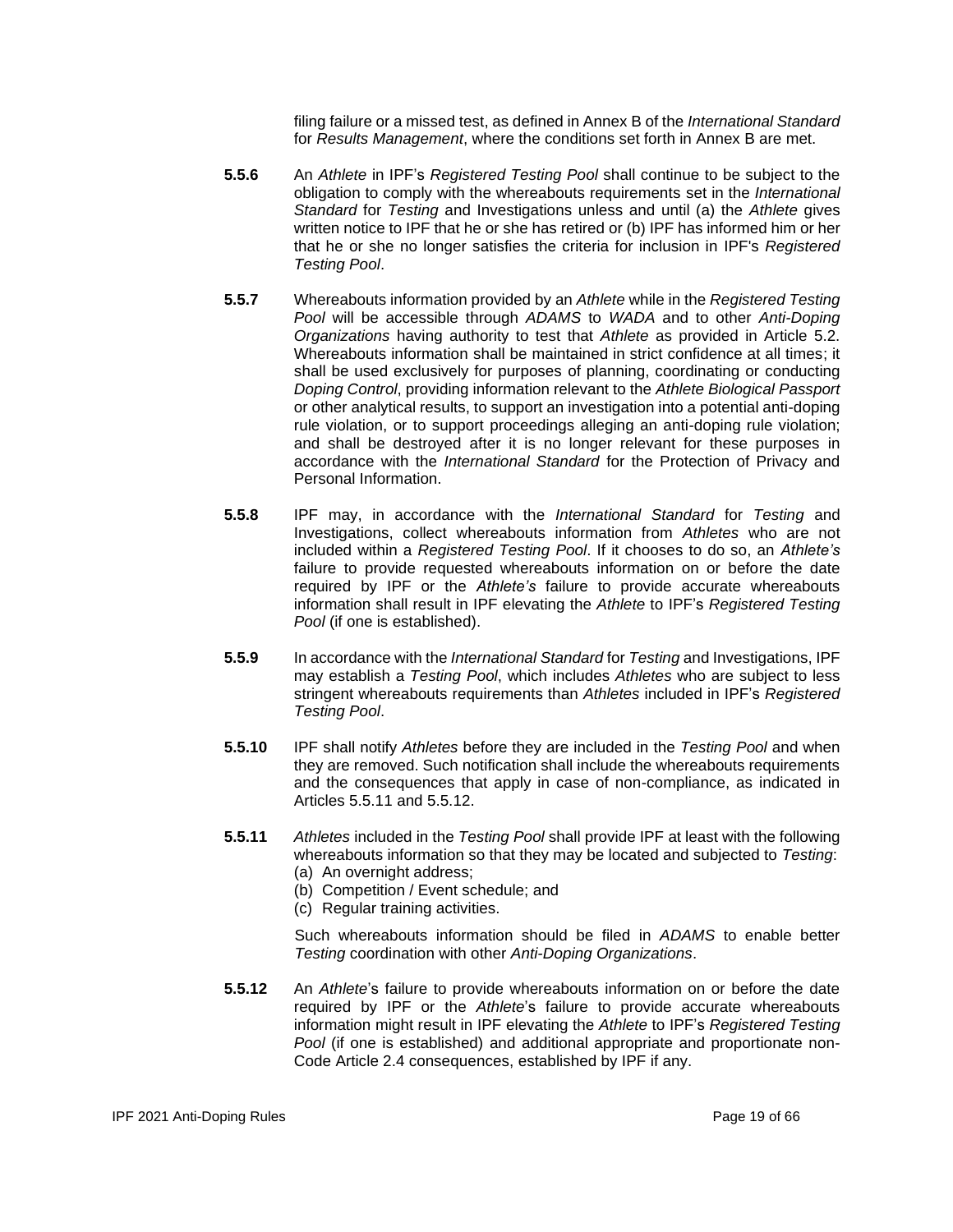## **5.6 Retired** *Athletes* **Returning to** *Competition*

**5.6.1** If an *International-Level Athlete* or *National-Level Athlete* in IPF's *Registered Testing Pool* retires and then wishes to return to active participation in sport, the *Athlete* shall not compete in *International Event*s or *National Event*s until the *Athlete* has made himself or herself available for *Testing*, by giving six (6) months prior written notice to IPF and their *National Anti-Doping Organization*.

> *WADA*, in consultation with IPF and the *Athlete's National Anti-Doping Organization*, may grant an exemption to the six (6) month written notice rule where the strict application of that rule would be unfair to the *Athlete*. This decision may be appealed under Article 13.<sup>27</sup>

> Any competitive results obtained in violation of this Article 5.6.1 shall be *Disqualified* unless the *Athlete* can establish that he or she could not have reasonably known that this was an *International Event* or a *National Event*.

**5.6.2** If an *Athlete* retires from sport while subject to a period of *Ineligibility*, the *Athlete*  must notify the *Anti-Doping Organization* that imposed the period of *Ineligibility* in writing of such retirement. If the *Athlete* then wishes to return to active competition in sport, the *Athlete* shall not compete in *International Events* or *National Events* until the *Athlete* has made himself or herself available for *Testing* by giving six (6) months prior written notice (or notice equivalent to the period of *Ineligibility* remaining as of the date the *Athlete* retired, if that period was longer than six (6) months) to IPF and to their *National Anti-Doping Organization*.

#### **5.7** *Independent Observer Program*

IPF and the organizing committees for IPF's *Events*, as well as the *National Federations* and the organizing committees for *National Events,* shall authorize and facilitate the *Independent Observer Program* at *such Events*.

## <span id="page-19-0"></span>**ARTICLE 6 ANALYSIS OF** *SAMPLES*

*Samples* shall be analyzed in accordance with the following principles:

## **6.1 Use of Accredited, Approved Laboratories and Other Laboratories**

**6.1.1** For purposes of directly establishing an *Adverse Analytical Finding* under Article 2.1, *Samples* shall be analyzed only in *WADA*-accredited laboratories or laboratories otherwise approved by *WADA*. The choice of the *WADA*-accredited or *WADA*-approved laboratory used for the *Sample* analysis shall be determined exclusively by IPF. **28**

<sup>27</sup> *[Comment to Article 5.6.1: WADA has developed a [protocol and exemption application form](https://www.wada-ama.org/en/resources/article-571-exemption-application-form-and-procedure-for-athletes) that Athletes must use to make such requests, and a [decision template](https://www.wada-ama.org/en/resources/article-571-exemption-application-form-and-procedure-for-ado) that the International Federations must use. Both documents are available on WADA's website a[t https://www.wada-ama.org.](https://www.wada-ama.org/)]*

**<sup>28</sup>** *[Comment to Article 6.1: Violations of Article 2.1 may be established only by Sample analysis performed by a WADA-accredited laboratory or another laboratory approved by WADA. Violations of other Articles may be established using analytical results from other laboratories so long as the results are reliable.]*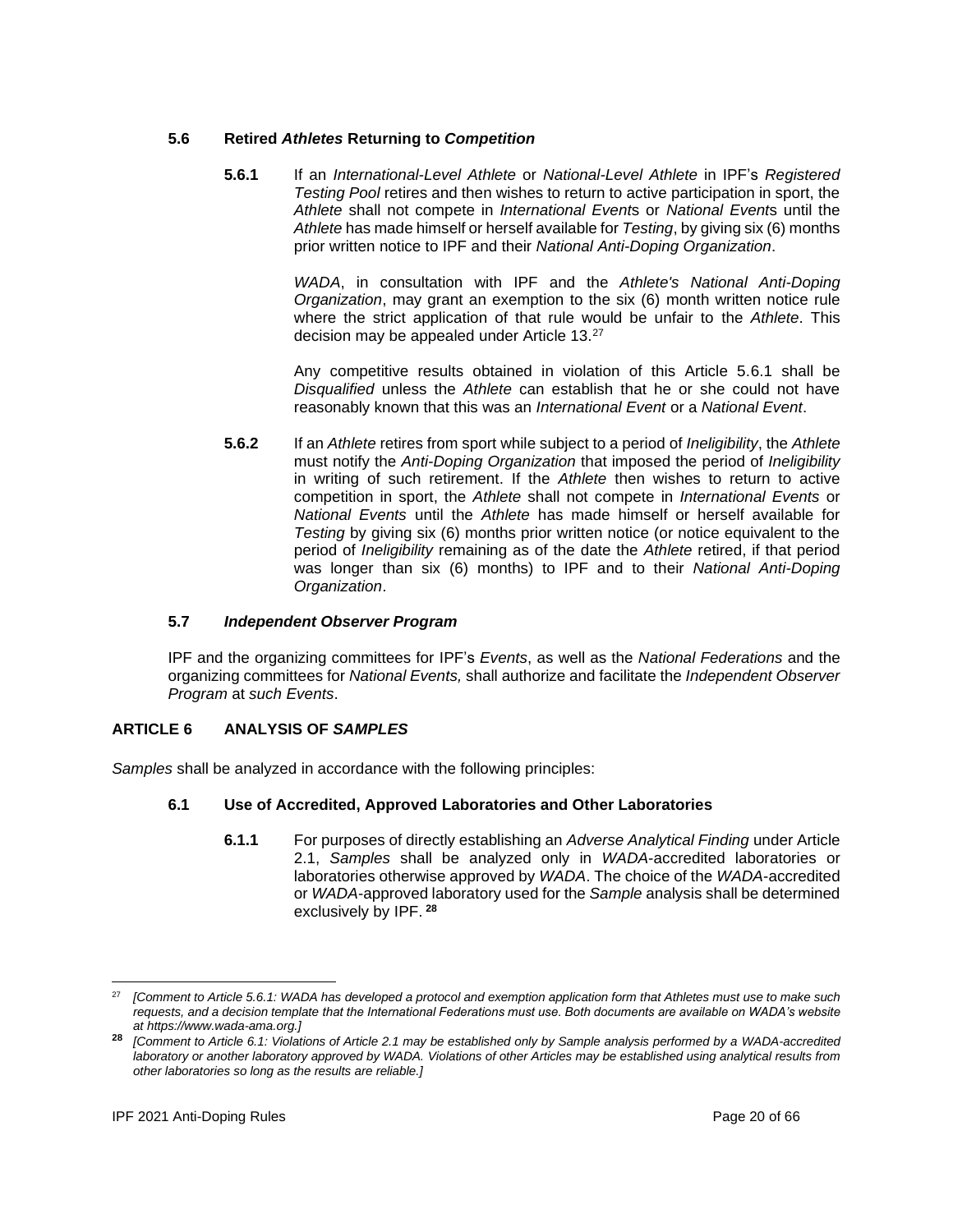**6.1.2** As provided in Article 3.2, facts related to anti-doping rule violations may be established by any reliable means. This would include, for example, reliable laboratory or other forensic testing conducted outside of *WADA*-accredited or approved laboratories.

## **6.2 Purpose of Analysis of** *Samples* **and Data**

*Samples* and related analytical data or *Doping Control* information shall be analyzed to detect *Prohibited Substances* and *Prohibited Methods* identified on the *Prohibited List* and other substances as may be directed by *WADA* pursuant to the monitoring program described in Article 4.5 of the *Code*, or to assist IPF in profiling relevant parameters in an *Athlete's* urine, blood or other matrix, including for DNA or genomic profiling, or for any other legitimate anti-doping purpose.**<sup>29</sup>**

## **6.3 Research on** *Samples* **and Data**

*Samples*, related analytical data and *Doping Control* information may be used for anti-doping research purposes, although no *Sample* may be used for research without the *Athlete's* written consent. *Samples* and related analytical data or *Doping Control* information used for research purposes shall first be processed in such a manner as to prevent *Samples* and related analytical data or *Doping Control* information being traced back to a particular *Athlete*. Any research involving *Samples* and related analytical data or *Doping Control* information shall adhere to the principles set out in Article 19 of the *Code*. **30**

## **6.4 Standards for** *Sample* **Analysis and Reporting**

In accordance with Article 6.4 of the *Code*, IPF shall ask laboratories to analyze *Samples* in conformity with the *International Standard* for Laboratories and Article 4.7 of the *International Standard* for *Testing* and Investigations.

Laboratories at their own initiative and expense may analyze *Samples* for *Prohibited Substances*  or *Prohibited Methods* not included on the standard *Sample* analysis menu, or as requested by IPF. Results from any such analysis shall be reported to IPF and have the same validity and *Consequences* as any other analytical result.**<sup>31</sup>**

## **6.5 Further Analysis of a** *Sample* **Prior to or During** *Results Management*

There shall be no limitation on the authority of a laboratory to conduct repeat or additional analysis on a *Sample* prior to the time IPF notifies an *Athlete* that the *Sample* is the basis for an Article 2.1 anti-doping rule violation charge. If after such notification IPF wishes to conduct additional analysis on that *Sample*, it may do so with the consent of the *Athlete* or approval from a hearing body.

**<sup>29</sup>** *[Comment to Article 6.2: For example, relevant Doping Control-related information could be used to direct Target Testing or to support an anti-doping rule violation proceeding under Article 2.2, or both.]*

**<sup>30</sup>** *[Comment to Article 6.3: As is the case in most medical or scientific contexts, use of Samples and related information for quality assurance, quality improvement, method improvement and development or to establish reference populations is not considered research. Samples and related information used for such permitted non-research purposes must also first be processed in such a manner as to prevent them from being traced back to the particular Athlete, having due regard to the principles set out in Article 19 of the Code, as well as the requirements of the International Standard for Laboratories and International Standard for the Protection of Privacy and Personal Information.]* 

**<sup>31</sup>** *[Comment to Article 6.4: The objective of this Article is to extend the principle of "Intelligent Testing" to the Sample analysis menu so as to most effectively and efficiently detect doping. It is recognized that the resources available to fight doping are limited and*  that increasing the Sample analysis menu may, in some sports and countries, reduce the number of Samples which can be *analyzed.]*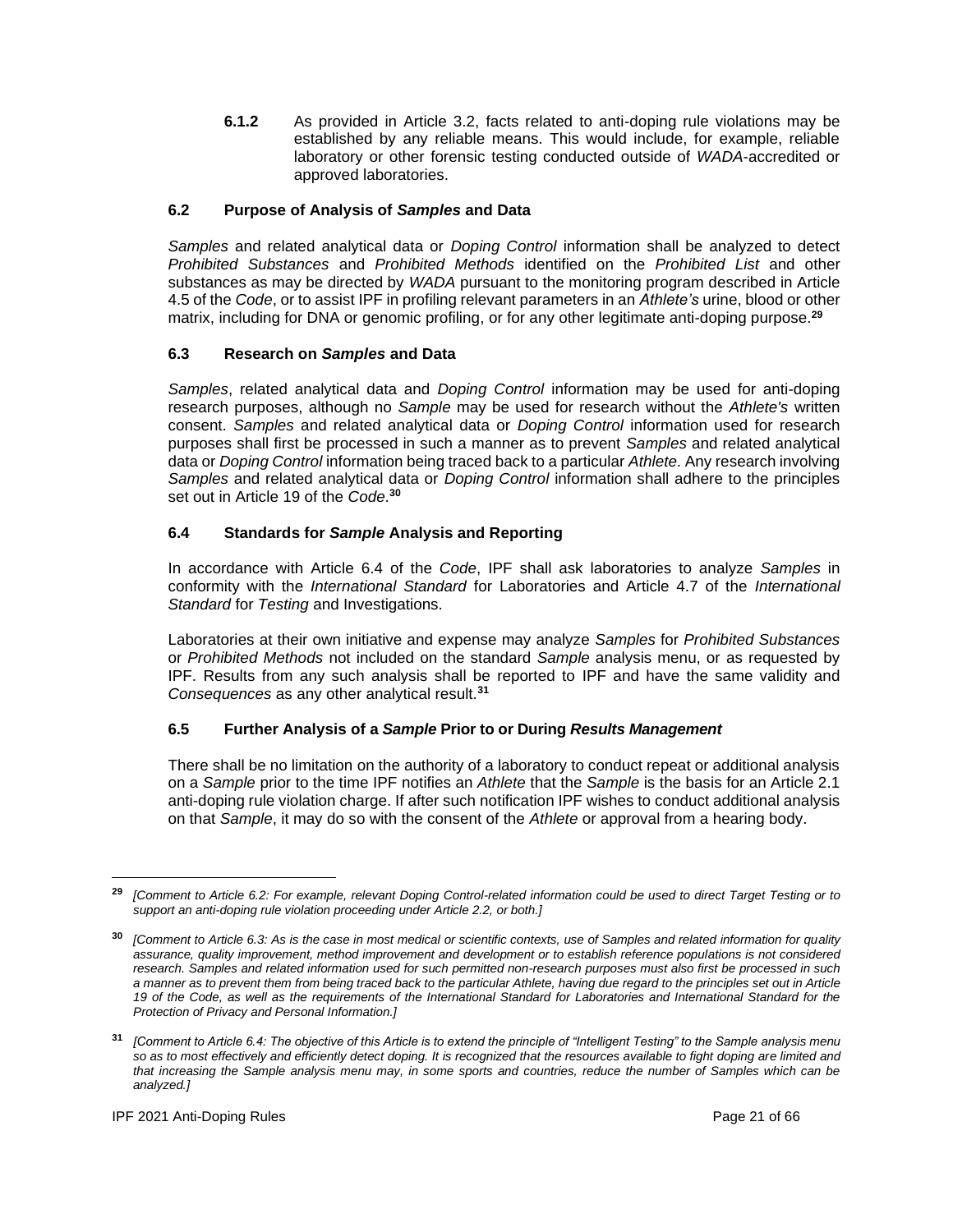## **6.6 Further Analysis of a** *Sample* **After it has been Reported as Negative or has Otherwise not Resulted in an Anti-Doping Rule Violation Charge**

After a laboratory has reported a *Sample* as negative, or the *Sample* has not otherwise resulted in an anti-doping rule violation charge, it may be stored and subjected to further analyses for the purpose of Article 6.2 at any time exclusively at the direction of either the *Anti-Doping Organization* that initiated and directed *Sample* collection or *WADA*. Any other *Anti-Doping Organization* with authority to test the *Athlete* that wishes to conduct further analysis on a stored *Sample* may do so with the permission of the *Anti-Doping Organization* that initiated and directed *Sample* collection or *WADA*, and shall be responsible for any follow-up *Results Management*. Any *Sample* storage or further analysis initiated by *WADA* or another *Anti-Doping Organization* shall be at *WADA*'s or that organization's expense. Further analysis of *Samples* shall conform with the requirements of the *International Standard* for Laboratories.

## **6.7 Split of A or B** *Sample*

Where *WADA*, an *Anti-Doping Organization* with *Results Management* authority, and/or a *WADA*accredited laboratory (with approval from *WADA* or the *Anti-Doping Organization* with *Results Management* authority) wishes to split an A or B *Sample* for the purpose of using the first part of the split *Sample* for an A *Sample* analysis and the second part of the split *Sample* for confirmation, then the procedures set forth in the *International Standard* for Laboratories shall be followed.

## **6.8** *WADA***'s Right to Take Possession of** *Samples* **and Data**

*WADA* may, in its sole discretion at any time, with or without prior notice, take physical possession of any *Sample* and related analytical data or information in the possession of a laboratory or *Anti-Doping Organization*. Upon request by *WADA*, the laboratory or *Anti-Doping Organization* in possession of the *Sample* or data shall immediately grant access to and enable *WADA* to take physical possession of the *Sample* or data. If *WADA* has not provided prior notice to the laboratory or *Anti-Doping Organization* before taking possession of a *Sample* or data, it shall provide such notice to the laboratory and each *Anti-Doping Organization* whose *Samples* or data have been taken by *WADA* within a reasonable time after taking possession. After analysis and any investigation of a seized *Sample* or data, *WADA* may direct another *Anti-Doping Organization* with authority to test the *Athlete* to assume *Results Management* responsibility for the *Sample* or data if a potential anti-doping rule violation is discovered.**<sup>32</sup>**

## <span id="page-21-0"></span>**ARTICLE 7** *RESULTS MANAGEMENT***: RESPONSIBILITY, INITIAL REVIEW, NOTICE AND**  *PROVISIONAL SUSPENSIONS*

*Results Management* under these Anti-Doping Rules establishes a process designed to resolve anti-doping rule violation matters in a fair, expeditious and efficient manner.

## **7.1 Responsibility for Conducting** *Results Management*

**<sup>32</sup>** *[Comment to Article 6.8: Resistance or refusal to WADA taking physical possession of Samples or data could constitute Tampering, Complicity or an act of non-compliance as provided in the International Standard for Code Compliance by Signatories, and could also constitute a violation of the International Standard for Laboratories. Where necessary, the laboratory and/or the Anti-Doping Organization shall assist WADA in ensuring that the seized Sample or data are not delayed in exiting the applicable country.*

WADA would not, of course, unilaterally take possession of Samples or analytical data without good cause related to a potential *anti-doping rule violation, non-compliance by a Signatory or doping activities by another Person. However, the decision as to whether good cause exists is for WADA to make in its discretion and shall not be subject to challenge. In particular, whether there is good cause or not shall not be a defense against an anti-doping rule violation or its Consequences.]*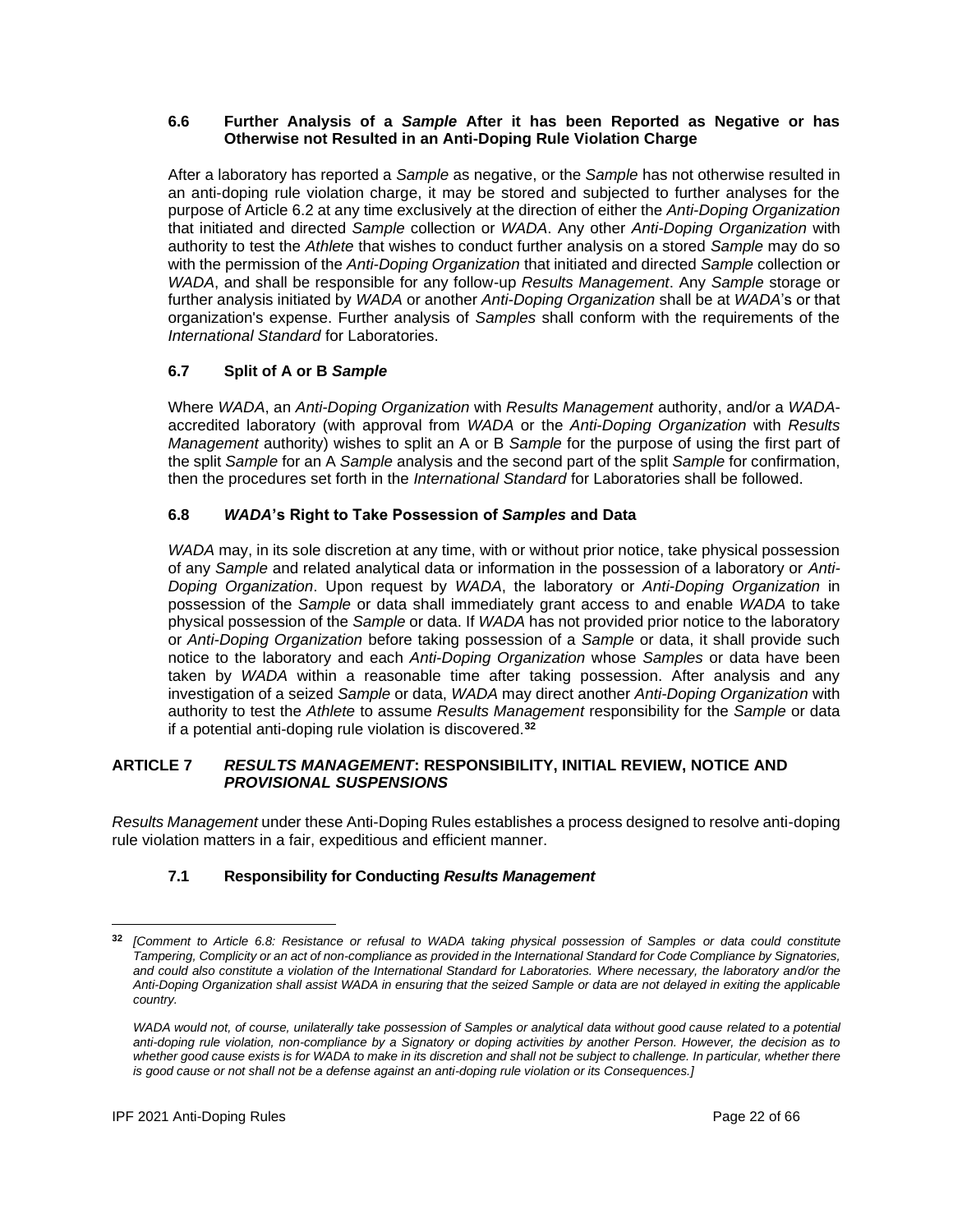- **7.1.1** Except as otherwise provided in Articles 6.6, 6.8 and *Code* Article 7.1, *Results Management* shall be the responsibility of, and shall be governed by, the procedural rules of the *Anti-Doping Organization* that initiated and directed *Sample* collection (or, if no *Sample* collection is involved, the *Anti-Doping Organization* which first provides notice to an *Athlete* or other Person of a potential anti-doping rule violation and then diligently pursues that anti-doping rule violation).
- **7.1.2** In circumstances where the rules of a *National Anti-Doping Organization* do not give the *National Anti-Doping Organization* authority over an *Athlete* or other *Person* who is not a national, resident, license holder, or member of a sport organization of that country, or the *National Anti-Doping Organization* declines to exercise such authority, *Results Management* shall be conducted by the applicable International Federation or by a third party with authority over the *Athlete* or other *Person* as directed by the rules of the applicable International Federation.
- **7.1.3** In the event the *Major Event Organization* assumes only limited *Results Management* responsibility relating to a *Sample* initiated and taken during an *Event* conducted by a *Major Event Organization*, or an anti-doping rule violation occurring during such *Event*, the case shall be referred by the *Major Event Organization* to the applicable International Federation for completion of *Results Management*.
- **7.1.4** *Results Management* in relation to a potential whereabouts failure (a filing failure or a missed test) shall be administered by IPF or the *National Anti-Doping Organization* with whom the *Athlete* in question files whereabouts information, as provided in the *International Standard* for *Results Management*. If IPF determines a filing failure or a missed test, it shall submit that information to *WADA* through *ADAMS*, where it will be made available to other relevant *Anti-Doping Organizations*.
- **7.1.5** Other circumstances in which IPF shall take responsibility for conducting *Results Management* in respect of anti-doping rule violations involving *Athletes* and other *Persons* under its authority shall be determined by reference to and in accordance with Article 7 of the *Code*.
- **7.1.6** *WADA* may direct IPF to conduct *Results Management* in particular circumstances. If IPF refuses to conduct *Results Management* within a reasonable deadline set by *WADA*, such refusal shall be considered an act of non-compliance, and *WADA* may direct another *Anti-Doping Organization* with authority over the *Athlete* or other *Person*, that is willing to do so, to take *Results Management* responsibility in place of IPF or, if there is no such *Anti-Doping Organization*, any other *Anti-Doping Organization* that is willing to do so. In such case, IPF shall reimburse the costs and attorney's fees of conducting *Results Management* to the other *Anti-Doping Organization* designated by *WADA,* and a failure to reimburse costs and attorney's fees shall be considered an act of non-compliance.

## **7.2 Review and Notification Regarding Potential Anti-Doping Rule Violations**

IPF shall carry out the review and notification with respect to any potential anti-doping rule violation in accordance with the *International Standard* for *Results Management*.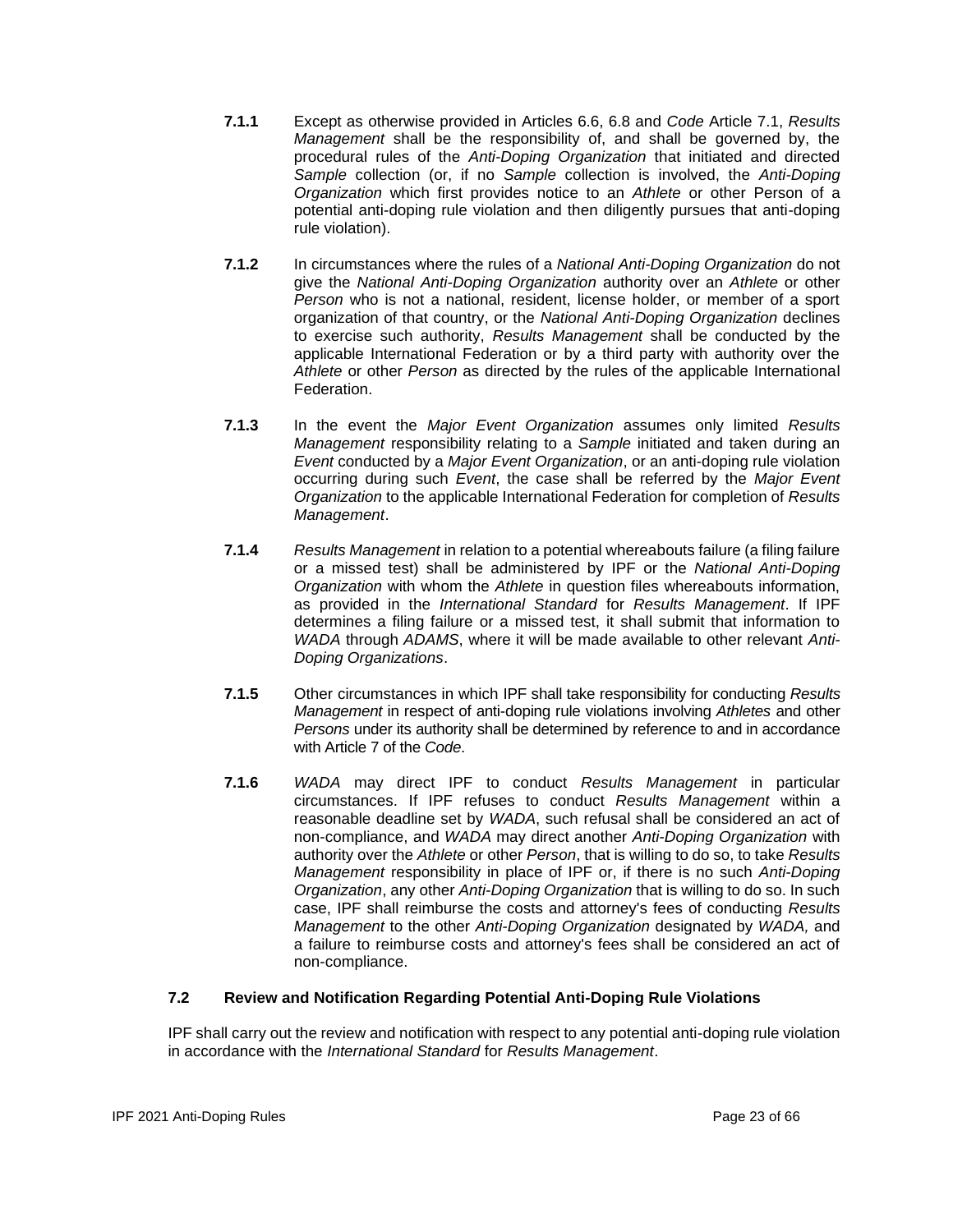## **7.3 Identification of Prior Anti-Doping Rule Violations**

Before giving an *Athlete* or other *Person* notice of a potential anti-doping rule violation as provided above, IPF shall refer to *ADAMS* and contact *WADA* and other relevant *Anti-Doping Organizations* to determine whether any prior anti-doping rule violation exists.

## **7.4** *Provisional Suspensions* **<sup>33</sup>**

**7.4.1** Mandatory *Provisional Suspension* after an *Adverse Analytical Finding* or *Adverse Passport Finding*

> If IPF receives an *Adverse Analytical Finding* or an *Adverse Passport Finding*  (upon completion of the *Adverse Passport Finding* review process) for a *Prohibited Substance* or a *Prohibited Method* that is not a *Specified Substance* or a *Specified Method*, it shall impose a *Provisional Suspension* on the *Athlete* promptly upon or after the review and notification required by Article 7.2.

> A mandatory *Provisional Suspension* may be eliminated if: (i) the *Athlete*  demonstrates to the IPF Doping Hearing Panel ("DHP") that the violation is likely to have involved a *Contaminated Product,* or (ii) the violation involves a *Substance of Abuse* and the *Athlete* establishes entitlement to a reduced period of *Ineligibility* under Article 10.2.4.1.

> The DHP's decision not to eliminate a mandatory *Provisional Suspension* on account of the *Athlete's* assertion regarding a *Contaminated Product* shall not be appealable.

**7.4.2** Optional *Provisional Suspension* Based on an *Adverse Analytical Finding* for *Specified Substances*, *Specified Methods, Contaminated Products*, or Other Anti-Doping Rule Violations

> IPF may impose a *Provisional Suspension* for anti-doping rule violations not covered by Article 7.4.1 prior to the analysis of the *Athlete's* B *Sample* or final hearing as described in Article 8.

> An optional *Provisional Suspension* may be lifted at the discretion of IPF at any time prior to the DHP's decision under Article 8, unless provided otherwise in the *International Standard* for *Results Management*.

#### **7.4.3** Opportunity for Hearing or Appeal

Notwithstanding Articles 7.4.1 and 7.4.2, a *Provisional Suspension* may not be imposed unless the *Athlete* or other *Person* is given: (a) an opportunity for a *Provisional Hearing*, either before or on a timely basis after the imposition of the *Provisional Suspension*; or (b) an opportunity for an expedited hearing in accordance with Article 8 on a timely basis after the imposition of the *Provisional Suspension.*

The imposition of a *Provisional Suspension*, or the decision not to impose a *Provisional Suspension,* may be appealed in an expedited process in accordance with Article 13.2.

**<sup>33</sup>** *[Comment to Article 7.4: Before a Provisional Suspension can be unilaterally imposed by IPF, the internal review specified in these Anti-Doping Rules and the International Standard* for *Results Management must first be completed.]*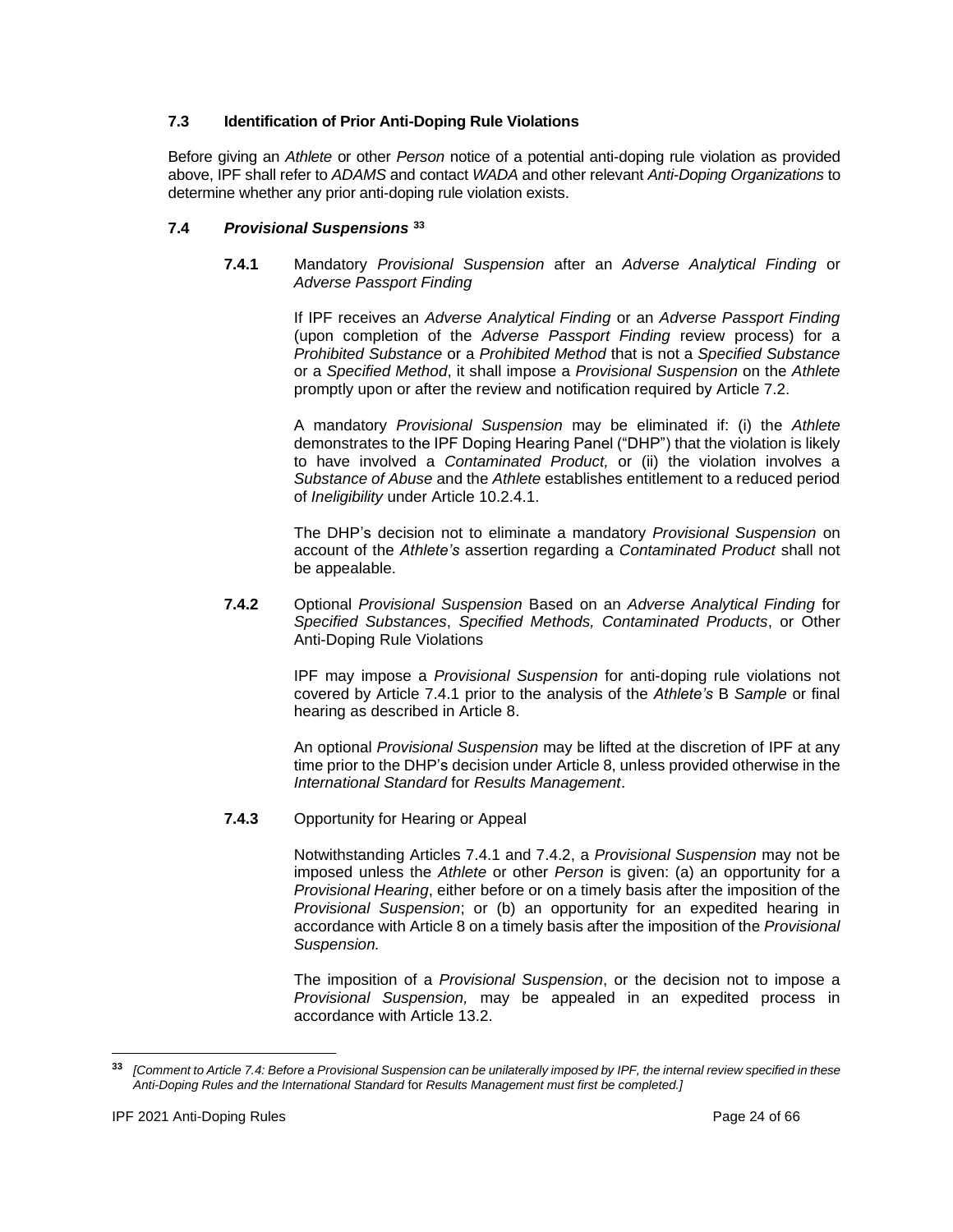## **7.4.4** Voluntary Acceptance of *Provisional Suspension*

*Athletes* on their own initiative may voluntarily accept a *Provisional Suspension* if done so prior to the later of: (i) the expiration of ten (10) days from the report of the B *Sample* (or waiver of the B *Sample*) or ten (10) days from the notice of any other anti-doping rule violation, or (ii) the date on which the *Athlete* first competes after such report or notice.

Other *Persons* on their own initiative may voluntarily accept a *Provisional Suspension* if done so within ten (10) days from the notice of the anti-doping rule violation.

Upon such voluntary acceptance, the *Provisional Suspension* shall have the full effect and be treated in the same manner as if the *Provisional Suspension* had been imposed under Article 7.4.1 or 7.4.2; provided, however, at any time after voluntarily accepting a *Provisional Suspension*, the *Athlete* or other *Person* may withdraw such acceptance, in which event the *Athlete* or other *Person* shall not receive any credit for time previously served during the *Provisional Suspension*.

**7.4.5** If a *Provisional Suspension* is imposed based on an A *Sample Adverse Analytical Finding* and a subsequent B *Sample* analysis (if requested by the *Athlete* or IPF) does not confirm the A *Sample* analysis, then the *Athlete* shall not be subject to any further *Provisional Suspension* on account of a violation of Article 2.1. In circumstances where the *Athlete* has been removed from an *Event* based on a violation of Article 2.1 and the subsequent B *Sample* analysis does not confirm the A *Sample* finding, then, if it is still possible for the *Athlete* to be reinserted, without otherwise affecting the *Event*, the *Athlete* may continue to take part in the *Event*.

## **7.5** *Results Management* **Decisions**

*Results Management* decisions or adjudications by IPF must not purport to be limited to a particular geographic area or the IPF's sport and shall address and determine without limitation the following issues: (i) whether an anti-doping rule violation was committed or a *Provisional Suspension* should be imposed, the factual basis for such determination, and the specific Articles that have been violated, and (ii) all *Consequences* flowing from the anti-doping rule violation(s), including applicable *Disqualifications* under Articles 9 and 10.10, any forfeiture of medals or prizes, any period of *Ineligibility* (and the date it begins to run) and any *Financial Consequences*. **34**

## **7.6 Notification of** *Results Management* **Decisions**

**<sup>34</sup>** *[Comment to Article 7.5: Results Management decisions include Provisional Suspensions.*

*Each IPF decision should address whether an anti-doping rule violation was committed and all Consequences flowing from the violation, including any Disqualifications other than Disqualification under Article 10.1 (which is left to the ruling body for an Event). Pursuant to Article 15, such decision and its imposition of Consequences shall have automatic effect in every sport in every country. For example, for a determination that an Athlete committed an anti-doping rule violation based on an Adverse Analytical Finding for a Sample taken In-Competition, the Athlete's results obtained in the Competition would be Disqualified under Article 9 and all other competitive results obtained by the Athlete from the date the Sample was collected through the duration of the period of Ineligibility are also Disqualified under Article 10.10; if the Adverse Analytical Finding resulted from Testing at an Event, it would*  be the Major Event Organization's responsibility to decide whether the Athlete's other individual results in the Event prior to Sample *collection are also Disqualified under Article 10.1.]*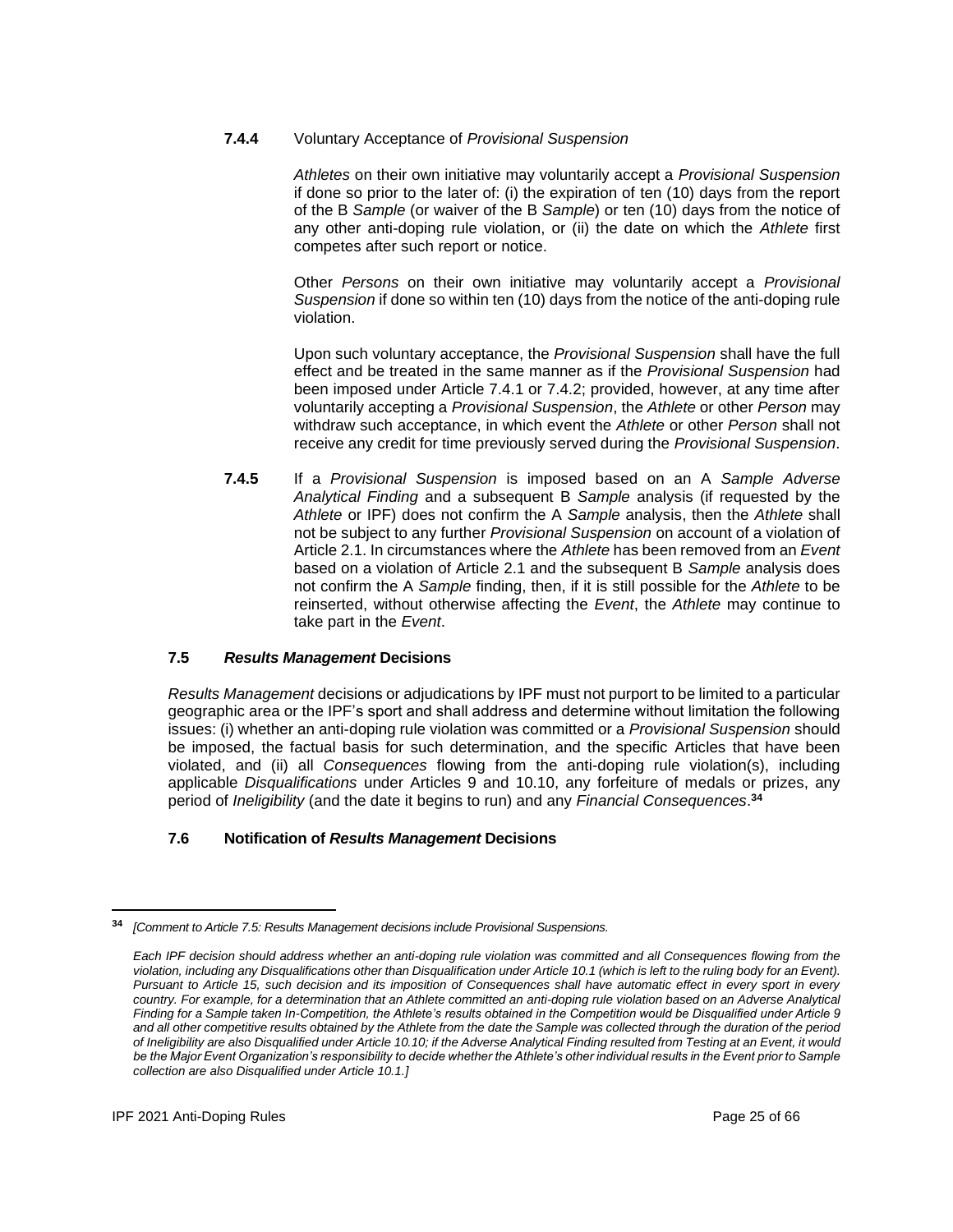IPF shall notify *Athletes*, other *Persons*, *Signatories* and *WADA* of *Results Management* decisions as provided in Article 14.2 and in the *International Standard* for *Results Management*.

## **7.7 Retirement from Sport<sup>35</sup>**

If an *Athlete* or other *Person* retires while the IPF's *Results Management* process is underway, IPF retains authority to complete its *Results Management* process. If an *Athlete* or other *Person* retires before any *Results Management* process has begun, and IPF would have had *Results Management* authority over the *Athlete* or other *Person* at the time the *Athlete* or other *Person* committed an anti-doping rule violation, IPF has authority to conduct *Results Management*.

#### <span id="page-25-0"></span>**ARTICLE 8** *RESULTS MANAGEMENT***: RIGHT TO A FAIR HEARING AND NOTICE OF HEARING DECISION**

For any *Person* who is asserted to have committed an anti-doping rule violation, IPF shall provide a fair hearing within a reasonable time by a fair, impartial and *Operationally Independent* hearing panel in compliance with the *Code* and the *International Standard* for *Results Management*.

## **8.1 Fair Hearings**

**8.1.1** Fair, Impartial and *Operationally Independent* Hearing Panel

- **8.1.1.1** IPF shall establish a Doping Hearing Panel ("DHP") which has jurisdiction to hear and determine whether an *Athlete* or other *Person*, subject to these Anti-Doping Rules, has committed an anti-doping rule violation and, if applicable, to impose relevant *Consequences*.
- **8.1.1.2** IPF shall ensure that the DHP and its members are free of conflict of interests and that its composition, term of office, professional experience, *Operational Independence* and adequate financing comply with the requirements of the *International Standard* for *Results Management*.
- **8.1.1.3** Board members, staff members, commission members, consultants and officials of IPF or its affiliates (e.g. *National Federations* or confederation), as well as any *Person* involved in the investigation and pre-adjudication of the matter, cannot be appointed as members and/or clerks (to the extent that such clerk is involved in the deliberation process and/or drafting of any decision) of the DHP. In particular, no member shall have previously considered any *TUE*  application, *Results Management* decision, or appeals in the same given case.
- **8.1.1.4** The DHP shall consist of an independent Chair and three other independent members.
- **8.1.1.5** Each member shall be appointed by taking into consideration their requisite anti-doping experience including their legal, sports, medical

**<sup>35</sup>** *[Comment to Article 7.7: Conduct by an Athlete or other Person before the Athlete or other Person was subject to the authority of any Anti-Doping Organization would not constitute an anti-doping rule violation but could be a legitimate basis for denying the Athlete or other Person membership in a sports organization.]*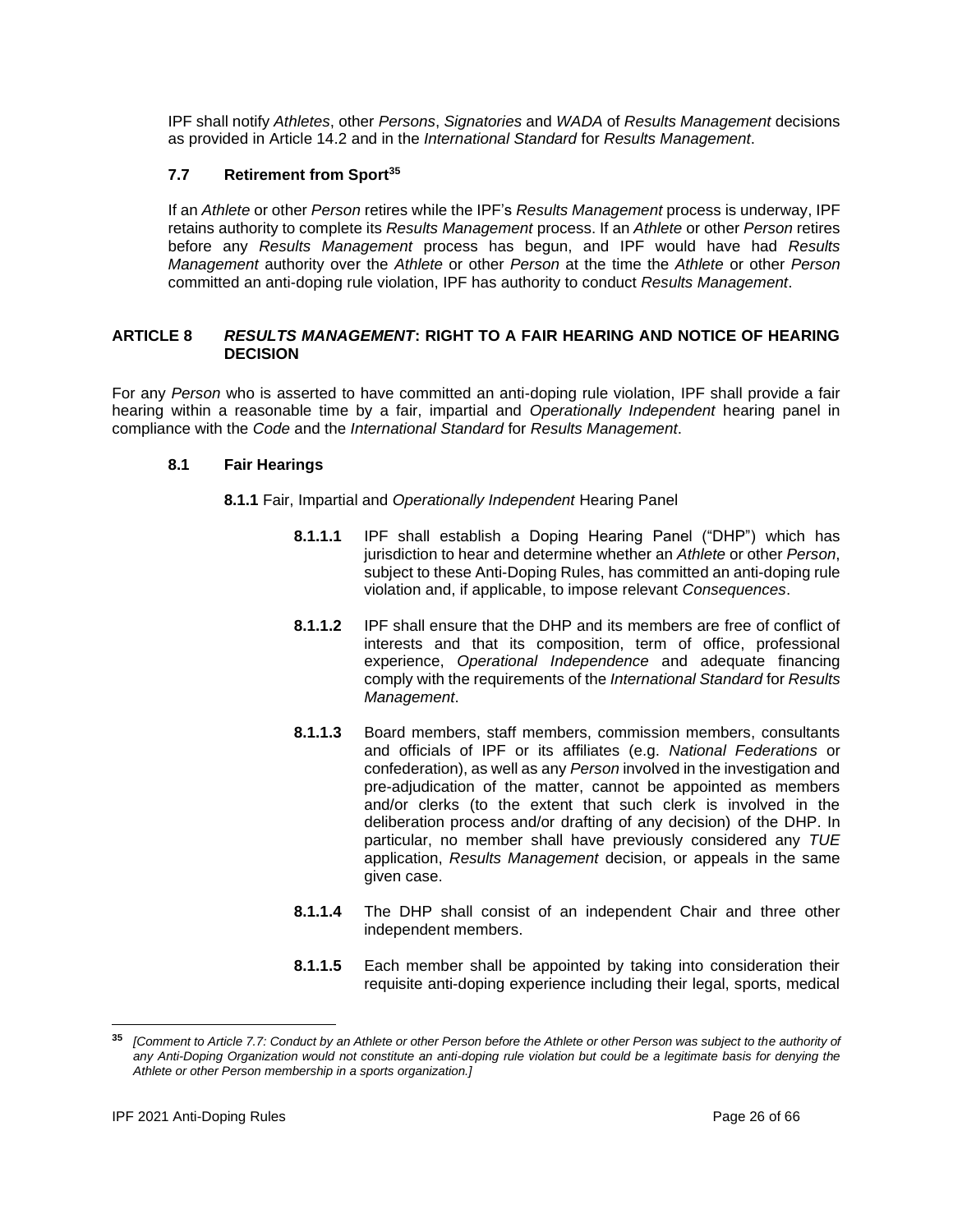and/or scientific expertise. Each member shall be appointed for a renewable term of three (3) years for a maximum of four terms.

- **8.1.1.6** The DHP shall be in a position to conduct the hearing and decisionmaking process without interference from IPF or any third party.
- **8.1.2** Hearing Process
	- **8.1.2.1** When IPF sends a notice to an *Athlete* or other *Person* notifying them of a potential anti-doping rule violation, and the *Athlete* or other *Person*  does not waive a hearing in accordance with Article 8.3.1 or Article 8.3.2, then the case shall be referred to the DHP for hearing and adjudication, which shall be conducted in accordance with the principles described in Articles 8 and 9 of the *International Standard* for *Results Management*.
	- **8.1.2.2** The Chair shall appoint one (1) member (which may be the Chair) to hear any case referred to the DHP. In more complex cases where the Chair deems a three-person panel is necessary for the fair adjudication of the matter, the Chair shall appoint a three-person panel. In such a case, one (1) panel member shall be a qualified lawyer, with no less than three (3) years of relevant legal experience, and one (1) panel member shall be a qualified medical practitioner, with no less than three (3) years of relevant medical experience.
	- **8.1.2.3** Upon appointment as a member of the DHP, each member must also sign a declaration that there are no facts or circumstances known to him or her which might call into question their impartiality in the eyes of any of the parties, other than those circumstances disclosed in the declaration.
	- **8.1.2.4** Hearings held in connection with *Events* in respect to *Athletes* and other *Persons* who are subject to these Anti-Doping Rules may be conducted by an expedited process where permitted by the DHP. **36**
	- **8.1.2.5** *WADA,* the *National Federation* and the *National Anti-Doping Organization* of the *Athlete* or other *Person* may attend the hearing as observers. In any event, IPF shall keep them fully apprised as to the status of pending cases and the result of all hearings.

#### **8.2 Notice of Decisions**

- **8.2.1** At the end of the hearing, or promptly thereafter, the DHP shall issue a written decision that conforms with Article 9 of the *International Standard* for *Results Management* and which includes the full reasons for the decision, the period of *Ineligibility* imposed, the *Disqualification* of results under Article 10.10 and, if applicable, a justification for why the greatest potential *Consequences* were not imposed.
- **8.2.2** IPF shall notify that decision to the *Athlete* or other *Person* and to other *Anti-Doping Organizations* with a right to appeal under Article 13.2.3, and shall

**<sup>36</sup>** *[Comment to Article 8.1.2.4: For example, a hearing could be expedited on the eve of a major Event where the resolution of the anti-doping rule violation is necessary to determine the Athlete's eligibility to participate in the Event, or during an Event where the resolution of the case will affect the validity of the Athlete's results or continued participation in the Event.]*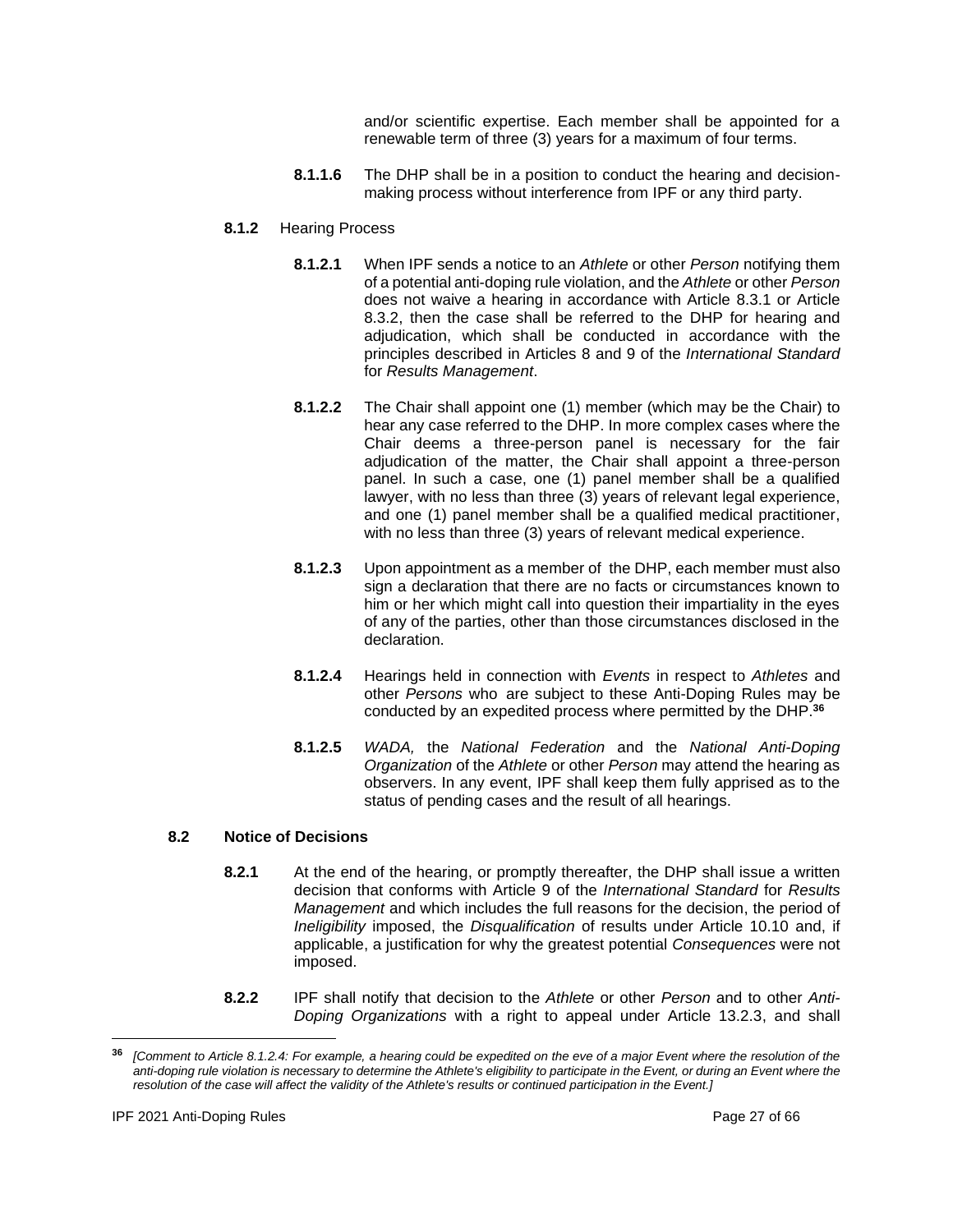promptly report it into *ADAMS*. The decision may be appealed as provided in Article 13.

## **8.3 Waiver of Hearing**

- **8.3.1** An *Athlete* or other *Person* against whom an anti-doping rule violation is asserted may waive a hearing expressly and agree with the *Consequences* proposed by IPF.
- **8.3.2** However, if the *Athlete* or other *Person* against whom an anti-doping rule violation is asserted fails to dispute that assertion within twenty (20) days or the deadline otherwise specified in the notice sent by the IPF asserting the violation, then they shall be deemed to have waived a hearing, to have admitted the violation, and to have accepted the proposed *Consequences*.
- **8.3.3** In cases where Article 8.3.1 or 8.3.2 applies, a hearing before the DHP shall not be required. Instead IPF shall promptly issue a written decision that conforms with Article 9 of the *International Standard* for *Results Management* and which includes the full reasons for the decision, the period of *Ineligibility* imposed, the *Disqualification* of results under Article 10.10 and, if applicable, a justification for why the greatest potential *Consequences* were not imposed.
- **8.3.4** IPF shall notify that decision to the *Athlete* or other *Person* and to other *Anti-Doping Organizations* with a right to appeal under Article 13.2.3, and shall promptly report it into *ADAMS*. IPF shall *Publicly Disclose* that decision in accordance with Article 14.3.2.

## **8.4 Single Hearing Before** *CAS*

Anti-doping rule violations asserted against *International-Level Athletes*, *National-Level Athletes* or other *Persons* may, with the consent of the *Athlete* or other *Person*, IPF (where it has *Results Management* responsibility in accordance with Article 7) and *WADA*, be heard in a single hearing directly at *CAS*. **37**

## <span id="page-27-0"></span>**ARTICLE 9 AUTOMATIC** *DISQUALIFICATION* **OF INDIVIDUAL RESULTS**

An anti-doping rule violation in *Individual Sports* in connection with an *In-Competition* test automatically leads to *Disqualification* of the result obtained in that *Competition* with all resulting *Consequences*, including forfeiture of any medals, points and prizes.**<sup>38</sup>**

## <span id="page-27-1"></span>**ARTICLE 10 SANCTIONS ON INDIVIDUALS**

**<sup>37</sup>** *[Comment to Article 8.4: In some cases, the combined cost of holding a hearing in the first instance at the international or national level, then rehearing the case de novo before CAS can be very substantial. Where all of the parties identified in this Article are satisfied that their interests will be adequately protected in a single hearing, there is no need for the Athlete or Anti-Doping Organizations to incur the extra expense of two (2) hearings. An Anti-Doping Organization may participate in the CAS hearing as an observer. Nothing set out in Article 8.4 precludes the Athlete or other Person and IPF (where it has Results Management responsibility) to waive their right to appeal by agreement. Such waiver, however, only binds the parties to such agreement and not any other entity with a right of appeal under the Code]*

**<sup>38</sup>** *[Comment to Article 9: For Team Sports, any awards received by individual players will be Disqualified. However, Disqualification of the team will be as provided in Article 11. In sports which are not Team Sports but where awards are given to teams, Disqualification or other disciplinary action against the team when one or more team members have committed an anti-doping rule violation shall be as provided in the applicable rules of the International Federation.]*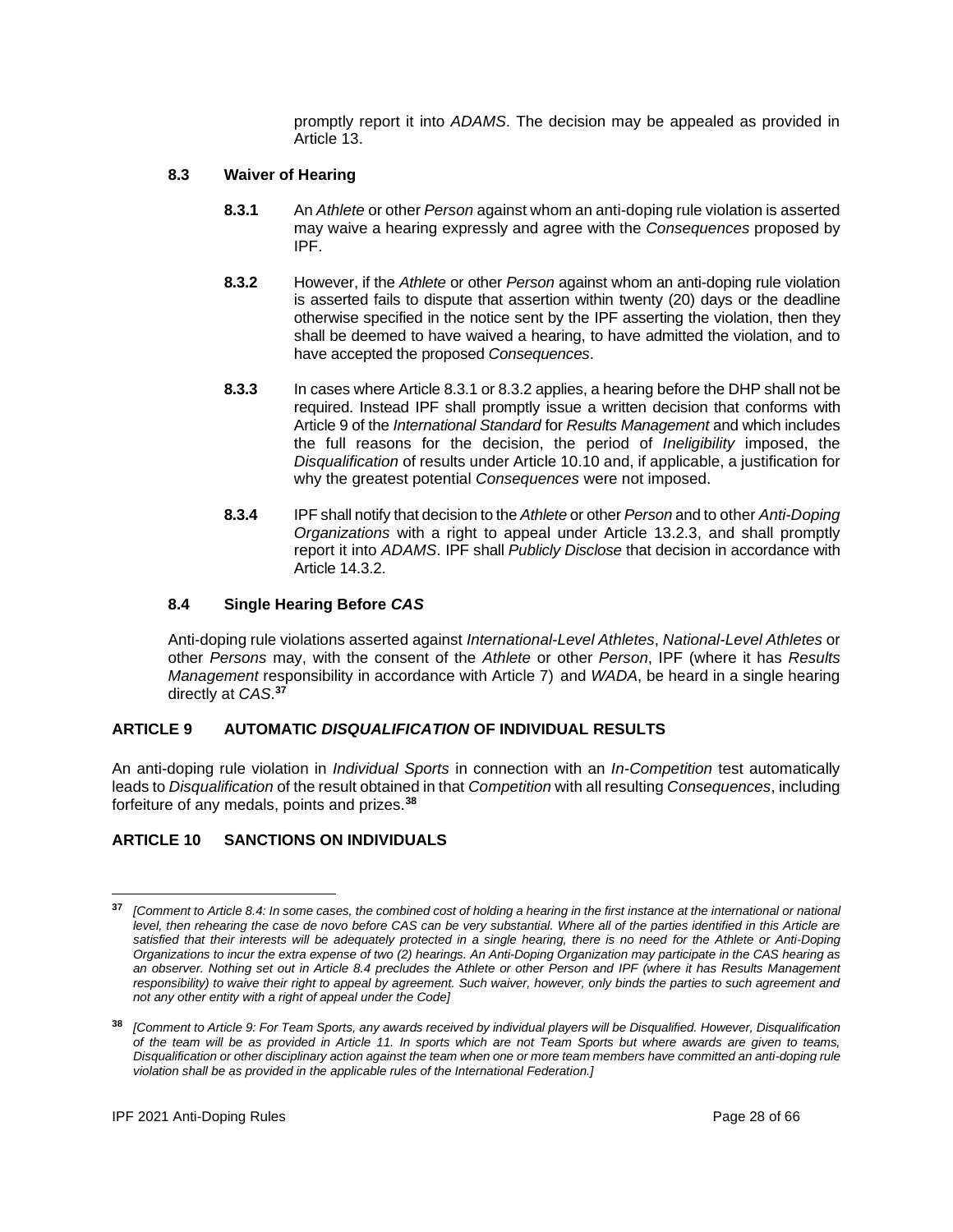## **10.1** *Disqualification* **of Results in the** *Event* **during which an Anti-Doping Rule Violation Occurs**

**10.1.1** An anti-doping rule violation occurring during or in connection with an *Event* may, upon the decision of the ruling body of the *Event*, lead to *Disqualification* of all of the *Athlete's* individual results obtained in that *Event* with all *Consequences*, including forfeiture of all medals, points and prizes, except as provided in Article 10.1.2.

> Factors to be included in considering whether to *Disqualify* other results in an *Event* might include, for example, the seriousness of the *Athlete's* anti-doping rule violation and whether the *Athlete* tested negative in the other *Competitions*. **39**

**10.1.2** If the *Athlete* establishes that he or she bears *No Fault* or *Negligence* for the violation, the *Athlete's* individual results in the other *Competitions* shall not be *Disqualified*, unless the *Athlete's* results in *Competitions* other than the *Competition* in which the anti-doping rule violation occurred were likely to have been affected by the *Athlete's* anti-doping rule violation.

#### **10.2** *Ineligibility* **for Presence,** *Use* **or** *Attempted Use***, or** *Possession* **of a** *Prohibited Substance* **or** *Prohibited Method*

The period of *Ineligibility* for a violation of Article 2.1, 2.2 or 2.6 shall be as follows, subject to potential elimination, reduction or suspension pursuant to Article 10.5, 10.6 or 10.7:

- **10.2.1** The period of *Ineligibility*, subject to Article 10.2.4, shall be four (4) years where:
	- **10.2.1.1** The anti-doping rule violation does not involve a *Specified Substance* or a *Specified Method*, unless the *Athlete* or other *Person* can establish that the anti-doping rule violation was not intentional.**<sup>40</sup>**
	- **10.2.1.2** The anti-doping rule violation involves a *Specified Substance* or a *Specified Method* and IPF can establish that the anti-doping rule violation was intentional.
- **10.2.2** If Article 10.2.1 does not apply, subject to Article 10.2.4.1, the period of *Ineligibility* shall be two (2) years.
- **10.2.3** As used in Article 10.2, the term "intentional" is meant to identify those *Athletes* or other *Persons* who engage in conduct which they knew constituted an antidoping rule violation or knew that there was a significant risk that the conduct might constitute or result in an anti-doping rule violation and manifestly disregarded that risk. An anti-doping rule violation resulting from an *Adverse Analytical Finding* for a substance which is only prohibited *In-Competition* shall be rebuttably presumed to be not "intentional" if the substance is a *Specified*

**<sup>39</sup>** *[Comment to Article 10.1.1: Whereas Article 9 Disqualifies the result in a single Competition in which the Athlete tested positive (e.g., the 100 meter backstroke), this Article may lead to Disqualification of all results in all races during the Event (e.g., the swimming World Championships).]*

**<sup>40</sup>** *[Comment to Article 10.2.1.1: While it is theoretically possible for an Athlete or other Person to establish that the anti-doping rule violation was not intentional without showing how the Prohibited Substance entered one's system, it is highly unlikely that in a doping case under Article 2.1 an Athlete will be successful in proving that the Athlete acted unintentionally without establishing the source of the Prohibited Substance.]*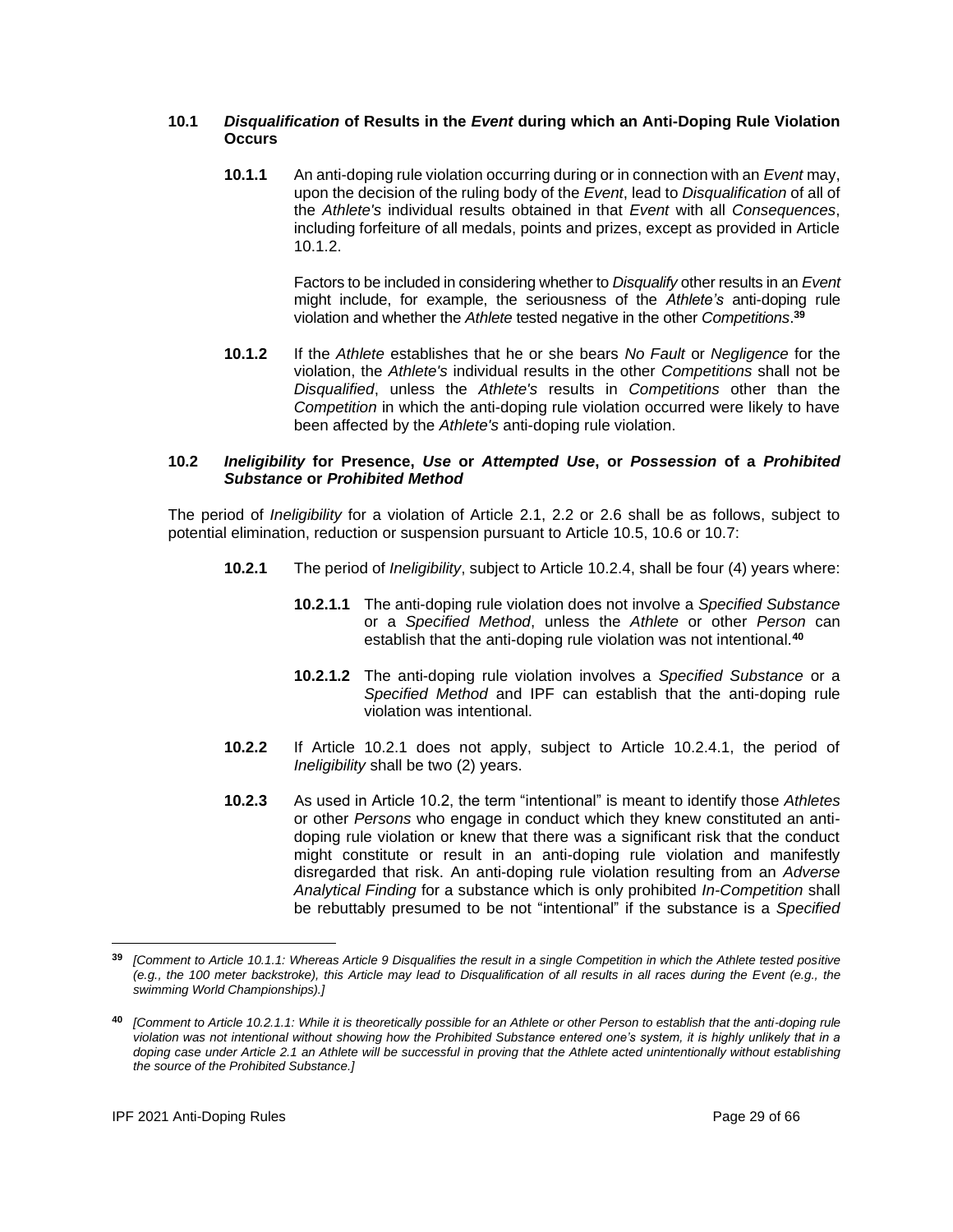*Substance and* the *Athlete* can establish that the *Prohibited Substance* was *Used Out-of-Competition*. An anti-doping rule violation resulting from an *Adverse Analytical Finding* for a substance which is only prohibited *In-Competition* shall not be considered "intentional" if the substance is not a *Specified Substance* and the *Athlete* can establish that the *Prohibited Substance* was *Used Out-of-Competition* in a context unrelated to sport performance.**<sup>41</sup>**

- **10.2.4** Notwithstanding any other provision in Article 10.2, where the anti-doping rule violation involves a *Substance of Abuse*:
	- **10.2.4.1** If the *Athlete* can establish that any ingestion or *Use* occurred *Out-of-Competition* and was unrelated to sport performance, then the period of *Ineligibility* shall be three (3) months *Ineligibility*.

In addition, the period of *Ineligibility* calculated under this Article 10.2.4.1 may be reduced to one (1) month if the *Athlete* or other *Person* satisfactorily completes a *Substance of Abuse* treatment program approved by IPF. The period of *Ineligibility* established in this Article 10.2.4.1 is not subject to any reduction based on any provision in Article 10.6.**<sup>42</sup>**

**10.2.4.2** If the ingestion, *Use* or *Possession* occurred *In-Competition*, and the *Athlete* can establish that the context of the ingestion, *Use* or *Possession* was unrelated to sport performance, then the ingestion, *Use* or *Possession* shall not be considered intentional for purposes of Article 10.2.1 and shall not provide a basis for a finding of *Aggravating Circumstances* under Article 10.4.

#### **10.3** *Ineligibility* **for Other Anti-Doping Rule Violations**

The period of *Ineligibility* for anti-doping rule violations other than as provided in Article 10.2 shall be as follows, unless Article 10.6 or 10.7 are applicable:

**10.3.1** For violations of Article 2.3 or 2.5, the period of *Ineligibility* shall be four (4) years except: (i) in the case of failing to submit to *Sample* collection, if the *Athlete* can establish that the commission of the anti-doping rule violation was not intentional, the period of *Ineligibility* shall be two (2) years; (ii) in all other cases, if the *Athlete* or other *Person* can establish exceptional circumstances that justify a reduction of the period of *Ineligibility*, the period of *Ineligibility* shall be in a range from two (2) years to four (4) years depending on the *Athlete* or other *Person*'s degree of *Fault*; or (iii) in a case involving a *Protected Person* or *Recreational Athlete*, the period of *Ineligibility* shall be in a range between a maximum of two (2) years and, at a minimum, a reprimand and no period of *Ineligibility*, depending on the *Protected Person* or *Recreational Athlete*'s degree of *Fault*.

**<sup>41</sup>** *[Comment to Article 10.2.3: Article 10.2.3 provides a special definition of "intentional" which is to be applied solely for purposes of Article 10.2.]*

**<sup>42</sup>** *[Comment to Article 10.2.4.1: The determinations as to whether the treatment program is approved and whether the Athlete or other Person has satisfactorily completed the program shall be made in the sole discretion of IPF. This Article is intended to give IPF the leeway to apply their own judgment to identify and approve legitimate and reputable, as opposed to "sham", treatment programs. It is anticipated, however, that the characteristics of legitimate treatment programs may vary widely and change over time such that it would not be practical for WADA to develop mandatory criteria for acceptable treatment programs.]*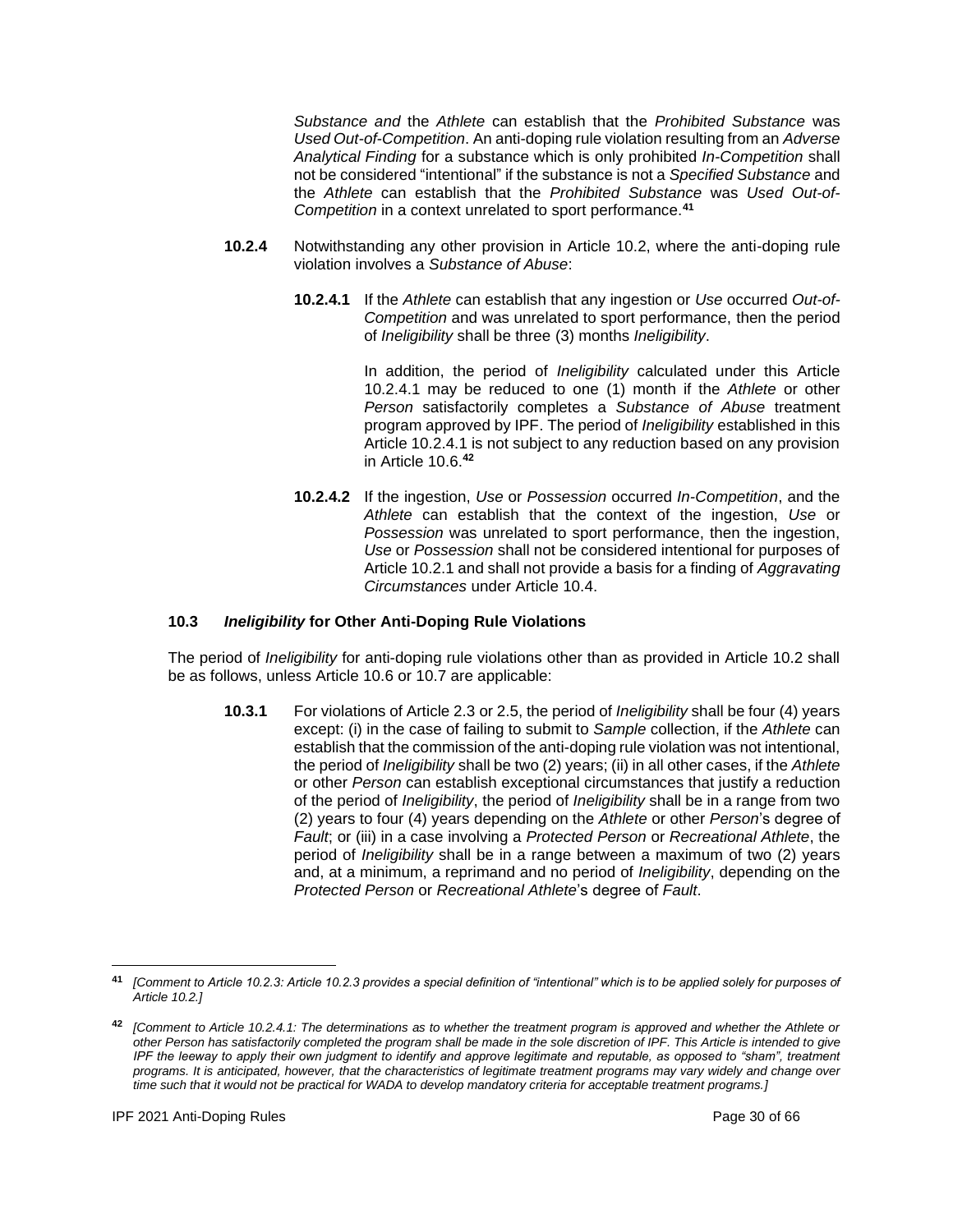- **10.3.2** For violations of Article 2.4, the period of *Ineligibility* shall be two (2) years, subiect to reduction down to a minimum of one (1) year, depending on the *Athlete's* degree of *Fault*. The flexibility between two (2) years and one (1) year of *Ineligibility* in this Article is not available to *Athletes* where a pattern of lastminute whereabouts changes or other conduct raises a serious suspicion that the *Athlete* was trying to avoid being available for *Testing*.
- **10.3.3** For violations of Article 2.7 or 2.8, the period of *Ineligibility* shall be a minimum of four (4) years up to lifetime *Ineligibility*, depending on the seriousness of the violation. An Article 2.7 or Article 2.8 violation involving a *Protected Person* shall be considered a particularly serious violation and, if committed by *Athlete Support Personnel* for violations other than for *Specified Substances*, shall result in lifetime *Ineligibility* for *Athlete Support Personnel*. In addition, significant violations of Article 2.7 or 2.8 which may also violate non-sporting laws and regulations, shall be reported to the competent administrative, professional or judicial authorities.**<sup>43</sup>**
- **10.3.4** For violations of Article 2.9, the period of *Ineligibility* imposed shall be a minimum of two (2) years, up to lifetime *Ineligibility*, depending on the seriousness of the violation.
- **10.3.5** For violations of Article 2.10, the period of *Ineligibility* shall be two (2) years, subject to reduction down to a minimum of one (1) year, depending on the *Athlete* or other *Person's* degree of *Fault* and other circumstances of the case.**<sup>44</sup>**
- **10.3.6** For violations of Article 2.11, the period of *Ineligibility* shall be a minimum of two (2) years, up to lifetime *Ineligibility*, depending on the seriousness of the violation by the *Athlete* or other *Person*. **45**

## **10.4** *Aggravating Circumstances* **which may Increase the Period of** *Ineligibility*

If IPF establishes in an individual case involving an anti-doping rule violation other than violations under Article 2.7 (*Trafficking* or *Attempted Trafficking*), 2.8 (*Administration* or *Attempted Administration*), 2.9 (Complicity) or 2.11 (Acts by an *Athlete* or Other *Person* to Discourage or Retaliate Against Reporting) that *Aggravating Circumstances* are present which justify the imposition of a period of *Ineligibility* greater than the standard sanction, then the period of *Ineligibility* otherwise applicable shall be increased by an additional period of *Ineligibility* of up to two (2) years depending on the seriousness of the violation and the nature of the *Aggravating* 

**<sup>43</sup>** *[Comment to Article 10.3.3: Those who are involved in doping Athletes or covering up doping should be subject to sanctions which are more severe than the Athletes who test positive. Since the authority of sport organizations is generally limited to Ineligibility for accreditation, membership and other sport benefits, reporting Athlete Support Personnel to competent authorities is an important step in the deterrence of doping.]*

**<sup>44</sup>** *[Comment to Article 10.3.5: Where the "other Person" referenced in Article 2.10 is an entity and not an individual, that entity may be disciplined as provided in Article 12.]*

**<sup>45</sup>** *[Comment to Article 10.3.6: Conduct that is found to violate both Article 2.5 (Tampering) and Article 2.11 (Acts by an Athlete or Other Person to Discourage or Retaliate Against Reporting to Authorities) shall be sanctioned based on the violation that carries the more severe sanction.]*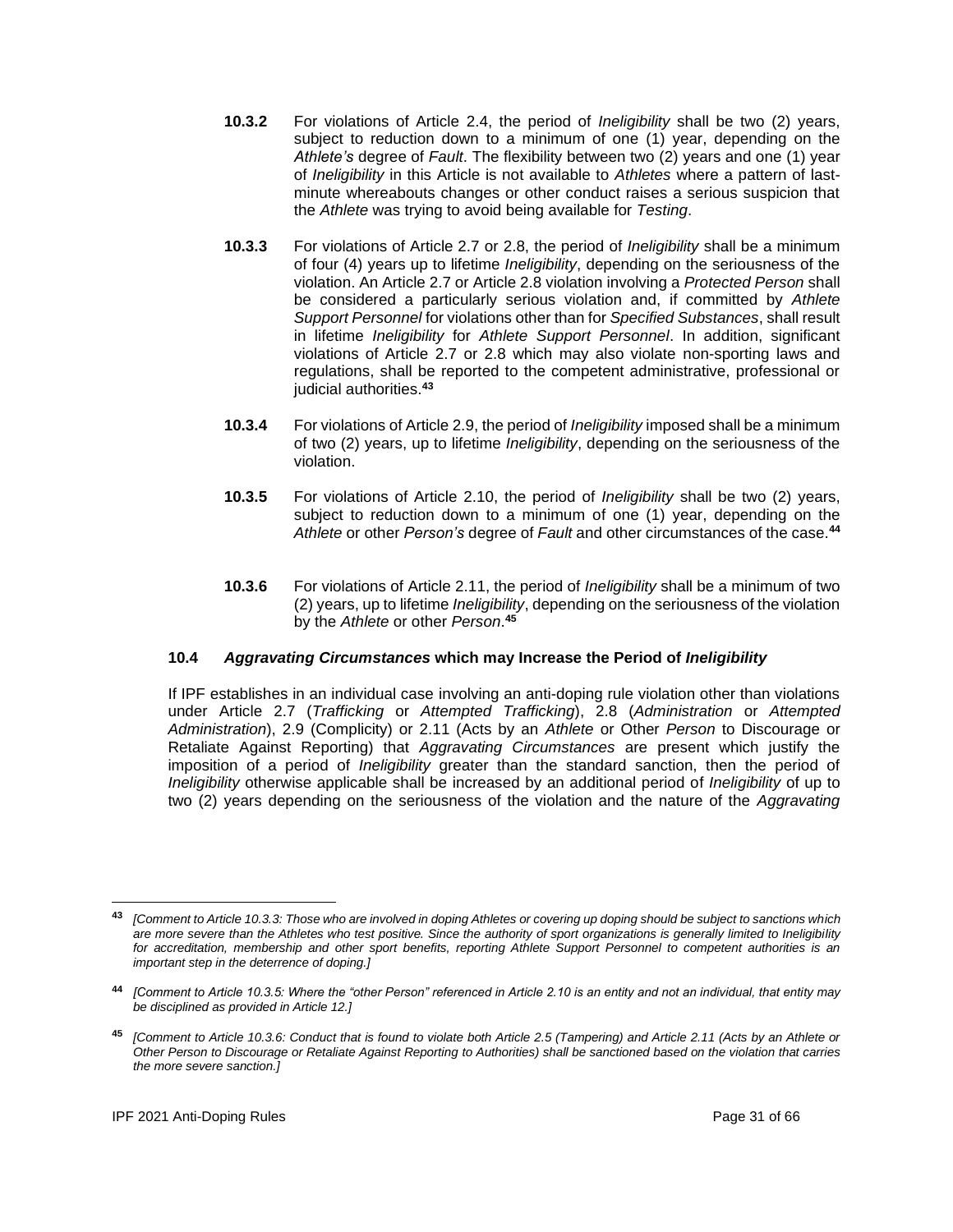*Circumstances*, unless the *Athlete* or other *Person* can establish that he or she did not knowingly commit the anti-doping rule violation.<sup>46</sup>

## **10.5 Elimination of the Period of** *Ineligibility* **where there is** *No Fault* **or** *Negligence*

If an *Athlete* or other *Person* establishes in an individual case that he or she bears *No Fault* or *Negligence*, then the otherwise applicable period of *Ineligibility* shall be eliminated.**<sup>47</sup>**

#### **10.6 Reduction of the Period of** *Ineligibility* **based on** *No Significant Fault* **or** *Negligence*

**10.6.1** Reduction of Sanctions in Particular Circumstances for Violations of Article 2.1, 2.2 or 2.6.

All reductions under Article 10.6.1 are mutually exclusive and not cumulative.

**10.6.1.1** *Specified Substances* or *Specified Methods*

Where the anti-doping rule violation involves a *Specified Substance* (other than a *Substance of Abuse*) or *Specified Method*, and the *Athlete* or other *Person* can establish *No Significant Fault* or *Negligence*, then the period of *Ineligibility* shall be, at a minimum, a reprimand and no period of *Ineligibility*, and at a maximum, two (2) years of *Ineligibility*, depending on the *Athlete's* or other *Person's* degree of *Fault*.

## **10.6.1.2** *Contaminated Products*

In cases where the *Athlete* or other *Person* can establish both *No Significant Fault* or *Negligence* and that the detected *Prohibited Substance* (other than a *Substance of Abuse*) came from a *Contaminated Product*, then the period of *Ineligibility* shall be, at a minimum, a reprimand and no period of *Ineligibility*, and at a maximum, two (2) years *Ineligibility*, depending on the *Athlete* or other *Person's* degree of *Fault*. **48**

<sup>46</sup> *[Comment to Article 10.4: Violations under Articles 2.7 (Trafficking or Attempted Trafficking), 2.8 (Administration or Attempted Administration), 2.9 (Complicity or Attempted Complicity) and 2.11 (Acts by an Athlete or Other Person to Discourage or Retaliate Against Reporting to Authorities) are not included in the application of Article 10.4 because the sanctions for these violations already build in sufficient discretion up to a lifetime ban to allow consideration of any Aggravating Circumstance.]*

**<sup>47</sup>** *[Comment to Article 10.5: This Article and Article 10.6.2 apply only to the imposition of sanctions; they are not applicable to the determination of whether an anti-doping rule violation has occurred. They will only apply in exceptional circumstances, for example, where an Athlete could prove that, despite all due care, he or she was sabotaged by a competitor. Conversely, No Fault or Negligence would not apply in the following circumstances: (a) a positive test resulting from a mislabeled or contaminated vitamin or nutritional supplement (Athletes are responsible for what they ingest (Article 2.1) and have been warned against the possibility of supplement contamination); (b) the Administration of a Prohibited Substance by the Athlete's personal physician or trainer without disclosure to the Athlete (Athletes are responsible for their choice of medical personnel and for advising medical personnel that they cannot be given any Prohibited Substance); and (c) sabotage of the Athlete's food or drink by a spouse, coach or other Person within the Athlete's circle of associates (Athletes are responsible for what they ingest and for the conduct of those Persons to whom they entrust access to their food and drink). However, depending on the unique facts of a particular case, any of the referenced illustrations could result in a reduced sanction under Article 10.6 based on No Significant Fault or Negligence.]*

**<sup>48</sup>** *[Comment to Article 10.6.1.2: In order to receive the benefit of this Article, the Athlete or other Person must establish not only that the detected Prohibited Substance came from a Contaminated Product, but must also separately establish No Significant Fault or Negligence. It should be further noted that Athletes are on notice that they take nutritional supplements at their own risk. The sanction reduction based on No Significant Fault or Negligence has rarely been applied in Contaminated Product cases unless*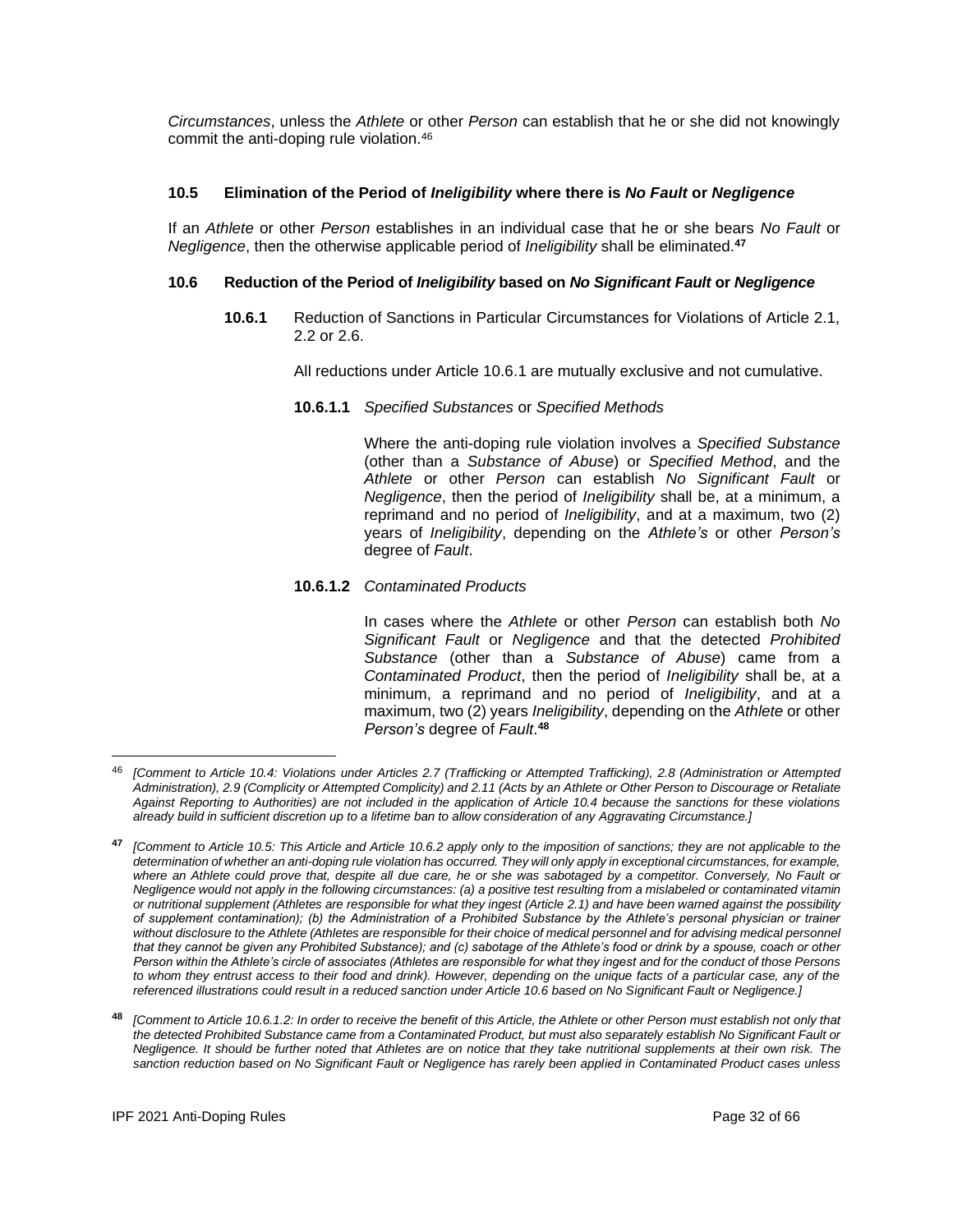#### **10.6.1.3** *Protected Persons* or *Recreational Athletes*

Where the anti-doping rule violation not involving a *Substance of Abuse* is committed by a *Protected Person* or *Recreational Athlete*, and the *Protected Person* or *Recreational Athlete* can establish *No Significant Fault* or *Negligence*, then the period of *Ineligibility* shall be, at a minimum, a reprimand and no period of *Ineligibility*, and at a maximum, two (2) years *Ineligibility*, depending on the *Protected Person* or *Recreational Athlete*'s degree of *Fault*.

**10.6.2** Application of *No Significant Fault* or *Negligence* beyond the Application of Article 10.6.1

If an *Athlete* or other *Person* establishes in an individual case where Article 10.6.1 is not applicable that he or she bears *No Significant Fault* or *Negligence*, then, subject to further reduction or elimination as provided in Article 10.7, the otherwise applicable period of *Ineligibility* may be reduced based on the *Athlete* or other *Person's* degree of *Fault*, but the reduced period of *Ineligibility* may not be less than one-half of the period of *Ineligibility* otherwise applicable. If the otherwise applicable period of *Ineligibility* is a lifetime, the reduced period under this Article may be no less than eight (8) years.**<sup>49</sup>**

#### **10.7 Elimination, Reduction, or Suspension of Period of** *Ineligibility* **or other** *Consequences* **for Reasons other than** *Fault*

- **10.7.1** *Substantial Assistance* in Discovering or Establishing *Code* Violations**<sup>50</sup>**
	- **10.7.1.1** IPF may, prior to an appellate decision under Article 13 or the expiration of the time to appeal, suspend a part of the *Consequences* (other than *Disqualification* and mandatory *Public Disclosure*) imposed in an individual case where the *Athlete* or other *Person* has provided *Substantial Assistance* to an *Anti-Doping Organization*, criminal authority or professional disciplinary body which results in: (i) the *Anti-Doping Organization* discovering or bringing forward an antidoping rule violation by another *Person*; or (ii) which results in a criminal or disciplinary body discovering or bringing forward a criminal offense or the breach of professional rules committed by another *Person* and the information provided by the *Person* providing *Substantial Assistance* is made available to IPF or other *Anti-Doping Organization* with *Results Management* responsibility; or (iii) which results in *WADA* initiating a proceeding against a *Signatory*, *WADA*-

*the Athlete has exercised a high level of caution before taking the Contaminated Product. In assessing whether the Athlete can*  establish the source of the Prohibited Substance, it would, for example, be significant for purposes of establishing whether the *Athlete actually Used the Contaminated Product, whether the Athlete had declared the product which was subsequently determined to be contaminated on the Doping Control form.* 

*This Article should not be extended beyond products that have gone through some process of manufacturing. Where an Adverse Analytical Finding results from environment contamination of a "non-product" such as tap water or lake water in circumstances where no reasonable person would expect any risk of an anti-doping rule violation, typically there would be No Fault or Negligence under Article 10.5.]*

**<sup>49</sup>** *[Comment to Article 10.6.2: Article 10.6.2 may be applied to any anti-doping rule violation except those Articles where intent is an element of the anti-doping rule violation (e.g., Article 2.5, 2.7, 2.8, 2.9 or 2.11) or an element of a particular sanction (e.g., Article 10.2.1) or a range of Ineligibility is already provided in an Article based on the Athlete or other Person's degree of Fault.]*

**<sup>50</sup>** *[Comment to Article 10.7.1: The cooperation of Athletes, Athlete Support Personnel and other Persons who acknowledge their mistakes and are willing to bring other anti-doping rule violations to light is important to clean sport.]*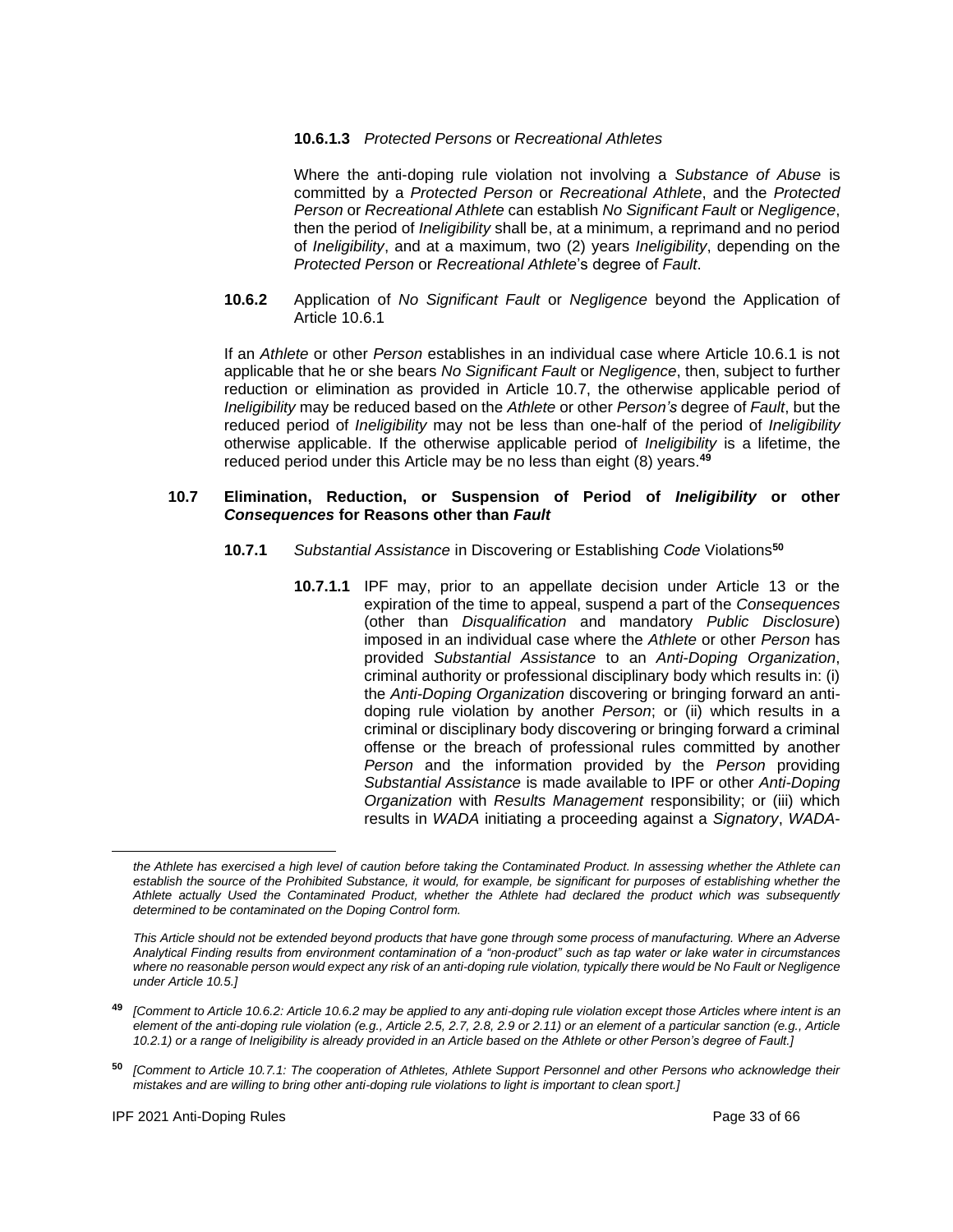accredited laboratory, or *Athlete* passport management unit (as defined in the *International Standard* for Laboratories) for noncompliance with the *Code*, *International Standard* or *Technical Document*; or (iv) with the approval by *WADA*, which results in a criminal or disciplinary body bringing forward a criminal offense or the breach of professional or sport rules arising out of a sport integrity violation other than doping. After an appellate decision under Article 13 or the expiration of time to appeal, IPF may only suspend a part of the otherwise applicable *Consequences* with the approval of *WADA*.

The extent to which the otherwise applicable period of *Ineligibility* may be suspended shall be based on the seriousness of the anti-doping rule violation committed by the *Athlete* or other *Person* and the significance of the *Substantial Assistance* provided by the *Athlete* or other *Person* to the effort to eliminate doping in sport, non-compliance with the *Code* and/or sport integrity violations. No more than threequarters of the otherwise applicable period of *Ineligibility* may be suspended. If the otherwise applicable period of *Ineligibility* is a lifetime, the non-suspended period under this Article must be no less than eight (8) years. For purposes of this paragraph, the otherwise applicable period of *Ineligibility* shall not include any period of *Ineligibility* that could be added under Article 10.9.3.2 of these Anti-Doping Rules.

If requested by an *Athlete* or other *Person* who seeks to provide *Substantial Assistance*, IPF shall allow the *Athlete* or other *Person* to provide the information to it subject to a *Without Prejudice Agreement*.

If the *Athlete* or other *Person* fails to continue to cooperate and to provide the complete and credible *Substantial Assistance* upon which a suspension of *Consequences* was based, IPF shall reinstate the original *Consequences*. If IPF decides to reinstate suspended *Consequences* or decides not to reinstate suspended *Consequences*, that decision may be appealed by any *Person* entitled to appeal under Article 13.

**10.7.1.2** To further encourage *Athletes* and other *Persons* to provide *Substantial Assistance* to *Anti-Doping Organizations*, at the request of IPF or at the request of the *Athlete* or other *Person* who has, or has been asserted to have, committed an anti-doping rule violation, or other violation of the *Code*, *WADA* may agree at any stage of the *Results Management* process, including after an appellate decision under Article 13, to what it considers to be an appropriate suspension of the otherwise-applicable period of *Ineligibility* and other *Consequences*. In exceptional circumstances, *WADA* may agree to suspensions of the period of *Ineligibility* and other *Consequences* for *Substantial Assistance* greater than those otherwise provided in this Article, or even no period of *Ineligibility*, no mandatory *Public Disclosure* and/or no return of prize money or payment of fines or costs. *WADA's* approval shall be subject to reinstatement of *Consequences*, as otherwise provided in this Article. Notwithstanding Article 13, *WADA's* decisions in the context of this Article 10.7.1.2 may not be appealed.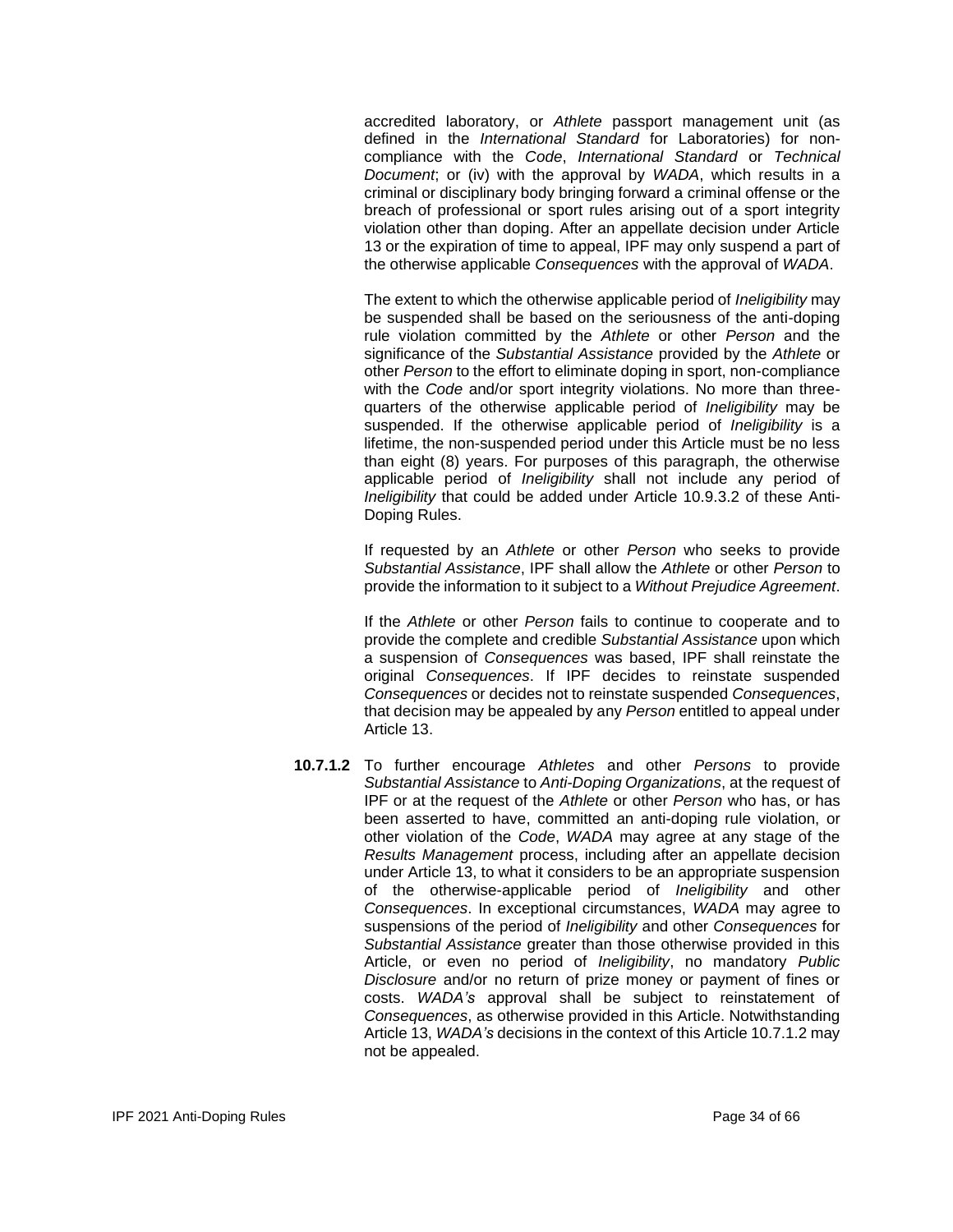**10.7.1.3** If IPF suspends any part of an otherwise applicable sanction because of *Substantial Assistance*, then notice providing justification for the decision shall be provided to the other *Anti-Doping Organizations* with a right to appeal under Article 13.2.3 as provided in Article 14.2. In unique circumstances where *WADA* determines that it would be in the best interest of anti-doping, *WADA* may authorize IPF to enter into appropriate confidentiality agreements limiting or delaying the disclosure of the *Substantial Assistance* agreement or the nature of *Substantial Assistance* being provided.

## **10.7.2** Admission of an Anti-Doping Rule Violation in the Absence of Other Evidence

Where an *Athlete* or other *Person* voluntarily admits the commission of an anti-doping rule violation before having received notice of a *Sample* collection which could establish an anti-doping rule violation (or, in the case of an anti-doping rule violation other than Article 2.1, before receiving first notice of the admitted violation pursuant to Article 7) and that admission is the only reliable evidence of the violation at the time of admission, then the period of *Ineligibility* may be reduced, but not below one-half of the period of *Ineligibility* otherwise applicable.**<sup>51</sup>**

## **10.7.3** Application of Multiple Grounds for Reduction of a Sanction

Where an *Athlete* or other *Person* establishes entitlement to reduction in sanction under more than one provision of Article 10.5, 10.6 or 10.7, before applying any reduction or suspension under Article 10.7, the otherwise applicable period of *Ineligibility* shall be determined in accordance with Articles 10.2, 10.3, 10.5, and 10.6. If the *Athlete* or other *Person* establishes entitlement to a reduction or suspension of the period of *Ineligibility* under Article 10.7, then the period of *Ineligibility* may be reduced or suspended, but not below one-fourth of the otherwise applicable period of *Ineligibility*.

#### **10.8** *Results Management* **Agreements**

**10.8.1** One (1) Year Reduction for Certain Anti-Doping Rule Violations Based on Early Admission and Acceptance of Sanction

Where an *Athlete* or other *Person*, after being notified by IPF of a potential anti-doping rule violation that carries an asserted period of *Ineligibility* of four (4) or more years (including any period of *Ineligibility* asserted under Article 10.4), admits the violation and accepts the asserted period of *Ineligibility* no later than twenty (20) days after receiving notice of an anti-doping rule violation charge, the *Athlete* or other *Person* may receive a one (1) year reduction in the period of *Ineligibility* asserted by IPF. Where the *Athlete* or other *Person* receives the one (1) year reduction in the asserted period of *Ineligibility* under this Article 10.8.1, no further reduction in the asserted period of *Ineligibility* shall be allowed under any other Article.**<sup>52</sup>**

**<sup>51</sup>** *[Comment to Article 10.7.2: This Article is intended to apply when an Athlete or other Person comes forward and admits to an anti-doping rule violation in circumstances where no Anti-Doping Organization is aware that an anti-doping rule violation might have been committed. It is not intended to apply to circumstances where the admission occurs after the Athlete or other Person believes he or she is about to be caught. The amount by which Ineligibility is reduced should be based on the likelihood that the Athlete or other Person would have been caught had he or she not come forward voluntarily.]*

**<sup>52</sup>** *[Comment to Article 10.8.1: For example, if IPF alleges that an Athlete has violated Article 2.1 for Use of an anabolic steroid and asserts the applicable period of Ineligibility is four (4) years, then the Athlete may unilaterally reduce the period of Ineligibility to three (3) years by admitting the violation and accepting the three (3) year period of Ineligibility within the time specified in this Article, with no further reduction allowed. This resolves the case without any need for a hearing.]*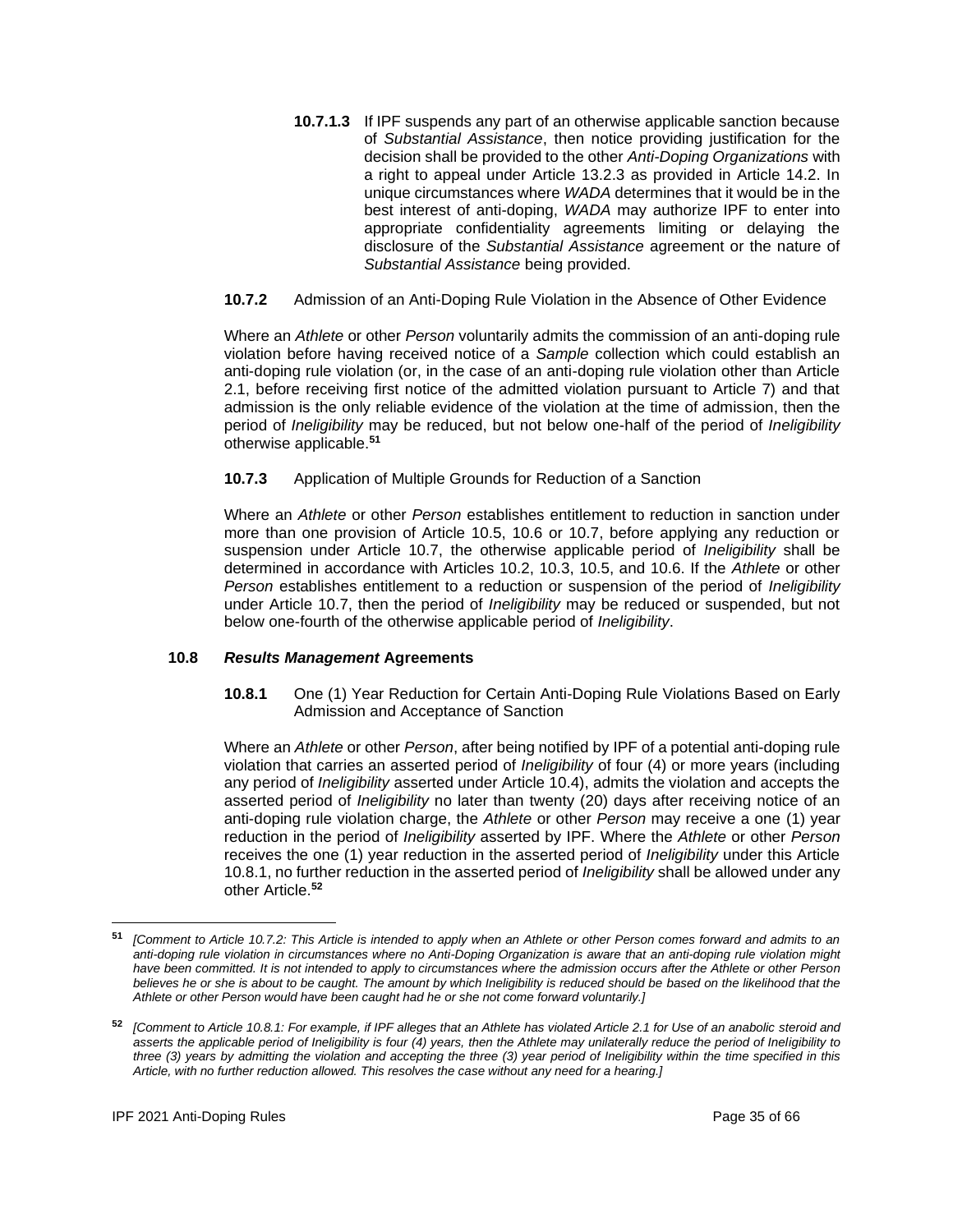#### **10.8.2** Case Resolution Agreement

Where the *Athlete* or other *Person* admits an anti-doping rule violation after being confronted with the anti-doping rule violation by IPF and agrees to *Consequences* acceptable to IPF and *WADA*, at their sole discretion, then: (a) the *Athlete* or other *Person* may receive a reduction in the period of *Ineligibility* based on an assessment by IPF and *WADA* of the application of Articles 10.1 through 10.7 to the asserted anti-doping rule violation, the seriousness of the violation, the *Athlete* or other *Person*'s degree of *Fault* and how promptly the *Athlete* or other *Person* admitted the violation; and (b) the period of *Ineligibility* may start as early as the date of *Sample* collection or the date on which another anti-doping rule violation last occurred. In each case, however, where this Article is applied, the *Athlete* or other *Person* shall serve at least one-half of the agreed-upon period of *Ineligibility* going forward from the earlier of the date the *Athlete* or other *Person* accepted the imposition of a sanction or a *Provisional Suspension* which was subsequently respected by the *Athlete* or other *Person*. The decision by *WADA* and IPF to enter or not enter into a case resolution agreement, and the amount of the reduction to, and the starting date of, the period of *Ineligibility* are not matters for determination or review by a hearing body and are not subject to appeal under Article 13.

If so requested by an *Athlete* or other *Person* who seeks to enter into a case resolution agreement under this Article, IPF shall allow the *Athlete* or other *Person* to discuss an admission of the anti-doping rule violation with it subject to a *Without Prejudice Agreement*. 53

#### **10.9 Multiple Violations**

- **10.9.1** Second or Third Anti-Doping Rule Violation
	- **10.9.1.1** For an *Athlete* or other *Person's* second anti-doping rule violation, the period of *Ineligibility* shall be the greater of:
		- (a) A six (6) month period of *Ineligibility*; or
		- (b) A period of Ineligibility in the range between:
			- (i) the sum of the period of *Ineligibility* imposed for the first antidoping rule violation plus the period of *Ineligibility* otherwise applicable to the second anti-doping rule violation treated as if it were a first violation, and
			- (ii) twice the period of *Ineligibility* otherwise applicable to the second anti-doping rule violation treated as if it were a first violation.

The period of *Ineligibility* within this range shall be determined based on the entirety of the circumstances and the *Athlete* or other *Person*'s degree of *Fault* with respect to the second violation.

<sup>53</sup> *[Comment to Article 10.8: Any mitigating or aggravating factors set forth in this Article 10 shall be considered in arriving at the Consequences set forth in the case resolution agreement, and shall not be applicable beyond the terms of that agreement.]*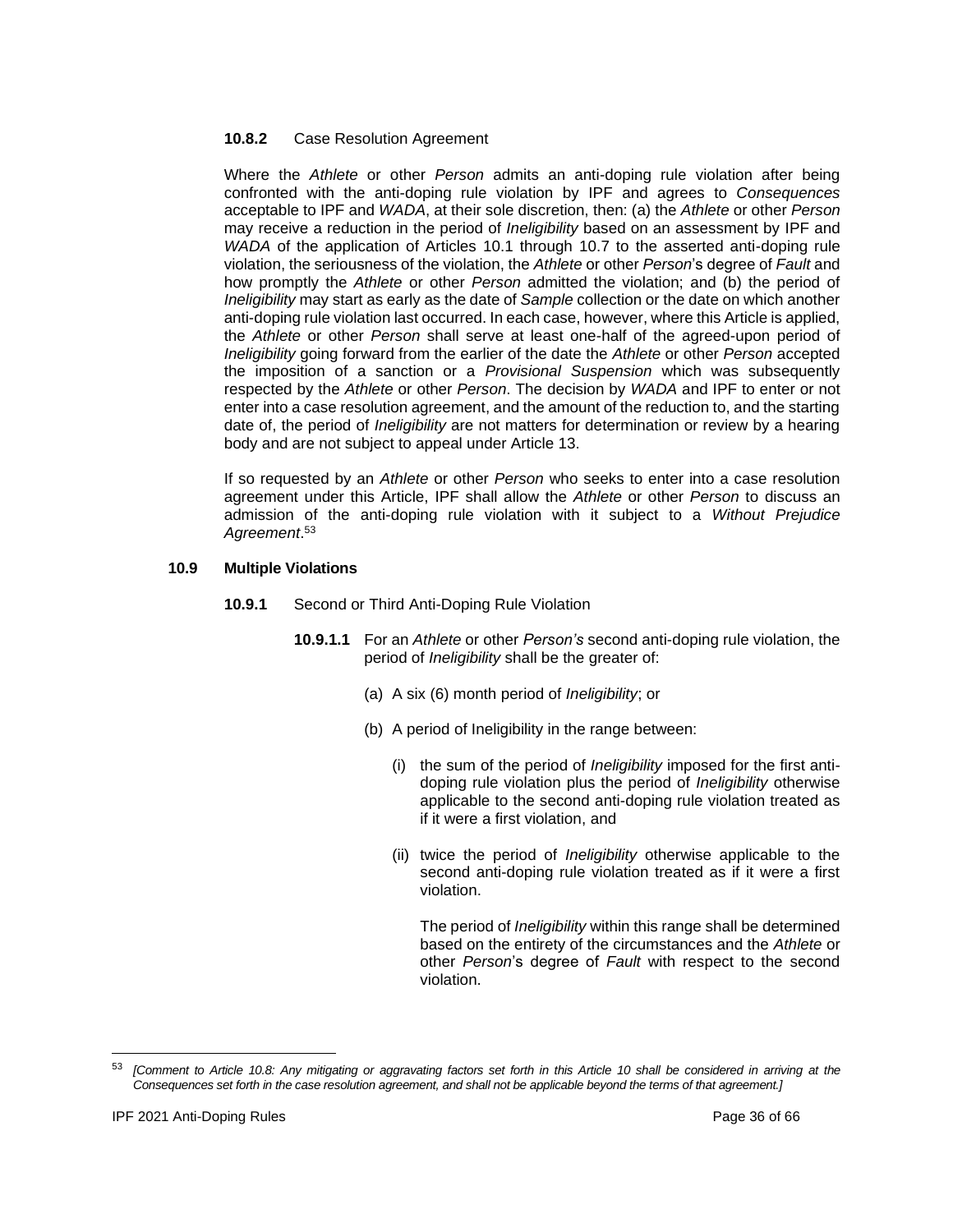- **10.9.1.2** A third anti-doping rule violation will always result in a lifetime period of *Ineligibility*, except if the third violation fulfills the condition for elimination or reduction of the period of *Ineligibility* under Article 10.5 or 10.6, or involves a violation of Article 2.4. In these particular cases, the period of *Ineligibility* shall be from eight (8) years to lifetime *Ineligibility*.
- **10.9.1.3** The period of *Ineligibility* established in Articles 10.9.1.1 and 10.9.1.2 may then be further reduced by the application of Article 10.7.
- **10.9.2** An anti-doping rule violation for which an *Athlete* or other *Person* has established *No Fault* or *Negligence* shall not be considered a violation for purposes of this Article 10.9. In addition, an anti-doping rule violation sanctioned under Article 10.2.4.1 shall not be considered a violation for purposes of Article 10.9.
- **10.9.3** Additional Rules for Certain Potential Multiple Violations
	- **10.9.3.1** For purposes of imposing sanctions under Article 10.9, except as provided in Articles 10.9.3.2 and 10.9.3.3, an anti-doping rule violation will only be considered a second violation if IPF can establish that the *Athlete* or other *Person* committed the additional anti-doping rule violation after the *Athlete* or other *Person* received notice pursuant to Article 7, or after IPF made reasonable efforts to give notice of the first anti-doping rule violation. If IPF cannot establish this, the violations shall be considered together as one single first violation, and the sanction imposed shall be based on the violation that carries the more severe sanction, including the application of *Aggravating Circumstances*. Results in all *Competitions* dating back to the earlier anti-doping rule violation will be *Disqualified* as provided in Article 10.10.<sup>54</sup>
	- **10.9.3.2** If IPF establishes that an *Athlete* or other *Person* committed an additional anti-doping rule violation prior to notification, and that the additional violation occurred twelve (12) months or more before or after the first-noticed violation, then the period of Ineligibility for the additional violation shall be calculated as if the additional violation were a stand-alone first violation and this period of *Ineligibility* is served consecutively, rather than concurrently, with the period of *Ineligibility* imposed for the earlier-noticed violation. Where this Article 10.9.3.2 applies, the violations taken together shall constitute a single violation for purposes of Article 10.9.1.
	- **10.9.3.3** If IPF establishes that an *Athlete* or other *Person* committed a violation of Article 2.5 in connection with the *Doping Control* process for an underlying asserted anti-doping rule violation, the violation of Article 2.5 shall be treated as a stand-alone first violation and the period of Ineligibility for such violation shall be served consecutively, rather than concurrently, with the period of *Ineligibility*, if any, imposed for the underlying anti-doping rule violation. Where this Article 10.9.3.3 is

**<sup>54</sup>** *[Comment to Article 10.9.3.1: The same rule applies where, after the imposition of a sanction, IPF discovers facts involving an anti-doping rule violation that occurred prior to notification for a first anti-doping rule violation – e.g., IPF shall impose a sanction based on the sanction that could have been imposed if the two (2) violations had been adjudicated at the same time, including the application of Aggravating Circumstances.]*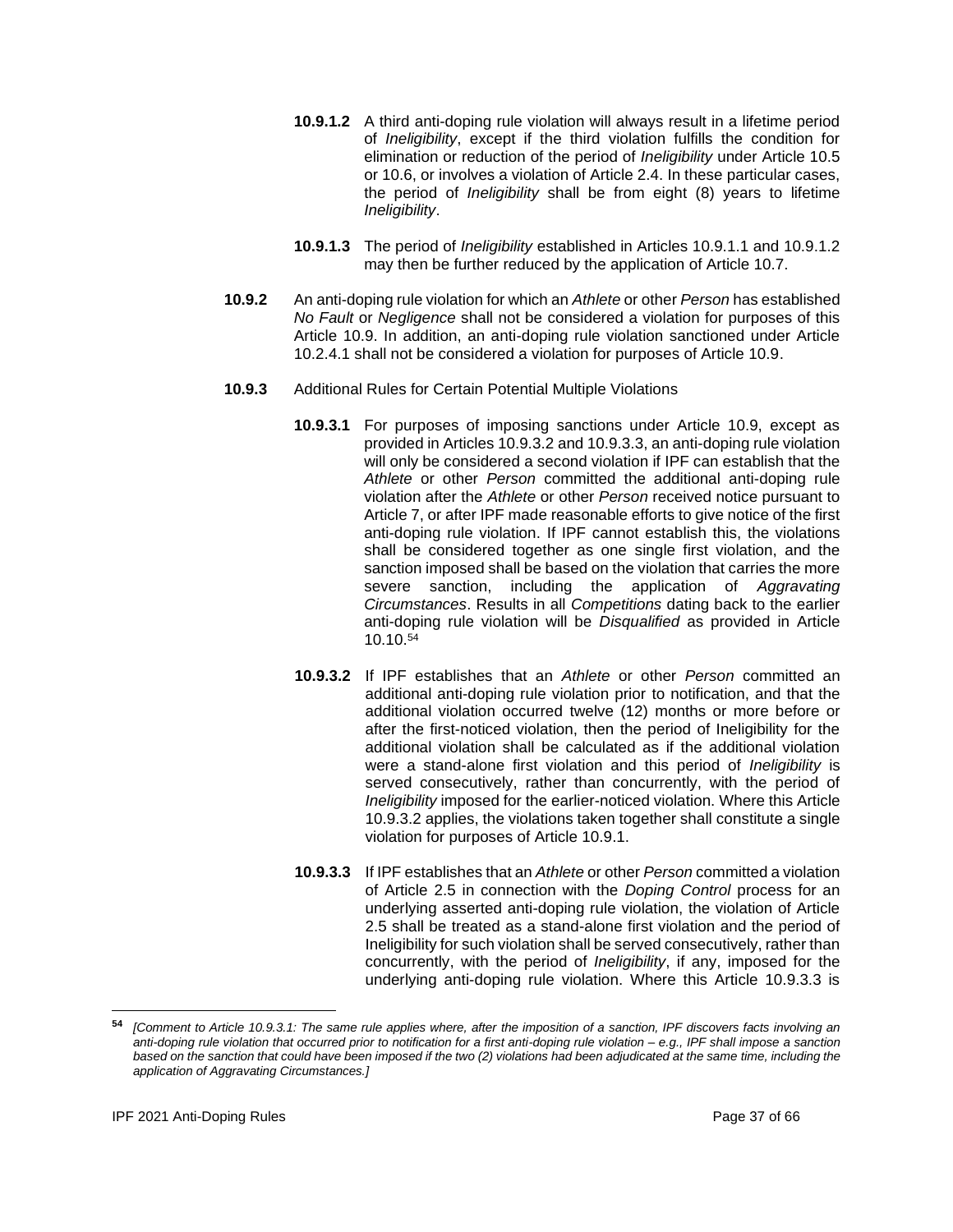applied, the violations taken together shall constitute a single violation for purposes of Article 10.9.1.

- **10.9.3.4** If IPF establishes that a *Person* has committed a second or third antidoping rule violation during a period of *Ineligibility*, the periods of *Ineligibility* for the multiple violations shall run consecutively, rather than concurrently.
- **10.9.4** Multiple Anti-Doping Rule Violations during Ten (10) Year Period

For purposes of Article 10.9, each anti-doping rule violation must take place within the same ten (10) year period in order to be considered multiple violations.

## **10.10** *Disqualification* **of Results in** *Competitions* **Subsequent to** *Sample* **Collection or Commission of an Anti-Doping Rule Violation**

In addition to the automatic *Disqualification* of the results in the *Competition* which produced the positive *Sample* under Article 9, all other competitive results of the *Athlete* obtained from the date a positive *Sample* was collected (whether *In-Competition* or *Out-of-Competition*), or other antidoping rule violation occurred, through the commencement of any *Provisional Suspension* or *Ineligibility* period, shall, unless fairness requires otherwise, be *Disqualified* with all of the resulting *Consequences* including forfeiture of any medals, points and prizes.<sup>55</sup>

## **10.11 Forfeited Prize Money**

If IPF recovers prize money forfeited as a result of an anti-doping rule violation, it shall take reasonable measures to allocate and distribute this prize money to the *Athletes* who would have been entitled to it had the forfeiting *Athlete* not competed.<sup>56</sup>

#### **10.12** *Financial Consequences*

Intentionally left blank.

## **10.13 Commencement of** *Ineligibility* **Period**

Where an *Athlete* is already serving a period of *Ineligibility* for an anti-doping rule violation, any new period of *Ineligibility* shall commence on the first day after the current period of *Ineligibility* has been served. Otherwise, except as provided below, the period of *Ineligibility* shall start on the date of the final hearing decision providing for *Ineligibility* or, if the hearing is waived or there is no hearing, on the date *Ineligibility* is accepted or otherwise imposed.

#### **10.13.1** Delays Not Attributable to the *Athlete* or other *Person*

Where there have been substantial delays in the hearing process or other aspects of *Doping Control*, and the *Athlete* or other *Person* can establish that such delays are not attributable to the *Athlete* or other *Person*, IPF or the DHP, if applicable, may start the

**<sup>55</sup>** *[Comment to Article 10.10: Nothing in these Anti-Doping Rules precludes clean Athletes or other Persons who have been damaged by the actions of a Person who has committed an anti-doping rule violation from pursuing any right which they would otherwise have to seek damages from such Person.]*

**<sup>56</sup>** *[Comment to Article 10.11: This Article is not intended to impose an affirmative duty on IPF to take any action to collect forfeited prize money. If IPF elects not to take any action to collect forfeited prize money, it may assign its right to recover such money to the Athlete(s) who should have otherwise received the money. "Reasonable measures to allocate and distribute this prize money" could include using collected forfeited prize money as agreed upon by IPF and its Athletes.]*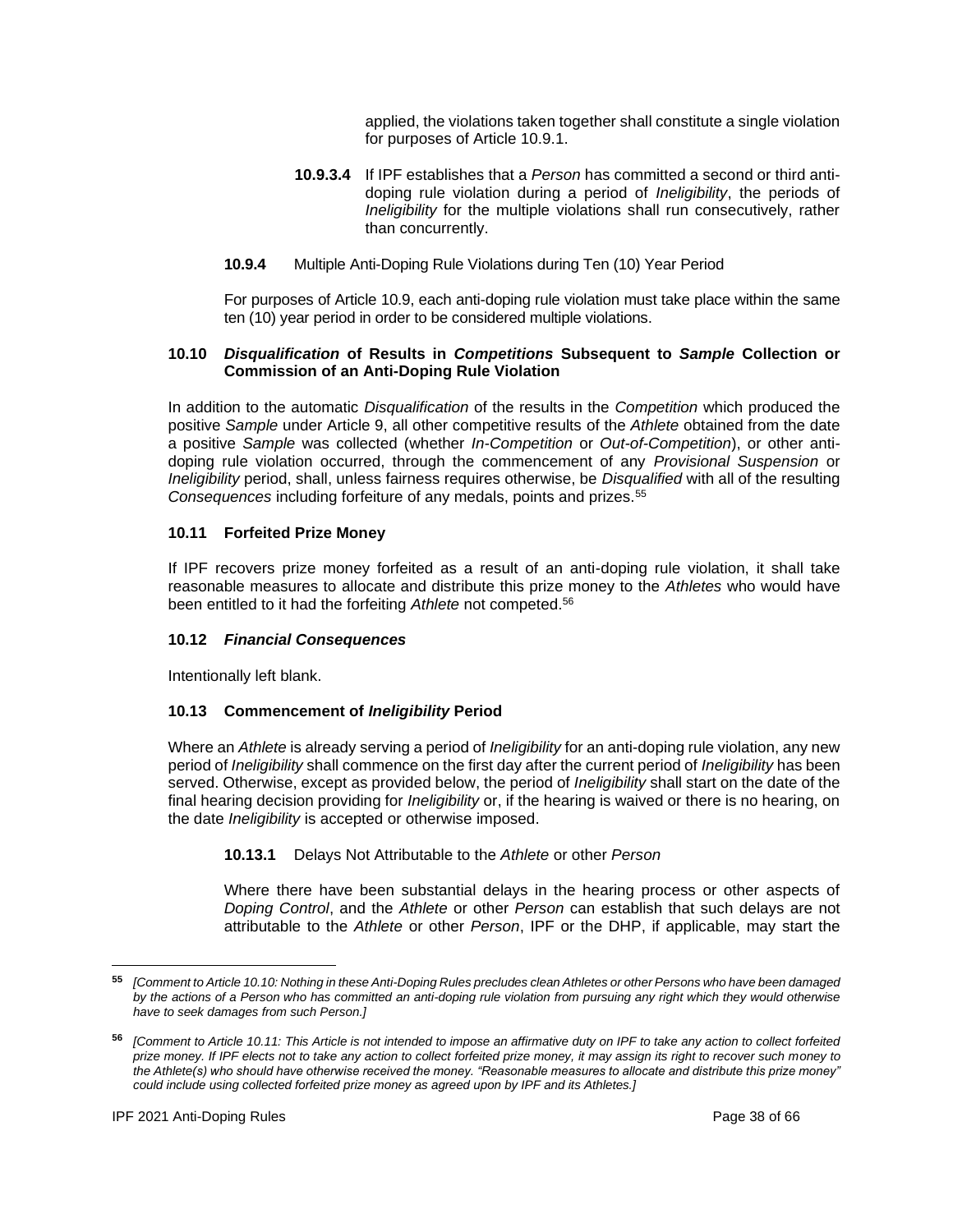period of *Ineligibility* at an earlier date commencing as early as the date of *Sample*  collection or the date on which another anti-doping rule violation last occurred. All competitive results achieved during the period of *Ineligibility*, including retroactive *Ineligibility*, shall be *Disqualified*. **57**

- **10.13.2** Credit for *Provisional Suspension* or Period of *Ineligibility* Served
	- **10.13.2.1** If a *Provisional Suspension* is respected by the *Athlete* or other *Person*, then the *Athlete* or other *Person* shall receive a credit for such period of *Provisional Suspension* against any period of *Ineligibility* which may ultimately be imposed. If the *Athlete* or other *Person* does not respect a *Provisional Suspension*, then the *Athlete* or other *Person* shall receive no credit for any period of *Provisional Suspension* served. If a period of *Ineligibility* is served pursuant to a decision that is subsequently appealed, then the *Athlete* or other *Person* shall receive a credit for such period of *Ineligibility* served against any period of *Ineligibility* which may ultimately be imposed on appeal.
	- **10.13.2.2** If an *Athlete* or other *Person* voluntarily accepts a *Provisional Suspension* in writing from IPF and thereafter respects the *Provisional Suspension*, the *Athlete* or other *Person* shall receive a credit for such period of voluntary *Provisional Suspension* against any period of *Ineligibility* which may ultimately be imposed. A copy of the *Athlete* or other *Person's* voluntary acceptance of a *Provisional Suspension* shall be provided promptly to each party entitled to receive notice of an asserted anti-doping rule violation under Article 14.1.**<sup>58</sup>**
	- **10.13.2.3** No credit against a period of *Ineligibility* shall be given for any time period before the effective date of the *Provisional Suspension* or voluntary *Provisional Suspension* regardless of whether the *Athlete* elected not to compete or was suspended by a team.

#### **10.14 Status During** *Ineligibility* **or** *Provisional Suspension*

**10.14.1** Prohibition Against Participation During *Ineligibility* or *Provisional Suspension*

No *Athlete* or other *Person* who has been declared *Ineligible* or is subject to a *Provisional Suspension* may, during a period of *Ineligibility* or *Provisional Suspension*, participate in any capacity in a *Competition* or activity (other than authorized anti-doping *Education* or rehabilitation programs) authorized or organized by any *Signatory*, *Signatory's* member organization, or a club or other member organization of a *Signatory's* member organization, or in *Competitions* authorized or organized by any professional league or any international-

**<sup>57</sup>** *[Comment to Article 10.13.1: In cases of anti-doping rule violations other than under Article 2.1, the time required for an Anti-Doping Organization to discover and develop facts sufficient to establish an anti-doping rule violation may be lengthy, particularly where the Athlete or other Person has taken affirmative action to avoid detection. In these circumstances, the flexibility provided in this Article to start the sanction at an earlier date should not be used.]*

**<sup>58</sup>** *[Comment to Article 10.13.2.2: An Athlete's voluntary acceptance of a Provisional Suspension is not an admission by the Athlete and shall not be used in any way to draw an adverse inference against the Athlete.]*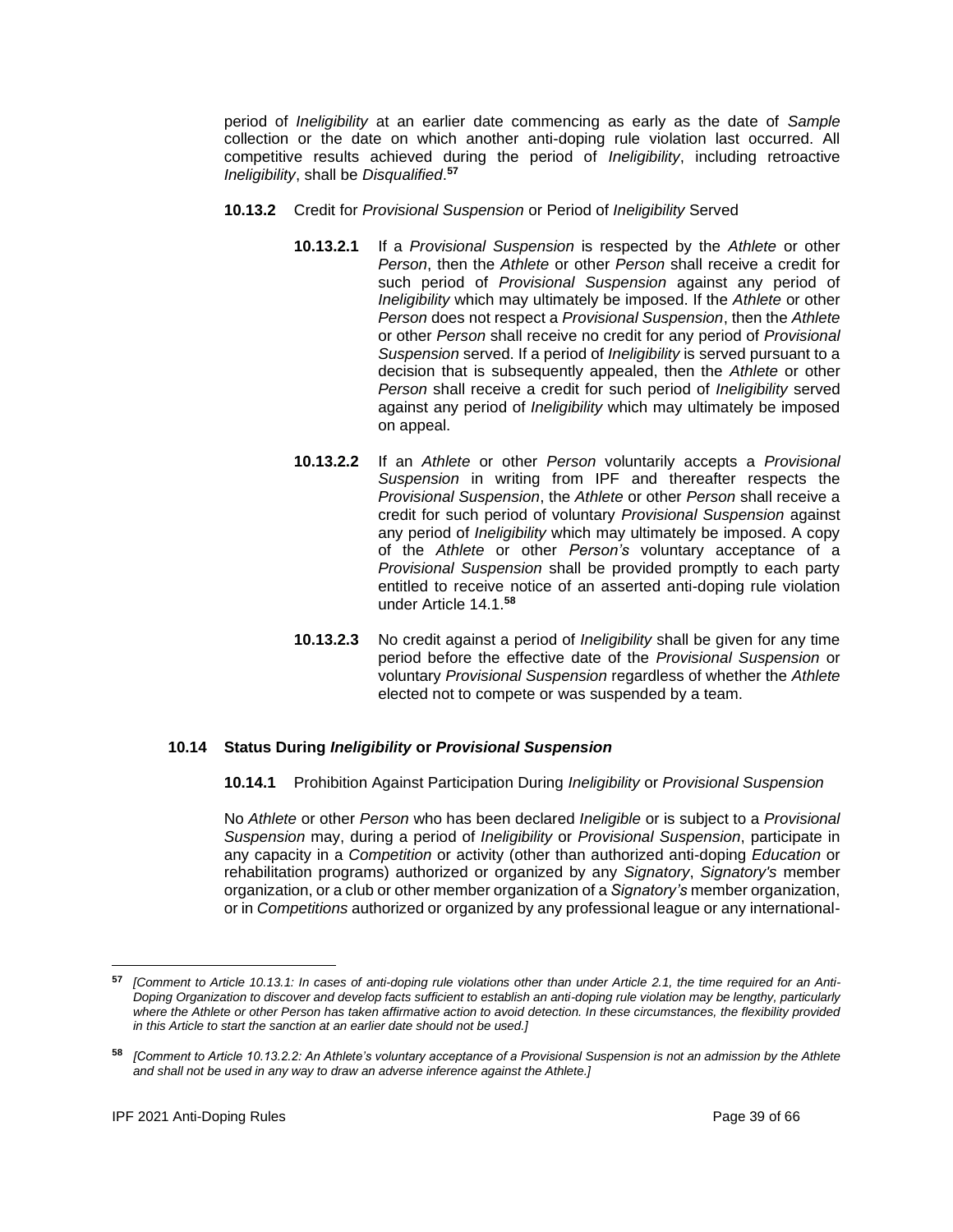or national-level *Event* organization or any elite or national-level sporting activity funded by a governmental agency.

An *Athlete* or other *Person* subject to a period of *Ineligibility* longer than four (4) years may, after completing four (4) years of the period of *Ineligibility*, participate as an *Athlete* in local sport events not sanctioned or otherwise under the authority of a *Code Signatory* or member of a *Code Signatory*, but only so long as the local sport event is not at a level that could otherwise qualify such *Athlete* or other *Person* directly or indirectly to compete in (or accumulate points toward) a national championship or *International Event*, and does not involve the *Athlete* or other *Person* working in any capacity with *Protected Persons*.

An *Athlete* or other *Person* subject to a period of *Ineligibility* shall remain subject to *Testing* and any requirement by IPF to provide whereabouts information.**<sup>59</sup>**

#### **10.14.2** Return to Training

As an exception to Article 10.14.1, an *Athlete* may return to train with a team or to use the facilities of a club or other member organization of IPF's or other *Signatory's* member organization during the shorter of: (1) the last two months of the *Athlete's* period of *Ineligibility*, or (2) the last one-quarter of the period of *Ineligibility* imposed.**<sup>60</sup>**

#### **10.14.3** Violation of the Prohibition of Participation During *Ineligibility* or *Provisional Suspension*

Where an *Athlete* or other *Person* who has been declared *Ineligible* violates the prohibition against participation during *Ineligibility* described in Article 10.14.1, the results of such participation shall be *Disqualified* and a new period of *Ineligibility* equal in length to the original period of *Ineligibility* shall be added to the end of the original period of *Ineligibility*. The new period of *Ineligibility*, including a reprimand and no period of *Ineligibility*, may be adjusted based on the *Athlete* or other *Person's* degree of *Fault* and other circumstances of the case. The determination of whether an *Athlete* or other *Person* has violated the prohibition against participation, and whether an adjustment is appropriate, shall be made by the *Anti-Doping Organization* whose *Results Management* led to the imposition of the initial period of *Ineligibility*. This decision may be appealed under Article 13.

An *Athlete* or other *Person* who violates the prohibition against participation during a *Provisional Suspension* described in Article 10.14.1 shall receive no credit for any period of *Provisional Suspension* served and the results of such participation shall be *Disqualified*.

**<sup>59</sup>** *[Comment to Article 10.14.1: For example, subject to Article 10.14.2 below, Ineligible Athletes cannot participate in a training camp, exhibition or practice organized by their National Federation or a club which is a member of that National Federation or*  which is funded by a governmental agency. Further, an Ineligible Athlete may not compete in a non-Signatory professional league *(e.g., the National Hockey League, the National Basketball Association, etc.), Events organized by a non-Signatory International Event organization or a non-Signatory national-level Event organization without triggering the Consequences set forth in Article 10.14.3. The term "activity" also includes, for example, administrative activities, such as serving as an official, director, officer, employee, or volunteer of the organization described in this Article. Ineligibility imposed in one sport shall also be recognized by other sports (see Article 15.1, Automatic Binding Effect of Decisions). An Athlete or other Person serving a period of Ineligibility is prohibited from coaching or serving as an Athlete Support Person in any other capacity at any time during the period of Ineligibility, and doing so could also result in a violation of Article 2.10 by another Athlete. Any performance standard accomplished during a period of Ineligibility shall not be recognized by IPF or its National Federations for any purpose.]*

**<sup>60</sup>** *[Comment to Article 10.14.2: In many Team Sports and some individual sports (e.g., ski jumping and gymnastics), Athletes cannot effectively train on their own so as to be ready to compete at the end of the Athlete's period of Ineligibility. During the training period described in this Article, an Ineligible Athlete may not compete or engage in any activity described in Article 10.14.1 other than training.]*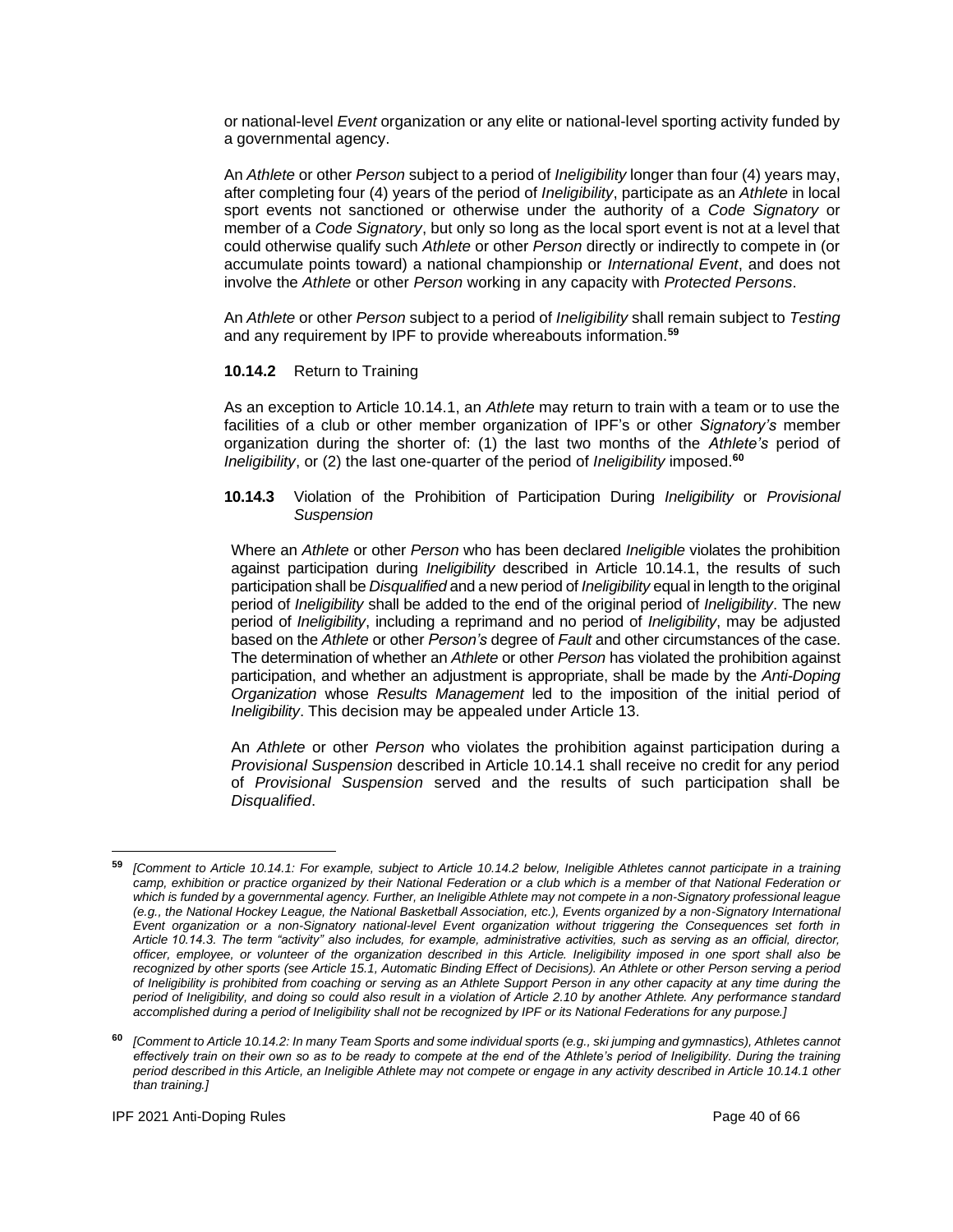Where an *Athlete Support Person* or other *Person* assists a *Person* in violating the prohibition against participation during *Ineligibility* or a *Provisional Suspension*, IPF shall impose sanctions for a violation of Article 2.9 for such assistance.

**10.14.4** Withholding of Financial Support during *Ineligibility*

In addition, for any anti-doping rule violation not involving a reduced sanction as described in Article 10.5 or 10.6, some or all sport-related financial support or other sport-related benefits received by such *Person* will be withheld by IPF and its *National Federations*.

## **10.15 Automatic Publication of Sanction**

A mandatory part of each sanction shall include automatic publication, as provided in Article 14.3.

## <span id="page-40-0"></span>**ARTICLE 11** *CONSEQUENCES* **TO TEAMS**

Article 11. Intentionally left blank.

## <span id="page-40-1"></span>**ARTICLE 12 SANCTIONS BY IPF AGAINST OTHER SPORTING BODIES**

When IPF becomes aware that a *National Federation* or any other sporting body over which it has authority has failed to comply with, implement, uphold, and enforce these Anti-Doping Rules within that organization's or body's area of competence, IPF has the authority and may take the following additional disciplinary actions.

For disciplinary actions outlined in Articles 12.1 and 12.2, before being sanctioned by IPF, the *National Federation* or sporting body, as relevant, will be notified of the alleged non-compliance, given an opportunity to provide an explanation regarding the alleged non-compliance, and will be given 21 days to remedy the alleged non-compliance to the IPF's satisfaction. This deadline may be extended at the sole discretion of the IPF. If the IPF considers that the *National Federation* or sporting body has not remedied its breach of Article 18 by the expiry of the designated deadline, IPF will formally charge the *National Federation* or the sporting body with a failure to comply with, implement, uphold, and enforce the IPF ADR, and impose consequences that are commensurate to this breach of the IPF ADR. These may include:

- **12.1** Fine, suspend and exclude the *National Federation* or sporting body, or some group of members of that organization or body, from specified future *Events* or all *Events* conducted within a specified period of time. Where IPF has charged a *National Federation* or some group of members of that organization for breaching Article 18 and the *National Federation* or some group of its members contest the charge and sanction proposed by the IPF, the matter will be remitted to the DHP for adjudication, or, on consent of the *National Federation* or the sporting body, or the group of member of that organization or body and the IPF, may be heard directly before the *CAS* for a single hearing in accordance with the relevant and applicable *CAS* procedural rules
- **12.2** Fine, suspend and exclude all of the *National Federation*, or some group of members of that organization or body, from their current position or office within the IPF and/or prevent them from holding any position or office within the IPF whilst the organization, body or *National Federation* is excluded or suspended pursuant to Article 12.1. Where IPF has charged a *National Federation* or other sporting body or some group of members of that organization for breaching Article 18 and the *National Federation* or some group of its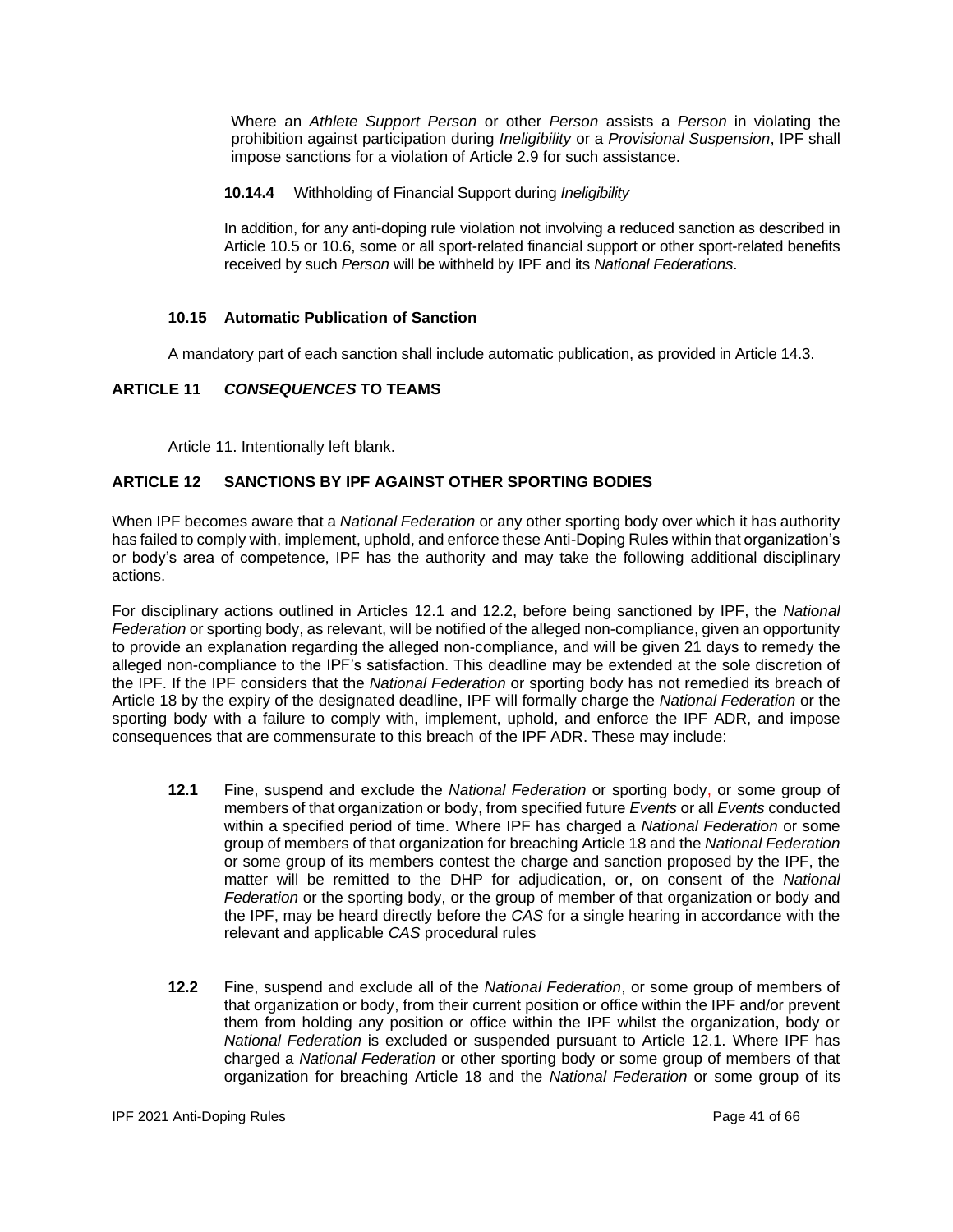members contest the charge and sanction proposed by the IPF, the matter will be remitted to the DHP for adjudication. or, on consent of the *National Federation* or the group of members of that organization or body and IPF, may be remitted directly to CAS for a single hearing in accordance with the relevant and applicable CAS procedural rules.

- **12.3** In addition to any fine, exclusion or suspension imposed in accordance with Articles 12.1 or 12.2, IPF may take additional disciplinary actions with respect to that organization's or body's recognition, the eligibility of their members to participate in IPF's activities, and/or fine that organization or body based on the following:
	- **12.3.1** Where an *Athlete* or other *Person* commits an anti-doping rule violation arising out of IPF *Testing*, IPF may, in its discretion and subject to the principle of proportionality, elect to (a) recover from the *Athlete* or other *Person's National Federation* costs associated with the anti-doping rule violation, (including but not limited to costs associated with *Sample* analysis, production of reports, *Results Management* and attorney's fees), regardless of the period of *Ineligibility*  imposed and/or (b) fine the *Athlete* or other *Person's National Federation* in an amount up to 2500 Euros, but only in cases where the maximum period of *Ineligibility* otherwise applicable has already been imposed against the *Athlete* or other *Person*.
	- **12.3.2** Four (4) or more violations of these Anti-Doping Rules (other than violations involving Article 2.4) are committed by *Athletes* or other *Persons* affiliated with that organization or body during a twelve (12) month period. In such event: (a) all or some group of members of that organization or body may be banned from participation in any IPF activities for a period of up to two (2) years and/or (b) that organization or body may be fined in an amount up to 10,000 Euros.
	- **12.3.3** Four (4) or more violations of these Anti-Doping Rules (other than violations involving Article 2.4) are committed in addition to the violations described in Article 12.3.2 by *Athletes* or other *Persons* affiliated with that organization or body during a twelve (12) month period*.* In such event, that organization or body may be suspended for a period of up to four (4) years.
	- **12.3.4** More than one *Athlete* or other *Person* affiliated with that organization or body commits an anti-doping rule violation during an *International Event.* In such event, that organization or body may be fined in an amount up to 10,000 Euros.
	- **12.3.5** That organization or body has failed to make diligent efforts to keep IPF informed about an *Athlete's* whereabouts after receiving a request for that information from IPF. In such event, that organization or body may be fined in an amount up to 2500 Euros per *Athlete*, in addition to reimbursement of all of the IPF costs incurred in *Testing* that organization's or body's *Athletes*.
- **12.3** Withhold some or all funding or other financial and non-financial support to that organization or body.
- **12.4** Oblige that organization or body to reimburse IPF for all costs (including but not limited to laboratory fees, hearing expenses and travel) related to a violation of these Anti-Doping Rules committed by an *Athlete* or other *Person* affiliated with that organization or body.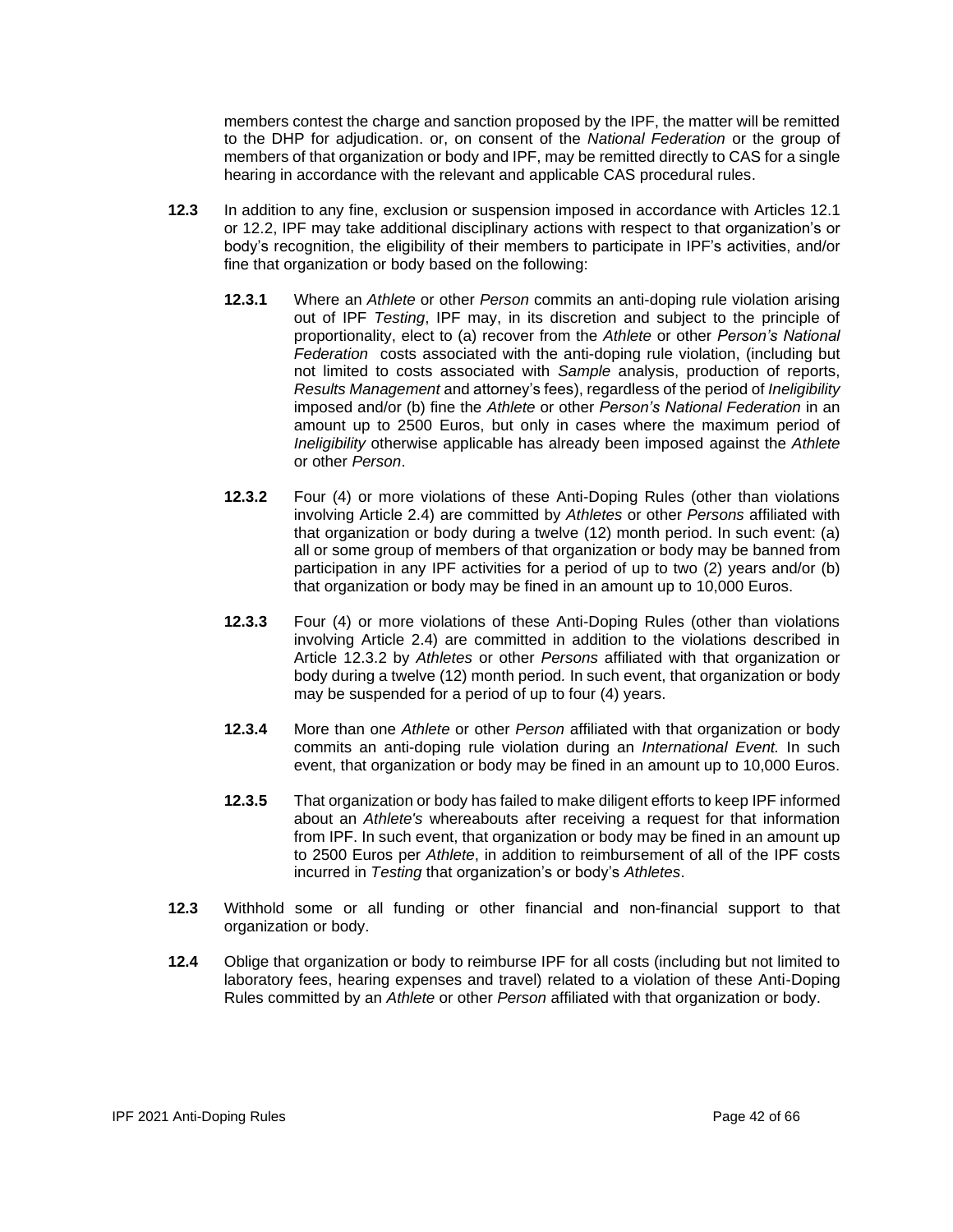## <span id="page-42-0"></span>**ARTICLE 13** *RESULTS MANAGEMENT***: APPEALS 61**

#### **13.1 Decisions Subject to Appeal**

Decisions made under the *Code* or these Anti-Doping Rules may be appealed as set forth below in Articles 13.2 through 13.7 or as otherwise provided in these Anti-Doping Rules, the *Code* or the *International Standards*. Such decisions shall remain in effect while under appeal unless the appellate body orders otherwise.

#### **13.1.1** Scope of Review Not Limited

The scope of review on appeal includes all issues relevant to the matter and is expressly not limited to the issues or scope of review before the initial decision maker. Any party to the appeal may submit evidence, legal arguments and claims that were not raised in the first instance hearing so long as they arise from the same cause of action or same general facts or circumstances raised or addressed in the first instance hearing.**<sup>62</sup>**

## **13.1.2** *CAS* Shall Not Defer to the Findings Being Appealed

In making its decision, *CAS* shall not give deference to the discretion exercised by the body whose decision is being appealed.**<sup>63</sup>**

## **13.1.3** *WADA* Not Required to Exhaust Internal Remedies

Where *WADA* has a right to appeal under Article 13 and no other party has appealed a final decision within IPF's process, *WADA* may appeal such decision directly to *CAS* without having to exhaust other remedies in IPF's process.**<sup>64</sup>**

#### **13.2 Appeals from Decisions Regarding Anti-Doping Rule Violations,** *Consequences***,**  *Provisional Suspensions,* **Implementation of Decisions and Authority**

A decision that an anti-doping rule violation was committed, a decision imposing *Consequences* or not imposing *Consequences* for an anti-doping rule violation, or a decision that no anti-doping rule violation was committed; a decision that an anti-doping rule violation proceeding cannot go forward for procedural reasons (including, for example, prescription); a decision by *WADA* not to grant an exception to the six (6) months notice requirement for a retired *Athlete* to return to competition under Article 5.6.1; a decision by *WADA* assigning *Results Management* under Article 7.1 of the *Code*; a decision by IPF not to bring forward an *Adverse Analytical Finding* or an *Atypical Finding*

**<sup>61</sup>** *[Comment to Article 13: The object of the Code is to have anti-doping matters resolved through fair and transparent internal processes with a final appeal. Anti-doping decisions by Anti-Doping Organizations are made transparent in Article 14. Specified Persons and organizations, including WADA, are then given the opportunity to appeal those decisions. Note that the definition of interested Persons and organizations with a right to appeal under Article 13 does not include Athletes, or their federations, who might benefit from having another competitor Disqualified.]*

**<sup>62</sup>** *[Comment to Article 13.1.1: The revised language is not intended to make a substantive change to the 2015 Code, but rather for clarification. For example, where an Athlete was charged in the first instance hearing only with Tampering but the same conduct could also constitute Complicity, an appealing party could pursue both Tampering and Complicity charges against the Athlete in the appeal.]*

**<sup>63</sup>** *[Comment to Article 13.1.2: CAS proceedings are de novo. Prior proceedings do not limit the evidence or carry weight in the hearing before CAS.]*

**<sup>64</sup>** *[Comment to Article 13.1.3: Where a decision has been rendered before the final stage of IPF's process (for example, a first hearing) and no party elects to appeal that decision to the next level of IPF's process (e.g., the Managing Board), then WADA may bypass the remaining steps in IPF's internal process and appeal directly to CAS.]*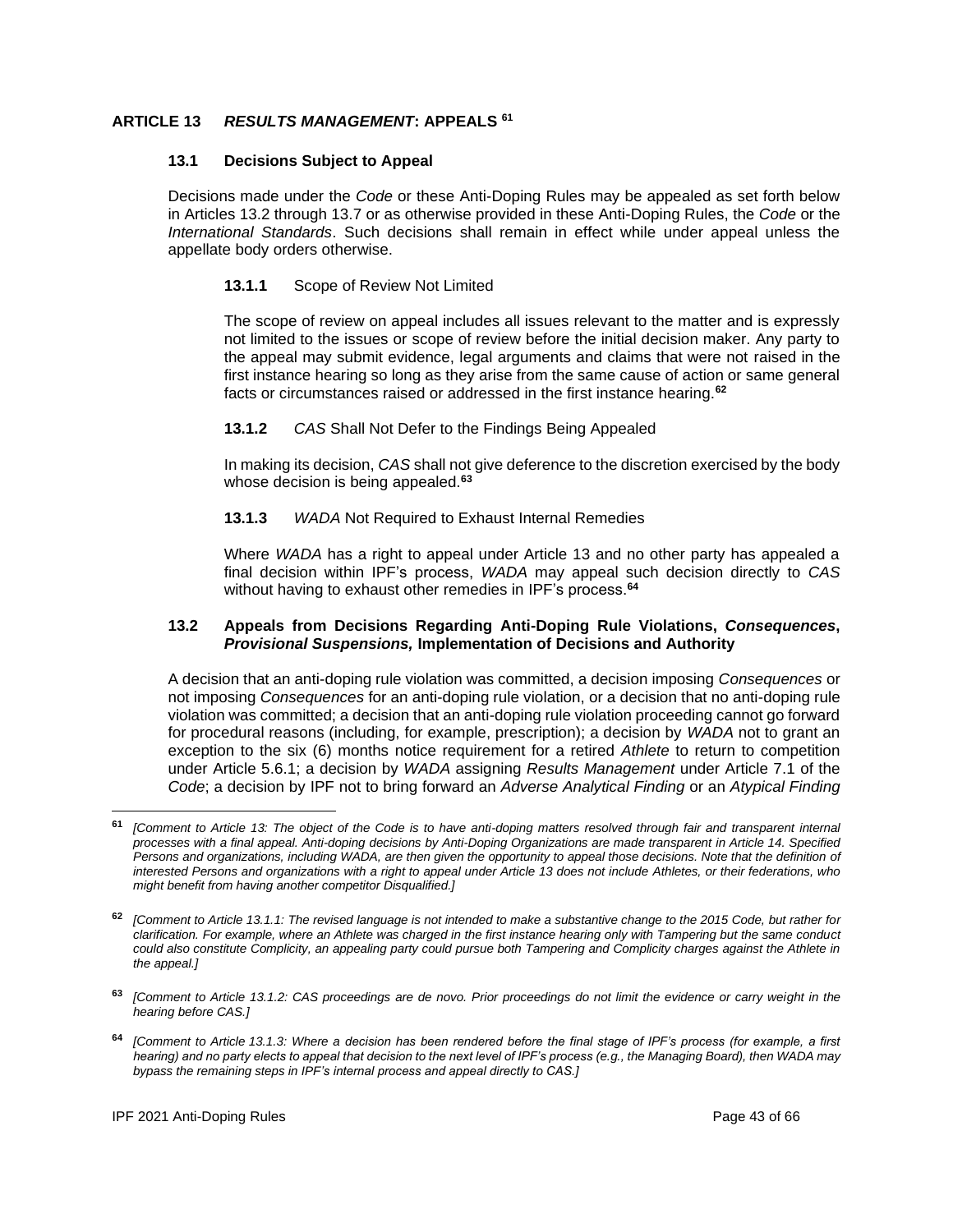as an anti-doping rule violation, or a decision not to go forward with an anti-doping rule violation after an investigation in accordance with the *International Standard* for *Results Management*; a decision to impose, or lift, a *Provisional Suspension* as a result of a *Provisional Hearing*; IPF's failure to comply with Article 7.4; a decision that IPF lacks authority to rule on an alleged anti-doping rule violation or its *Consequences*; a decision to suspend, or not suspend, *Consequences* or to reinstate, or not reinstate, *Consequences* under Article 10.7.1; failure to comply with Articles 7.1.4 and 7.1.5 of the *Code*; failure to comply with Article 10.8.1; a decision under Article 10.14.3; a decision by IPF not to implement another *Anti-Doping Organization's* decision under Article 15; and a decision under Article 27.3 of the *Code* may be appealed exclusively as provided in this Article 13.2.

## **13.2.1** Appeals Involving *International-Level Athletes* or *International Events*

In cases arising from participation in an *International Event* or in cases involving *International-Level Athletes*, the decision may be appealed exclusively to *CAS*. **65**

**13.2.2** Appeals Involving Other *Athletes* or Other *Persons*

In cases where Article 13.2.1 is not applicable, the decision may be appealed to an appellate body, in accordance with rules adopted by the *National Anti-Doping Organization* having authority over the *Athlete* or other *Person*.

The rules for such appeal shall respect the following principles: a timely hearing; a fair, impartial, *Operationally Independent* and *Institutionally Independent* hearing panel; the right to be represented by counsel at the *Person's* own expense; and a timely, written, reasoned decision.

If no such body as described above is in place and available at the time of the appeal, the decision may be appealed to *CAS* in accordance with the applicable procedural rules.

#### **13.2.3** *Persons* Entitled to Appeal

#### **13.2.3.1** Appeals Involving *International-Level Athletes* or *International Events*

In cases under Article 13.2.1, the following parties shall have the right to appeal to *CAS*: (a) the *Athlete* or other *Person* who is the subject of the decision being appealed; (b) the other party to the case in which the decision was rendered; (c) IPF; (d) the *National Anti-Doping Organization* of the *Person's* country of residence or countries where the *Person* is a national or license holder; (e) the International Olympic Committee or International Paralympic Committee, as applicable, where the decision may have an effect in relation to the Olympic Games or Paralympic Games, including decisions affecting eligibility for the Olympic Games or Paralympic Games; and (f) *WADA*.

**13.2.3.2** Appeals Involving Other *Athletes* or Other *Persons*

In cases under Article 13.2.2, the parties having the right to appeal to the national-level appeal body shall be as provided in the *National Anti-Doping Organization's* rules but, at a minimum, shall include the following parties: (a) the *Athlete* or other *Person* who is the subject of the decision being appealed; (b) the other party to the case in which the decision was rendered; (c) IPF; (d) the

**<sup>65</sup>** *[Comment to Article 13.2.1: CAS decisions are final and binding except for any review required by law applicable to the annulment or enforcement of arbitral awards.]*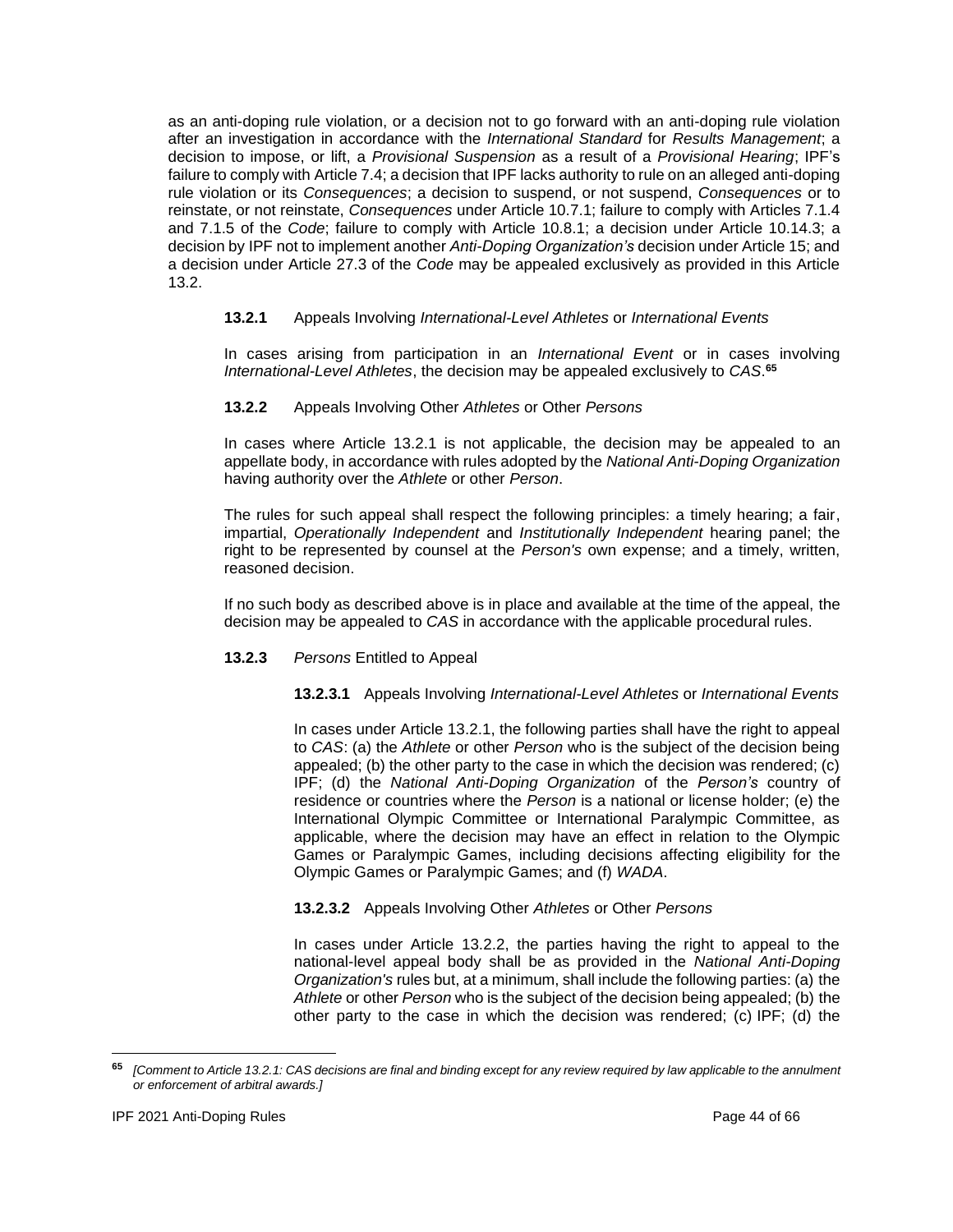*National Anti-Doping Organization* of the *Person's* country of residence or countries where the *Person* is a national or license holder; (e) the International Olympic Committee or International Paralympic Committee, as applicable, where the decision may have an effect in relation to the Olympic Games or Paralympic Games, including decisions affecting eligibility for the Olympic Games or Paralympic Games; and (f) *WADA*.

For cases under Article 13.2.2, *WADA*, the International Olympic Committee, the International Paralympic Committee, and IPF shall also have the right to appeal to *CAS* with respect to the decision of the national-level appeal body.

Any party filing an appeal shall be entitled to assistance from *CAS* to obtain all relevant information from the *Anti-Doping Organization* whose decision is being appealed and the information shall be provided if *CAS* so directs.

**13.2.3.3** Duty to Notify

All parties to any *CAS* appeal must ensure that *WADA* and all other parties with a right to appeal have been given timely notice of the appeal.

**13.2.3.4** Appeal from Imposition of *Provisional Suspension*

Notwithstanding any other provision herein, the only *Person* who may appeal from the imposition of a *Provisional Suspension* is the *Athlete* or other *Person* upon whom the *Provisional Suspension* is imposed.

**13.2.3.5** Appeal from Decisions under Article 12

Decisions by IPF pursuant to Article 12 may be appealed exclusively to *CAS* by the *National Federation* or other body.

#### **13.2.4** Cross Appeals and other Subsequent Appeals Allowed

Cross appeals and other subsequent appeals by any respondent named in cases brought to *CAS* under the *Code* are specifically permitted. Any party with a right to appeal under this Article 13 must file a cross appeal or subsequent appeal at the latest with the party's answer.**<sup>66</sup>**

## **13.3 Failure to Render a Timely Decision**

**13.3.1** Where, in a particular case, IPF fails to render a decision with respect to whether an antidoping rule violation was committed within a reasonable deadline set by *WADA*, *WADA* may elect to appeal directly to *CAS* as if IPF had rendered a decision finding no anti-doping rule violation. If the *CAS* hearing panel determines that an anti-doping rule violation was committed and that *WADA* acted reasonably in electing to appeal directly to *CAS*, then *WADA's* costs and attorney fees in prosecuting the appeal shall be reimbursed to *WADA* by IPF. **67**

**<sup>66</sup>** *[Comment to Article 13.2.4: This provision is necessary because since 2011, CAS rules no longer permit an Athlete the right to cross appeal when an Anti-Doping Organization appeals a decision after the Athlete's time for appeal has expired. This provision permits a full hearing for all parties.]*

**<sup>67</sup>** *[Comment to Article 13.3: Given the different circumstances of each anti-doping rule violation investigation, Results Management and hearing process, it is not feasible to establish a fixed time period for IPF to render a decision before WADA may intervene by appealing directly to CAS. Before taking such action, however, WADA will consult with IPF and give IPF an opportunity to explain why it has not yet rendered a decision.]*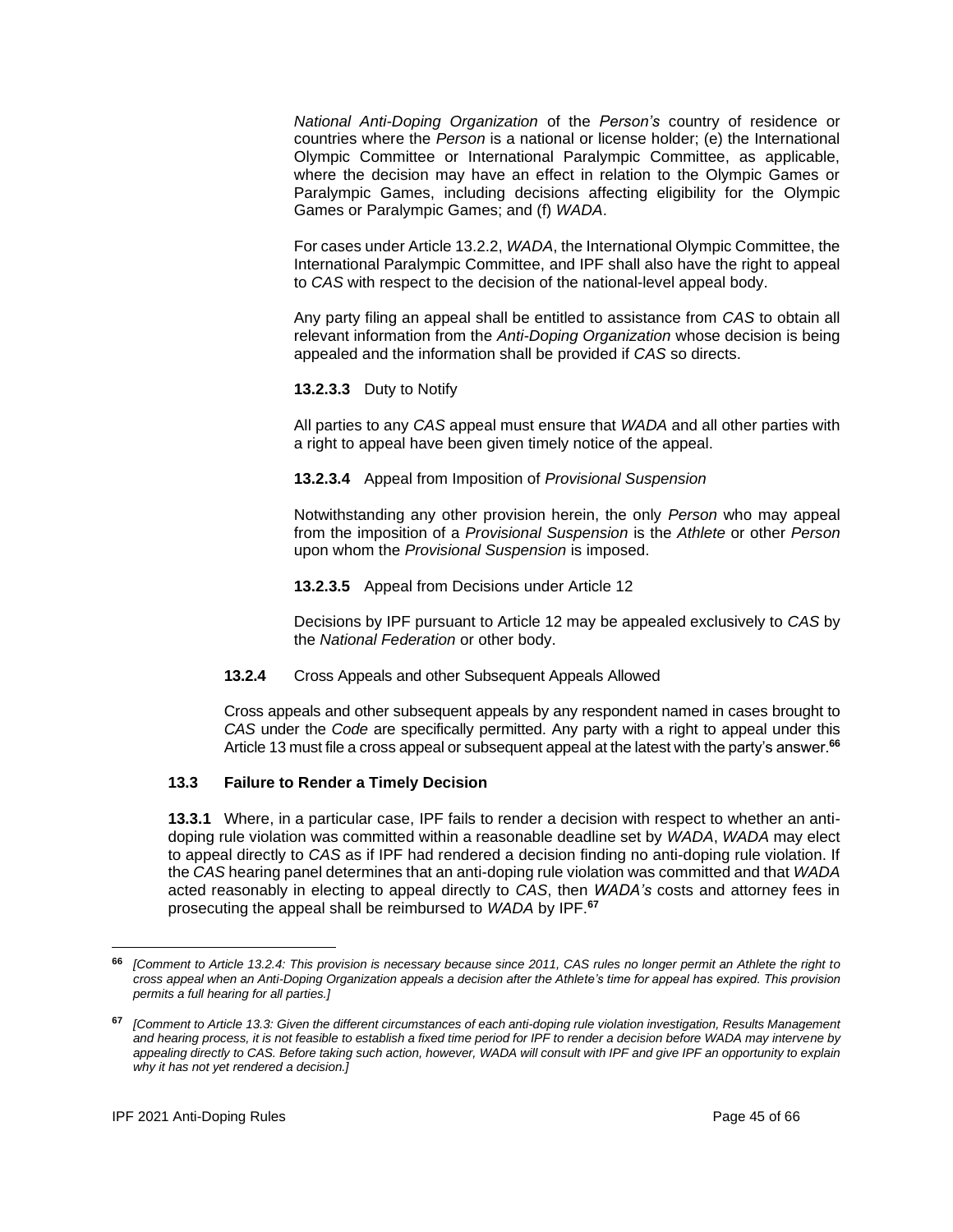#### **13.4 Appeals Relating to** *TUEs*

*TUE* decisions may be appealed exclusively as provided in Article 4.4.

#### **13.5 Notification of Appeal Decisions**

IPF shall promptly provide the appeal decision to the *Athlete* or other *Person* and to the other *Anti-Doping Organizations* that would have been entitled to appeal under Article 13.2.3 as provided under Article 14.2.

#### **13.6 Time for Filing Appeals<sup>68</sup>**

#### **13.6.1** Appeals to *CAS*

The time to file an appeal to *CAS* shall be twenty-one (21) days from the date of receipt of the decision by the appealing party. The above notwithstanding, the following shall apply in connection with appeals filed by a party entitled to appeal but which was not a party to the proceedings that led to the decision being appealed:

- (a) Within fifteen (15) days from the notice of the decision, such party/ies shall have the right to request a copy of the full case file pertaining to the decision from the *Anti-Doping Organization* that had *Results Management* authority;
- (b) If such a request is made within the fifteen (15) day period, then the party making such request shall have twenty-one (21) days from receipt of the file to file an appeal to *CAS*.

The above notwithstanding, the filing deadline for an appeal filed by *WADA* shall be the later of:

- (a) Twenty-one (21) days after the last day on which any other party having a right to appeal could have appealed, or
- (b) Twenty-one (21) days after *WADA's* receipt of the complete file relating to the decision.
- **13.6.2** Appeals Under Article 13.2.2

The time to file an appeal to an independent and impartial body in accordance with rules established by the *National Anti-Doping Organization* shall be indicated by the same rules of the *National Anti-Doping Organization*.

The above notwithstanding, the filing deadline for an appeal filed by *WADA* shall be the later of:

- (a) Twenty-one (21) days after the last day on which any other party having a right to appeal could have appealed, or
- (b) Twenty-one (21) days after *WADA's* receipt of the complete file relating to the decision.

**<sup>68</sup>** *[Comment to Article 13.6: Whether governed by CAS rules or these Anti-Doping Rules, a party's deadline to appeal does not begin running until receipt of the decision. For that reason, there can be no expiration of a party's right to appeal if the party has not received the decision.]*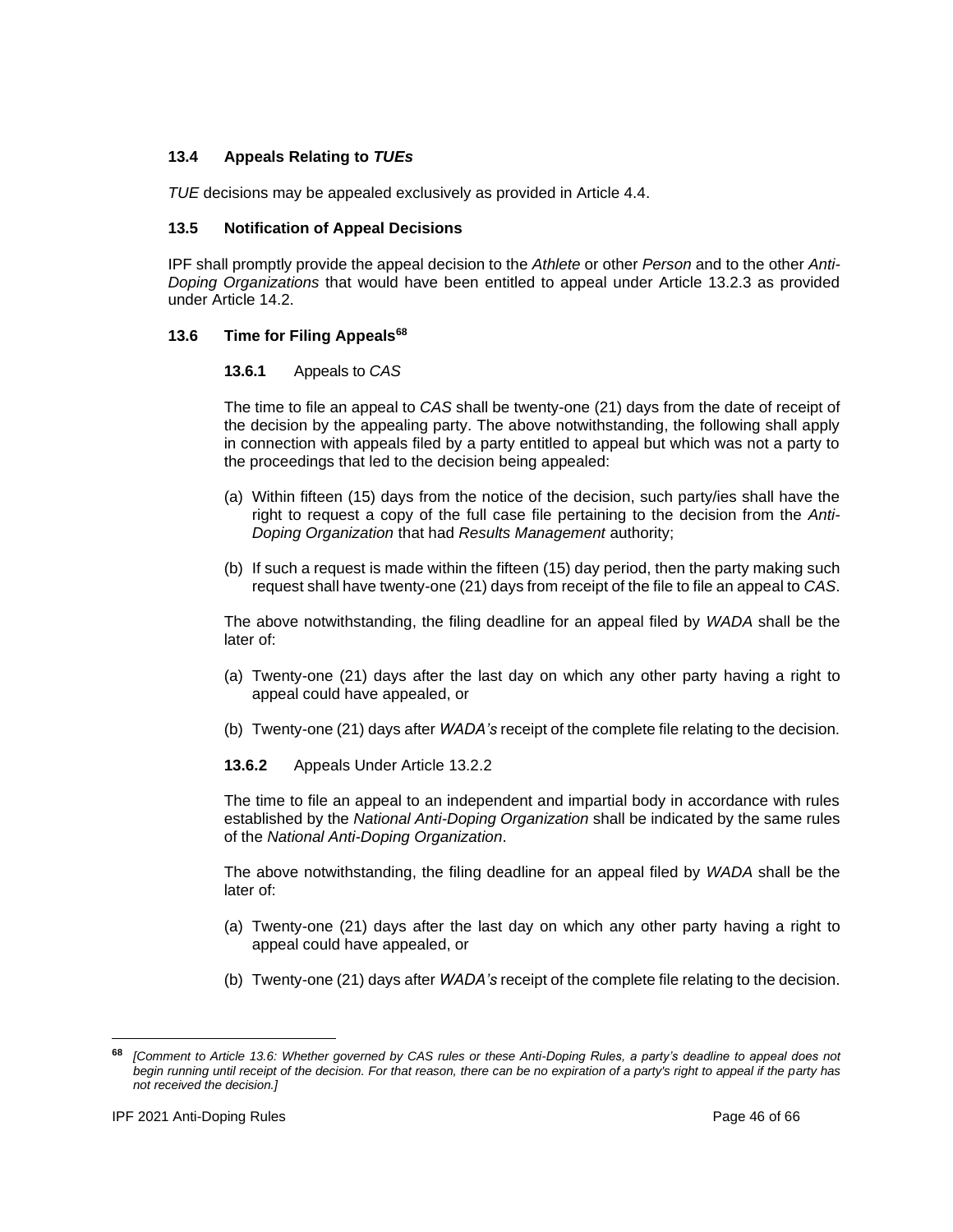## <span id="page-46-0"></span>**ARTICLE 14 CONFIDENTIALITY AND REPORTING**

#### **14.1 Information Concerning** *Adverse Analytical Findings***,** *Atypical Findings***, and Other Asserted Anti-Doping Rule Violations**

**14.1.1** Notice of Anti-Doping Rule Violations to *Athletes* and other *Persons*

Notice to *Athletes* or other *Persons* of anti-doping rule violations asserted against them shall occur as provided under Articles 7 and 14.

If at any point during *Results Management* up until the anti-doping rule violation charge, IPF decides not to move forward with a matter, it must notify the *Athlete* or other *Person* by email, (provided that the *Athlete* or other *Person* had been already informed of the ongoing *Results Management*).

Notice shall be emailed to *Athletes* or other *Persons* and *National Federations* and the *National Federations* shall confirm successful receipt of the *Athlete* or other *Person's* notification from the IPF.

**14.1.2** Notice of Anti-Doping Rule Violations to *National Anti-Doping Organizations* and *WADA*

Notice of the assertion of an anti-doping rule violation to the *Athlete's* or other *Person's National Anti-Doping Organization* and *WADA* shall occur by email as provided under Articles 7 and 14, simultaneously with the notice to the *Athlete* or other *Person*.

If at any point during *Results Management* up until the anti-doping rule violation charge, IPF decides not to move forward with a matter, it must give notice (with reasons) to the *Anti-Doping Organizations* with a right of appeal under Article 13.2.3.

#### **14.1.3** Content of an Anti-Doping Rule Violation Notice

Notification of an anti-doping rule violation shall include: the *Athlete's* or other *Person's* name, country, sport and discipline within the sport, the *Athlete's* competitive level, whether the test was *In-Competition* or *Out-of-Competition*, the date of *Sample* collection, the analytical result reported by the laboratory, and other information as required by the *International Standard* for *Testing* and Investigations and *International Standard* for *Results Management*.

Notification of anti-doping rule violations other than under Article 2.1 shall also include the rule violated and the basis of the asserted violation.

## **14.1.4** Status Reports

Except with respect to investigations which have not resulted in a notice of an anti-doping rule violation pursuant to Article 14.1.1, the *Athlete's* or other *Person's National Anti-Doping Organization* and *WADA* shall be regularly updated on the status and findings of any review or proceedings conducted pursuant to Article 7, 8 or 13 and shall be provided with a prompt written reasoned explanation or decision explaining the resolution of the matter.

#### **14.1.5** Confidentiality

The recipient organizations shall not disclose this information beyond those *Persons* with a need to know (which would include the appropriate personnel at the applicable *National*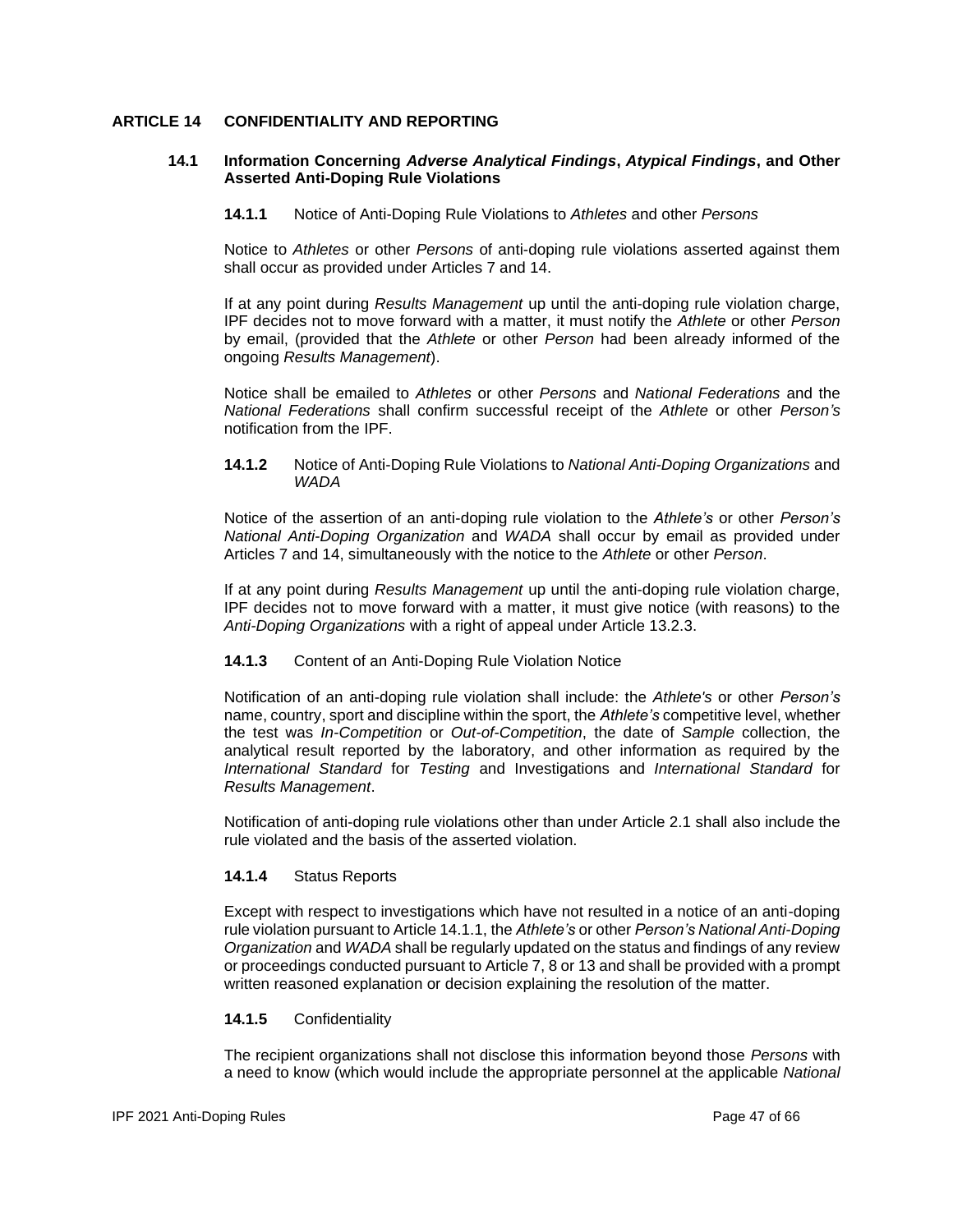*Olympic Committee*, *National Federation* until IPF has made *Public Disclosure* as permitted by Article 14.3.

**14.1.6** Protection of Confidential Information by an Employee or Agent of the IPF

IPF shall ensure that information concerning *Adverse Analytical Findings*, *Atypical Findings*, and other asserted anti-doping rule violations remains confidential until such information is *Publicly Disclosed* in accordance with Article 14.3. IPF shall ensure that its employees (whether permanent or otherwise), contractors, agents, consultants, and *Delegated Third Parties* are subject to fully enforceable contractual duty of confidentiality and to fully enforceable procedures for the investigation and disciplining of improper and/or unauthorized disclosure of such confidential information.

## **14.2 Notice of Anti-Doping Rule Violation or violations of** *Ineligibility* **or** *Provisional Suspension* **Decisions and Request for Files**

- **14.2.1** Anti-doping rule violation decisions or decisions related to violations of *Ineligibility* or *Provisional Suspension* rendered pursuant to Article 7.6, 8.2, 10.5, 10.6, 10.7, 10.14.3 or 13.5 shall include the full reasons for the decision, including, if applicable, a justification for why the maximum potential sanction was not imposed. Where the decision is not in English or French, IPF shall provide an English or French summary of the decision and the supporting reasons.
- **14.2.2** An *Anti-Doping Organization* having a right to appeal a decision received pursuant to Article 14.2.1 may, within fifteen (15) days of receipt, request a copy of the full case file pertaining to the decision.

## **14.3** *Public Disclosure*

- **14.3.1** After notice has been provided to the *Athlete* or other *Person* in accordance with the *International Standard* for *Results Management*, and to the applicable *Anti-Doping Organizations* in accordance with Article 14.1.2, the identity of any *Athlete* or other *Person* who is notified of a potential anti-doping rule violation, the *Prohibited Substance* or *Prohibited Method* and the nature of the violation involved, and whether the *Athlete* or other *Person* is subject to a *Provisional Suspension* may be *Publicly Disclosed* by IPF.
- **14.3.2** No later than twenty (20) days after it has been determined in an appellate decision under Article 13.2.1 or 13.2.2, or such appeal has been waived, or a hearing in accordance with Article 8 has been waived, or the assertion of an antidoping rule violation has not otherwise been timely challenged, or the matter has been resolved under Article 10.8, or a new period of *Ineligibility*, or reprimand, has been imposed under Article 10.14.3, IPF must *Publicly Disclose* the disposition of the anti-doping matter, including the sport, the anti-doping rule violated, the name of the *Athlete* or other *Person* committing the violation, the *Prohibited Substance* or *Prohibited Method* involved (if any) and the *Consequences* imposed. IPF must also *Publicly Disclose* within twenty (20) days the results of appellate decisions concerning anti-doping rule violations, including the information described above. **69**

**<sup>69</sup>** *[Comment to Article 14.3.2: Where Public Disclosure as required by Article 14.3.2 would result in a breach of other applicable*  laws, IPF's failure to make the Public Disclosure will not result in a determination of non-compliance with Code as set forth in *Article 4.1 of the International Standard for the Protection of Privacy and Personal Information.]*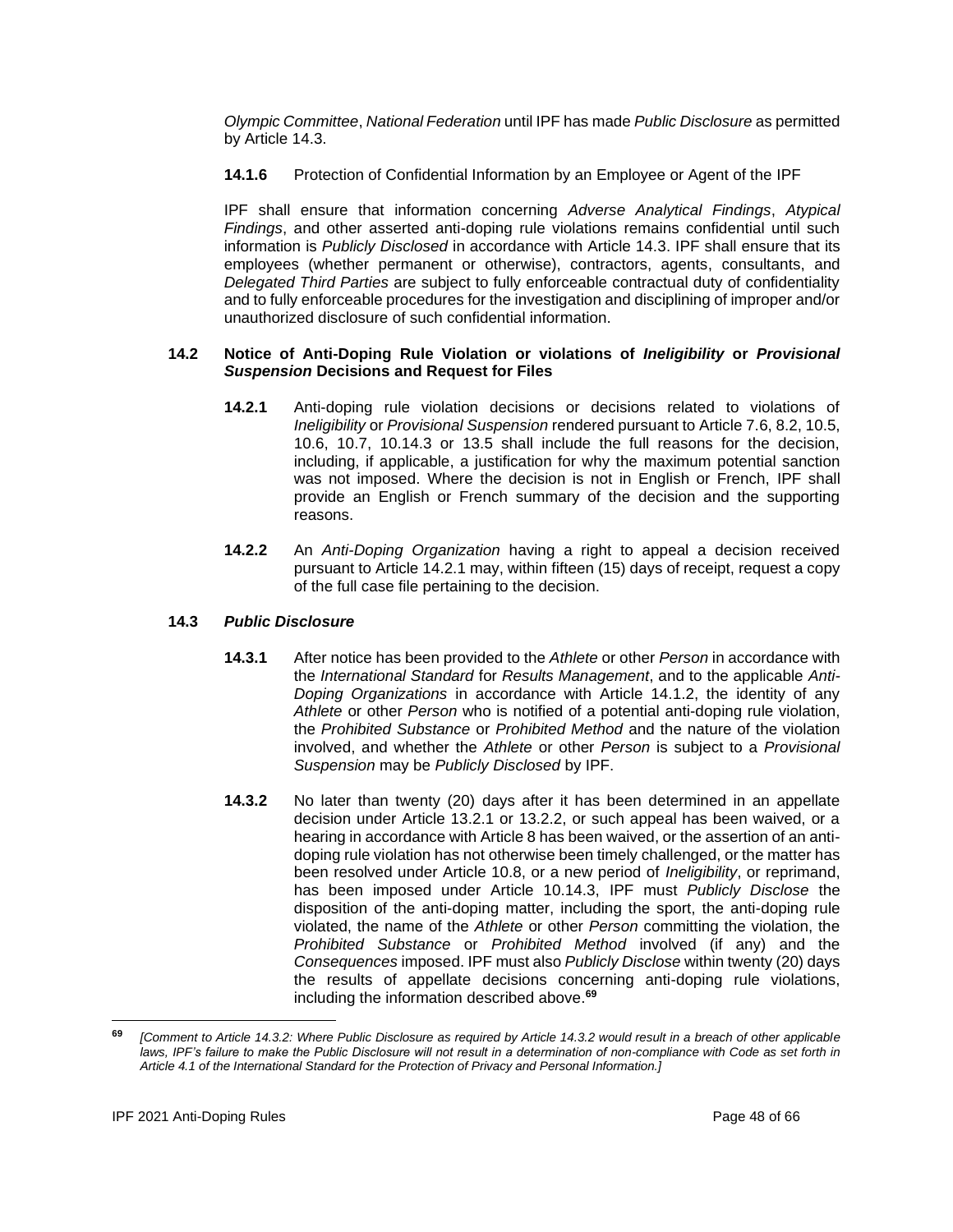- **14.3.3** After an anti-doping rule violation has been determined to have been committed in an appellate decision under Article 13.2.1 or 13.2.2 or such appeal has been waived, or in a hearing in accordance with Article 8 or where such hearing has been waived, or the assertion of an anti-doping rule violation has not otherwise been timely challenged, or the matter has been resolved under Article 10.8, IPF may make public such determination or decision and may comment publicly on the matter.
- **14.3.4** In any case where it is determined, after a hearing or appeal, that the *Athlete* or other *Person* did not commit an anti-doping rule violation, the fact that the decision has been appealed may be *Publicly Disclosed*. However, the decision itself and the underlying facts may not be *Publicly Disclosed* except with the consent of the *Athlete* or other *Person* who is the subject of the decision. IPF shall use reasonable efforts to obtain such consent, and if consent is obtained, shall *Publicly Disclose* the decision in its entirety or in such redacted form as the *Athlete* or other *Person* may approve.
- **14.3.5** Publication shall be accomplished at a minimum by placing the required information on the IPF's website and leaving the information up for the longer of one (1) month or the duration of any period of *Ineligibility*. It will be removed immediately after the expiry of the indicated time periods.
- **14.3.6** Except as provided in Articles 14.3.1 and 14.3.3, no *Anti-Doping Organization*, *National Federation*, or *WADA-*accredited laboratory, or any official of any such body, shall publicly comment on the specific facts of any pending case (as opposed to general description of process and science) except in response to public comments attributed to, or based on information provided by, the *Athlete*, other *Person* or their entourage or other representatives.
- **14.3.7** The mandatory *Public Disclosure* required in Article 14.3.2 shall not be required where the *Athlete* or other *Person* who has been found to have committed an anti-doping rule violation is a *Minor*, *Protected Person* or *Recreational Athlete*. Any optional *Public Disclosure* in a case involving a *Minor*, *Protected Person* or *Recreational Athlete* shall be proportionate to the facts and circumstances of the case.

## **14.4 Statistical Reporting**

IPF shall, at least annually, publish publicly a general statistical report of its *Doping Control* activities, with a copy provided to *WADA*. IPF may also publish reports showing the name of each *Athlete* tested and the date of each *Testing*.

#### **14.5** *Doping Control* **Information Database and Monitoring of Compliance**

To enable *WADA* to perform its compliance monitoring role and to ensure the effective use of resources and sharing of applicable *Doping Control* information among *Anti-Doping Organizations*, IPF shall report to *WADA* through *ADAMS Doping Control*-related information, including, in particular:

- (a) *Athlete Biological Passport* data for *International-Level Athletes* and *National-Level Athletes*,
- (b) Whereabouts information for *Athletes* including those in *Registered Testing Pools*,
- (c) *TUE* decisions, and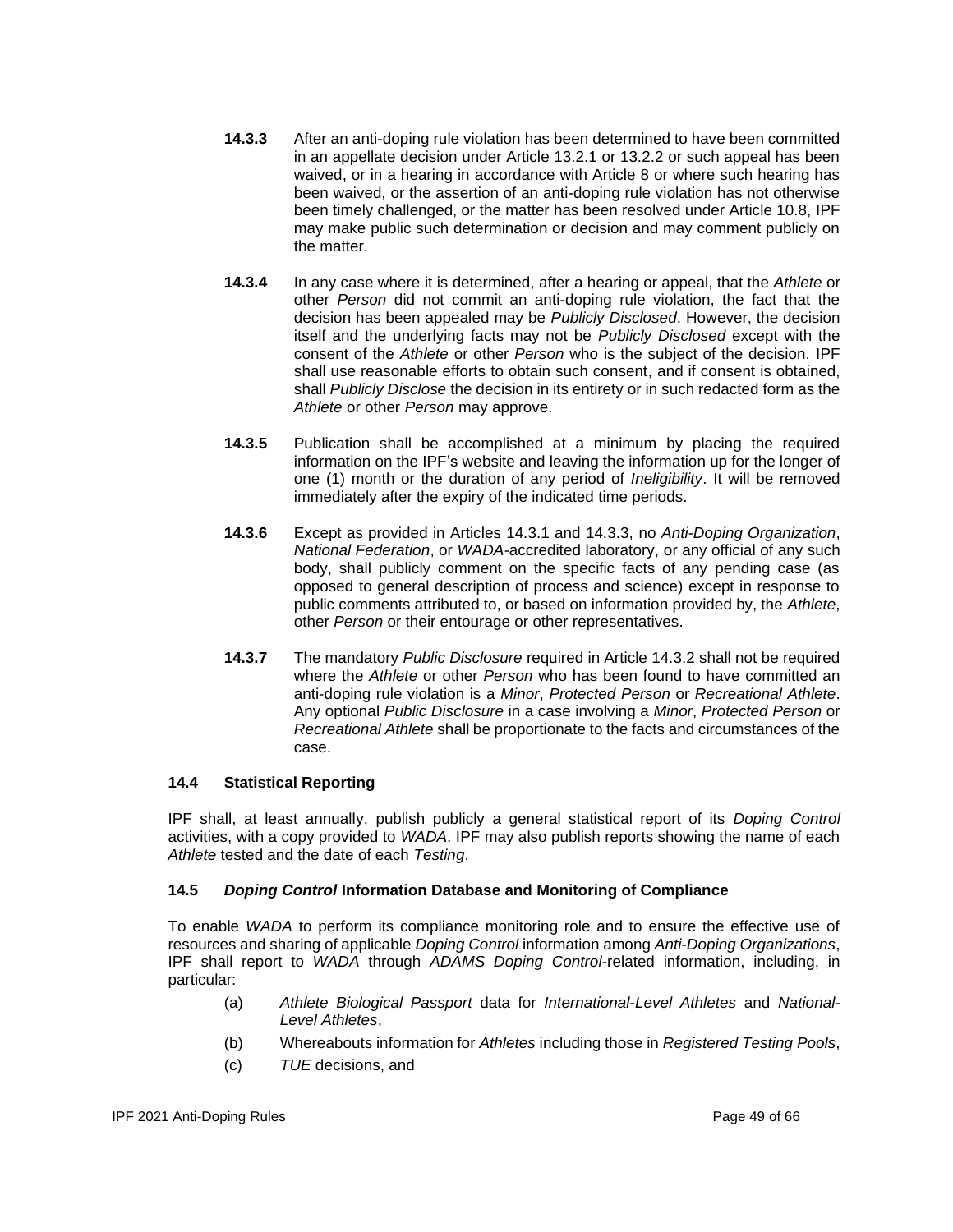(d) *Results Management* decisions,

as required under the applicable *International Standard(s)*.

- **14.5.1** To facilitate coordinated test distribution planning, avoid unnecessary duplication in *Testing* by various *Anti-Doping Organizations*, and to ensure that *Athlete Biological Passport* profiles are updated, IPF shall report all *In-Competition* and *Out-of-Competition* tests to *WADA* by entering the *Doping Control* forms into *ADAMS* in accordance with the requirements and timelines contained in the *International Standard* for *Testing* and Investigations.
- **14.5.2** To facilitate *WADA*'s oversight and appeal rights for *TUEs*, IPF shall report all *TUE* applications, decisions and supporting documentation using *ADAMS* in accordance with the requirements and timelines contained in the *International Standard* for *Therapeutic Use Exemptions*.
- **14.5.3** To facilitate *WADA*'s oversight and appeal rights for *Results Management*, IPF shall report the following information into *ADAMS* in accordance with the requirements and timelines outlined in the *International Standard* for *Results Management*: (a) notifications of anti-doping rule violations and related decisions for *Adverse Analytical Findings*; (b) notifications and related decisions for other anti-doping rule violations that are not *Adverse Analytical Findings*; (c) whereabouts failures; and (d) any decision imposing, lifting or reinstating a *Provisional Suspension*.
- **14.5.4** The information described in this Article will be made accessible, where appropriate and in accordance with the applicable rules, to the *Athlete*, the *Athlete*'s *National Anti-Doping Organization*, and any other *Anti-Doping Organizations* with *Testing* authority over the *Athlete*.

## **14.6 Data Privacy**

- **14.6.1** IPF may collect, store, process or disclose personal information relating to *Athletes* and other *Persons* where necessary and appropriate to conduct its *Anti-Doping Activities* under the *Code*, the *International Standards* (including specifically the *International Standard* for the Protection of Privacy and Personal Information), these Anti-Doping Rules, and in compliance with applicable law.
- **14.6.2** Without limiting the foregoing, IPF shall:
	- (a) Only process personal information in accordance with a valid legal ground;
	- (b) Notify any *Participant* or *Person* subject to these Anti-Doping Rules, in a manner and form that complies with applicable laws and the *International Standard* for the Protection of Privacy and Personal Information, that their personal information may be processed by IPF and other *Persons* for the purpose of the implementation of these Anti-Doping Rules;
	- (c) Ensure that any third-party agents (including any *Delegated Third Party*) with whom IPF shares the personal information of any *Participant* or *Person* is subject to appropriate technical and contractual controls to protect the confidentiality and privacy of such information.

## <span id="page-49-0"></span>**ARTICLE 15 IMPLEMENTATION OF DECISIONS**

#### **15.1 Automatic Binding Effect of Decisions by** *Signatory Anti-Doping Organizations*

IPF 2021 Anti-Doping Rules Page 50 of 66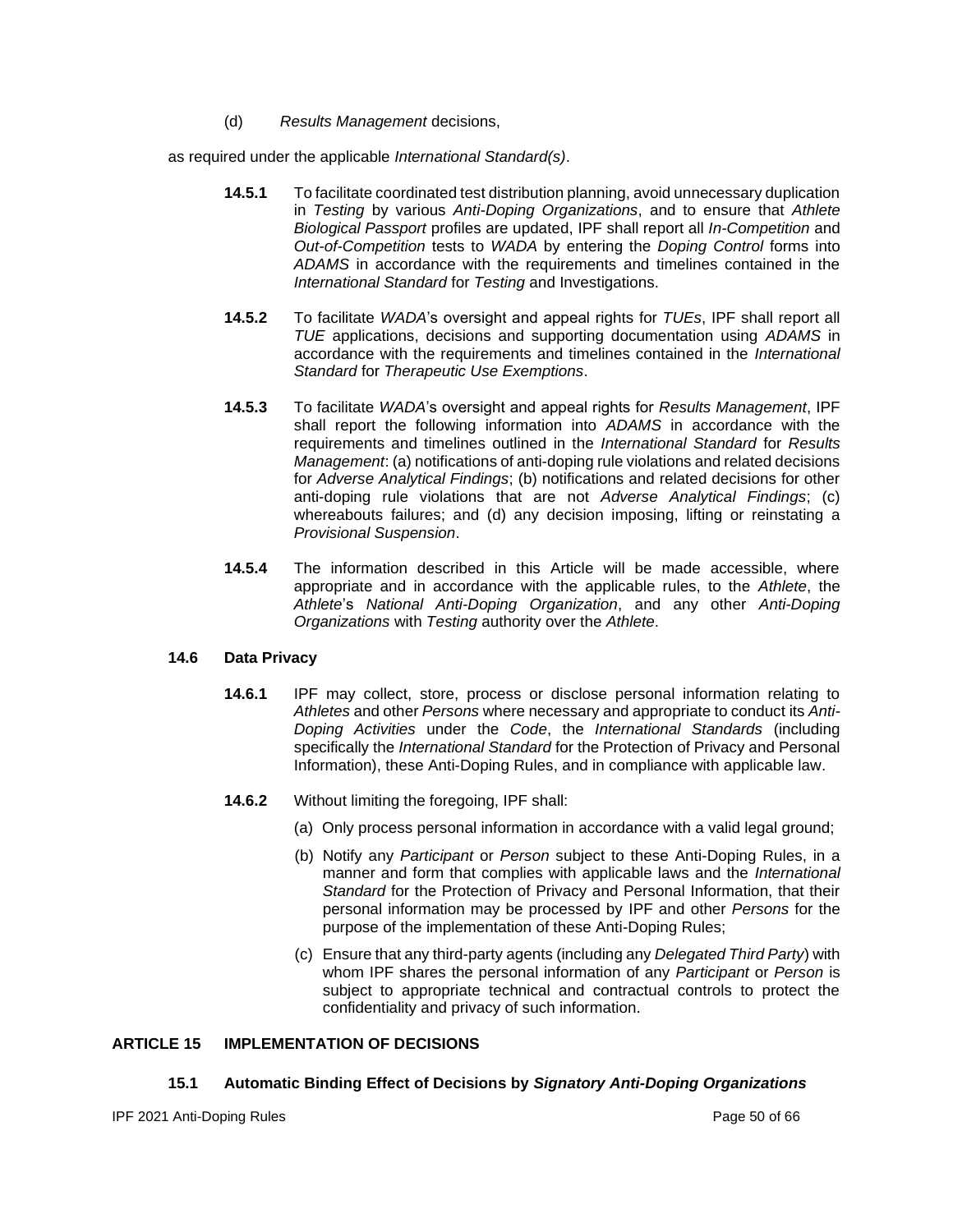- **15.1.1** A decision of an anti-doping rule violation made by a *Signatory Anti-Doping Organization*, an appellate body (Article 13.2.2 of the *Code*) or *CAS* shall, after the parties to the proceeding are notified, automatically be binding beyond the parties to the proceeding upon IPF and its *National Federations*, as well as every *Signatory* in every sport with the effects described below:
	- **15.1.1.1** A decision by any of the above-described bodies imposing a *Provisional Suspension* (after a *Provisional Hearing* has occurred or the *Athlete* or other *Person* has either accepted the *Provisional Suspension* or has waived the right to a *Provisional Hearing*, expedited hearing or expedited appeal offered in accordance with Article 7.4.3) automatically prohibits the *Athlete* or other *Person* from participation (as described in Article 10.14.1) in all sports within the authority of any *Signatory* during the *Provisional Suspension*.
	- **15.1.1.2** A decision by any of the above-described bodies imposing a period of *Ineligibility* (after a hearing has occurred or been waived) automatically prohibits the *Athlete* or other *Person* from participation (as described in Article 10.14.1) in all sports within the authority of any *Signatory* for the period of *Ineligibility*.
	- **15.1.1.3** A decision by any of the above-described bodies accepting an antidoping rule violation automatically binds all *Signatories*.
	- **15.1.1.4** A decision by any of the above-described bodies to *Disqualify* results under Article 10.10 for a specified period automatically *Disqualifies* all results obtained within the authority of any *Signatory* during the specified period.
- **15.1.2** IPF and its *National Federations* shall recognize and implement a decision and its effects as required by Article 15.1.1, without any further action required, on the earlier of the date IPF receives actual notice of the decision or the date the decision is placed into *ADAMS*.
- **15.1.3** A decision by an *Anti-Doping Organization*, a national appellate body or *CAS* to suspend, or lift, *Consequences* shall be binding upon IPF and its *National Federations* without any further action required, on the earlier of the date IPF receives actual notice of the decision or the date the decision is placed into *ADAMS*.
- **15.1.4** Notwithstanding any provision in Article 15.1.1, however, a decision of an antidoping rule violation by a *Major Event Organization* made in an expedited process during an *Event* shall not be binding on IPF or its *National Federations* unless the rules of the *Major Event Organization* provide the *Athlete* or other *Person* with an opportunity to an appeal under non-expedited procedures. **70**

## **15.2 Implementation of Other Decisions by** *Anti-Doping Organizations*

**<sup>70</sup>** *[Comment to Article 15.1.4: By way of example, where the rules of the Major Event Organization give the Athlete or other Person the option of choosing an expedited CAS appeal or a CAS appeal under normal CAS procedure, the final decision or adjudication by the Major Event Organization is binding on other Signatories regardless of whether the Athlete or other Person chooses the expedited appeal option.]*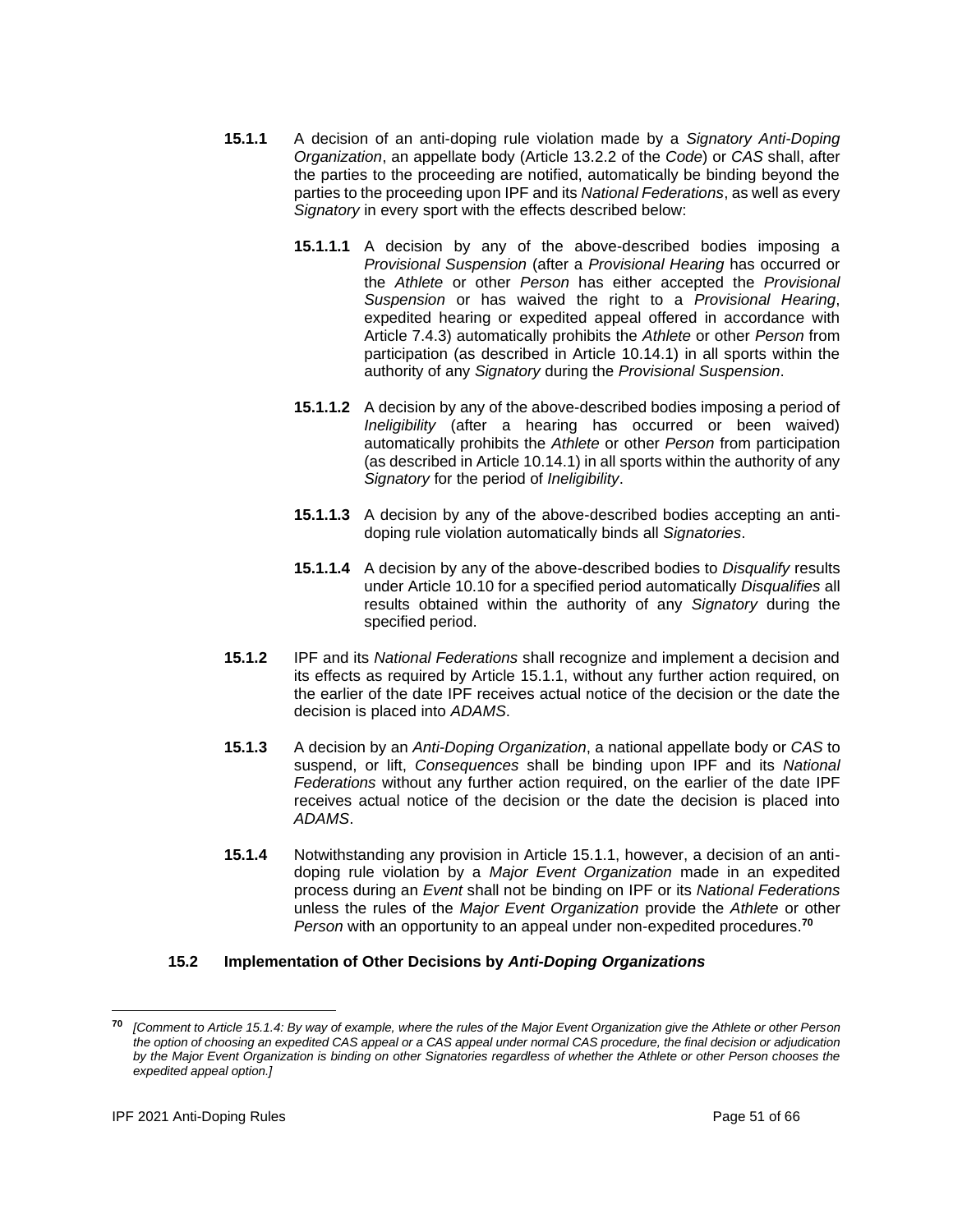IPF and its *National Federations* may decide to implement other anti-doping decisions rendered by *Anti-Doping Organizations* not described in Article 15.1.1 above, such as a *Provisional Suspension* prior to a *Provisional Hearing* or acceptance by the *Athlete* or other *Person*. **71**

## **15.3 Implementation of Decisions by Body that is not a** *Signatory*

An anti-doping decision by a body that is not a *Signatory* to the *Code* shall be implemented by IPF and its *National Federations*, if IPF finds that the decision purports to be within the authority of that body and the anti-doping rules of that body are otherwise consistent with the *Code*. **72**

## <span id="page-51-0"></span>**ARTICLE 16 STATUTE OF LIMITATIONS**

No anti-doping rule violation proceeding may be commenced against an *Athlete* or other *Person* unless he or she has been notified of the anti-doping rule violation as provided in Article 7, or notification has been reasonably attempted, within ten (10) years from the date the violation is asserted to have occurred.

## <span id="page-51-1"></span>**ARTICLE 17** *EDUCATION*

IPF shall plan, implement, evaluate and promote *Education* in line with the requirements of Article 18.2 of the *Code* and the *International Standard* for *Education*.

IPF may decide to request that *Athletes* complete *Educational* activities before and/or during their participation in select *Events* (e.g: Youth World Championships) as a condition of such participation. The list of *Events* for which *Athletes* will be required to complete *Educational* activities as a condition of participation will be published on IPF's website.

Failure by the *Athlete* to complete *Educational* activities as requested by IPF may result in the imposition of sanction under IPF's disciplinary rules, unless the *Athlete* provides to IPF a justification for such failure, which shall be assessed by IPF on a case by case basis.

## <span id="page-51-2"></span>**ARTICLE 18 ADDITIONAL ROLES AND RESPONSIBILITIES OF** *NATIONAL FEDERATIONS*

**18.1** All *National Federations* and their members shall comply with the *Code, International Standards*, and these Anti-Doping Rules. All *National Federations* and other members shall include in their policies, rules and programs the provisions necessary to ensure that IPF

**<sup>71</sup>** *[Comment to Articles 15.1 and 15.2: Anti-Doping Organization decisions under Article 15.1 are implemented automatically by other Signatories without the requirement of any decision or further action on the Signatories' part. For example, when a National Anti-Doping Organization decides to Provisionally Suspend an Athlete, that decision is given automatic effect at the International Federation level. To be clear, the "decision" is the one made by the National Anti-Doping Organization, there is not a separate decision to be made by the International Federation. Thus, any claim by the Athlete that the Provisional Suspension was improperly imposed can only be asserted against the National Anti-Doping Organization. Implementation of Anti-Doping Organizations' decisions under Article 15.2 is subject to each Signatory's discretion. A Signatory's implementation of a decision under Article 15.1 or Article 15.2 is not appealable separately from any appeal of the underlying decision. The extent of recognition of TUE decisions of other Anti-Doping Organizations shall be determined by Article 4.4 and the International Standard for Therapeutic Use Exemptions.]* 

**<sup>72</sup>** *[Comment to Article 15.3: Where the decision of a body that has not accepted the Code is in some respects Code compliant and in other respects not Code compliant, IPF, other Signatories and National Federations should attempt to apply the decision in harmony with the principles of the Code. For example, if in a process consistent with the Code a non-Signatory has found an Athlete to have committed an anti-doping rule violation on account of the presence of a Prohibited Substance in the Athlete's body but the period of Ineligibility applied is shorter than the period provided for in the Code, then IPF and all other Signatories should recognize the finding of an anti-doping rule violation and the Athlete's National Anti-Doping Organization should conduct a hearing consistent with Article 8 to determine whether the longer period of Ineligibility provided in the Code should be imposed. IPF or other Signatory's implementation of a decision, or their decision not to implement a decision under Article 15.3, is appealable under Article 13.]*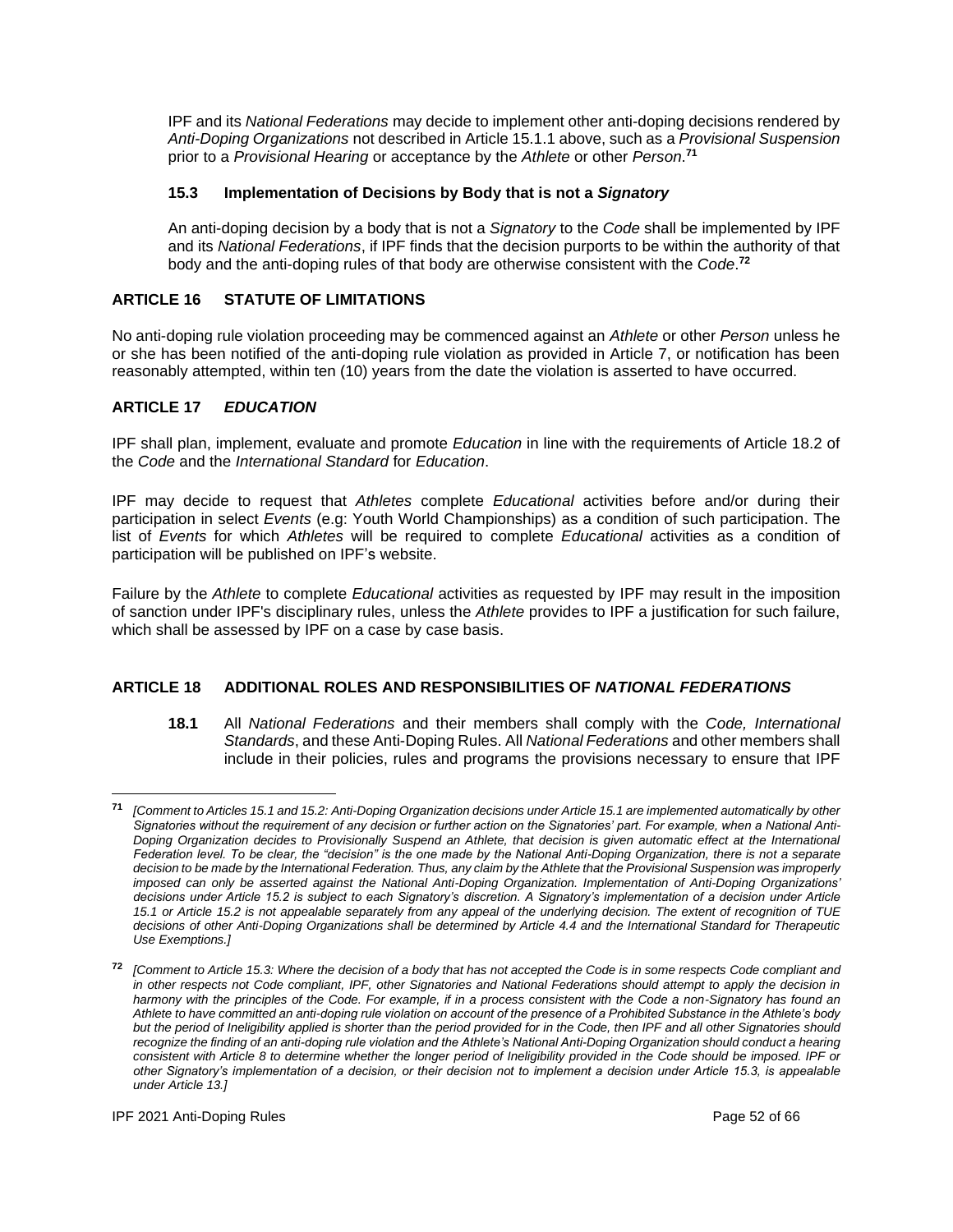may enforce these Anti-Doping Rules (including carrying out *Testing*) directly in respect of *Athletes* (including *National-Level Athletes*) and other *Persons* under their anti-doping authority as specified in the Introduction to these Anti-Doping Rules (Section "Scope of these Anti-Doping Rules").

- **18.2** Each *National Federation* shall incorporate these Anti-Doping Rules either directly or by reference into its governing documents, constitution and/or rules as part of the rules of sport that bind their members so that the *National Federation* may enforce them itself directly in respect of *Athletes* (including *National-Level Athletes*) and other *Persons* under its anti-doping authority.
- **18.3** By adopting these Anti-Doping Rules and incorporating them into their governing documents and rules of sport, *National Federations* shall cooperate with and support IPF in that function*.* They shall also recognize, abide by and implement the decisions made pursuant to these Anti-Doping Rules, including the decisions imposing sanctions on *Persons* under their authority.
- **18.4** All *National Federations* shall take appropriate action to enforce compliance with the *Code*, *International Standards*, and these Anti-Doping Rules by *inter alia*:
	- (i) conducting *Testing* only under the documented authority of IPF and using their *National Anti-Doping Organization* or other *Sample* collection authority to collect *Samples* in compliance with the *International Standard* for *Testing* and Investigations;
	- (ii) recognizing the authority of the *National Anti-Doping Organization* in their country in accordance with Article 5.2.1 of the *Code* and assisting as appropriate with the *National Anti-Doping Organization's* implementation of the national *Testing* program for their sport;
	- (iii) analyzing all *Samples* collected using a *WADA*-accredited or *WADA*-approved laboratory in accordance with Article 6.1; and
	- (iv) ensuring that any national level anti-doping rule violation cases discovered by *National Federations* are adjudicated by an *Operationally Independent* hearing panel in accordance with Article 8.1 and the *International Standard* for *Results Management*.
- **18.5** All *National Federations* shall establish rules requiring all *Athletes* preparing for or participating in a *Competition* or activity authorized or organized by a *National Federation* or one of its member organizations, and all *Athlete Support Personnel* associated with such *Athletes*, to agree to be bound by these Anti-Doping Rules and to submit to the *Results Management* authority of the *Anti-Doping Organization* in conformity with the *Code* as a condition of such participation.
- **18.6** All *National Federations* shall report any information suggesting or relating to an antidoping rule violation to IPF and to their *National Anti-Doping Organizations* and shall cooperate with investigations conducted by any *Anti-Doping Organization* with authority to conduct the investigation.
- **18.7** All *National Federations* shall have disciplinary rules in place to prevent *Athlete Support Personnel* who are *Using Prohibited Substances* or *Prohibited Methods* without valid justification from providing support to *Athletes* under the authority of IPF or the *National Federation*.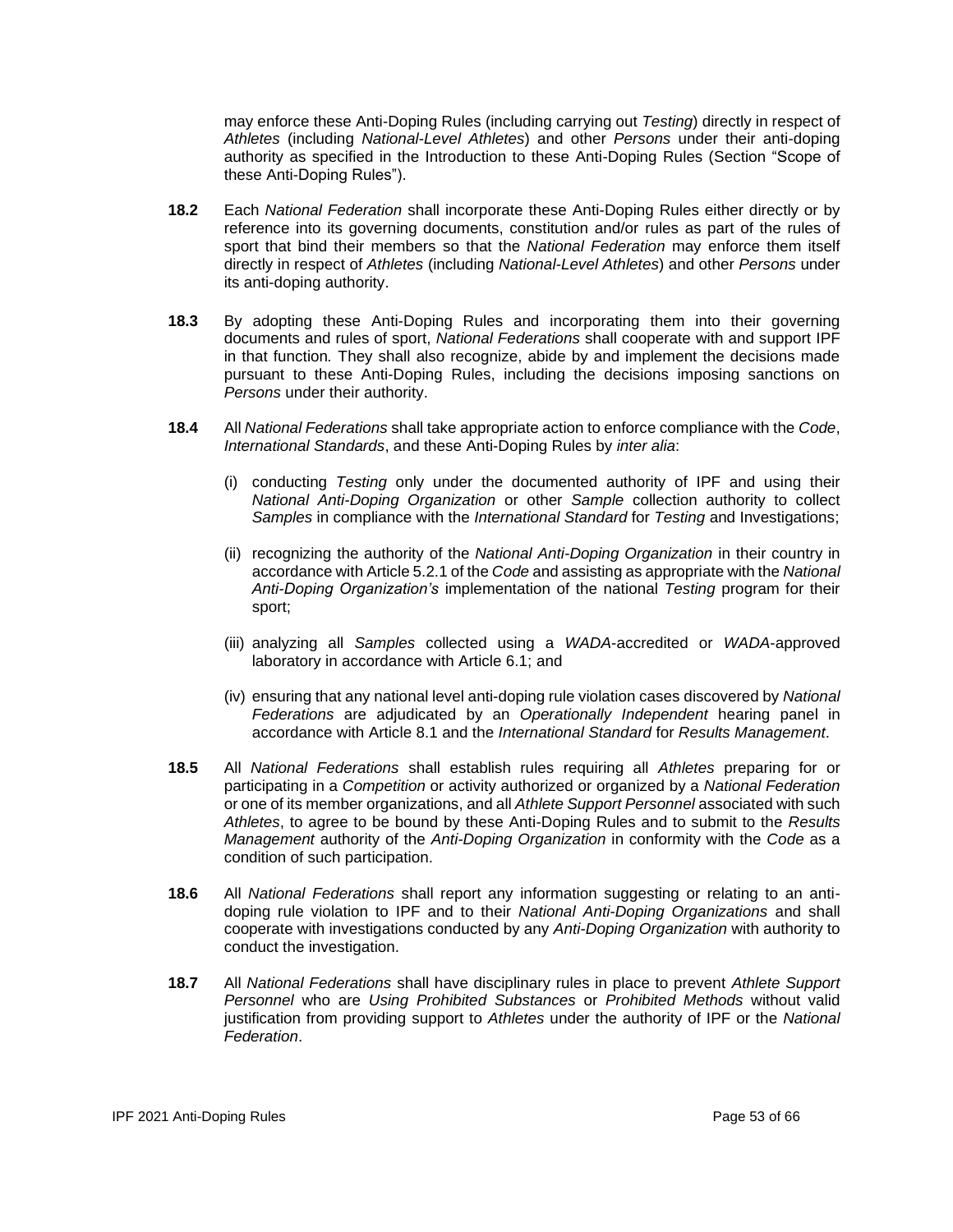**18.8** All *National Federations* shall conduct anti-doping *Education* in coordination with their *National Anti-Doping Organizations.*

## <span id="page-53-0"></span>**ARTICLE 19 ADDITIONAL ROLES AND RESPONSIBILITIES OF IPF**

- **19.1** In addition to the roles and responsibilities described in Article 20.3 of the *Code* for International Federations, IPF shall report to *WADA* on IPF's compliance with the *Code* and the *International Standards* in accordance with Article 24.1.2 of the *Code*.
- **19.2** Subject to applicable law, and in accordance with Article 20.3.4 of the *Code*, all IPF board members, directors, officers, employees and those of appointed *Delegated Third Parties* who are involved in any aspect of *Doping Control*, must sign a form provided by IPF, agreeing to be bound by these Anti-Doping Rules as *Persons* in conformity with the *Code* for direct and intentional misconduct.
- **19.3** Subject to applicable law, and in accordance with Article 20.3.5 of the *Code*, any IPF employee who is involved in *Doping Control* (other than authorized anti-doping *Education*  or rehabilitation programs) must sign a statement provided by IPF confirming that they are not *Provisionally Suspended* or serving a period of *Ineligibility* and have not been directly or intentionally engaged in conduct within the previous six (6) years which would have constituted a violation of anti-doping rules if *Code*-compliant rules had been applicable to them.

## <span id="page-53-1"></span>**ARTICLE 20 ADDITIONAL ROLES AND RESPONSIBILITIES OF** *ATHLETES*

- **20.1** To be knowledgeable of and comply with these Anti-Doping Rules.
- **20.2** To be available for *Sample* collection at all times.**<sup>73</sup>**
- **20.3** To take responsibility, in the context of anti-doping, for what they ingest and *Use*.
- **20.4** To inform medical personnel of their obligation not to *Use Prohibited Substance*s and *Prohibited Methods* and to take responsibility to make sure that any medical treatment received does not violate these Anti-Doping Rules.
- **20.5** To disclose to IPF and their *National Anti-Doping Organization* any decision by a non-*Signatory* finding that the *Athlete* committed an anti-doping rule violation within the previous ten (10) years.
- **20.6** To cooperate with *Anti-Doping Organizations* investigating anti-doping rule violations.

Failure by any *Athlete* to cooperate in full with *Anti-Doping Organizations* investigating antidoping rule violations may result in a charge of misconduct under IPF's disciplinary rules.

- **20.7** To disclose the identity of their *Athlete Support Personnel* upon request by IPF or a *National Federation*, or any other *Anti-Doping Organization* with authority over the *Athlete*.
- **20.8** Offensive conduct towards a *Doping Control* official or other *Person* involved in *Doping Control* by an *Athlete*, which does not otherwise constitute *Tampering*, may result in a charge of misconduct under IPF's disciplinary rules.

**<sup>73</sup>** *[Comment to Article 20.2: With due regard to an Athlete's human rights and privacy, legitimate anti-doping considerations sometimes require Sample collection late at night or early in the morning. For example, it is known that some Athletes Use low doses of EPO during these hours so that it will be undetectable in the morning.]*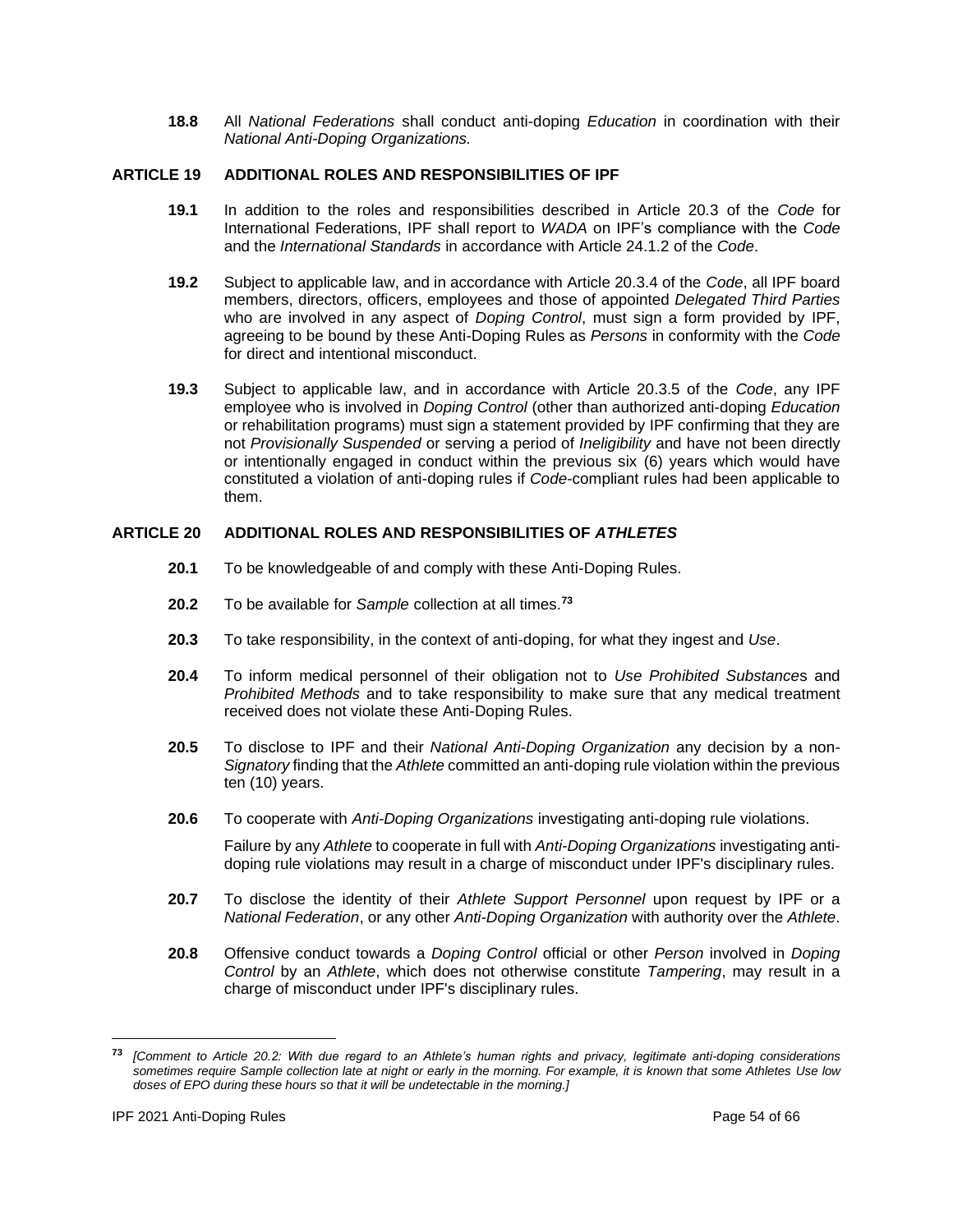## <span id="page-54-0"></span>**ARTICLE 21 ADDITIONAL ROLES AND RESPONSIBILITIES OF** *ATHLETE SUPPORT PERSONNEL*

- **21.1** To be knowledgeable of and comply with these Anti-Doping Rules.
- **21.2** To cooperate with the *Athlete Testing* program.
- **21.3** To use their influence on *Athlete* values and behavior to foster anti-doping attitudes.
- **21.4** To disclose to IPF and their *National Anti-Doping Organization* any decision by a non-*Signatory* finding that they committed an anti-doping rule violation within the previous ten (10) years.
- **21.5** To cooperate with *Anti-Doping Organizations* investigating anti-doping rule violations.

Failure by any *Athlete Support Personnel* to cooperate fully with *Anti-Doping Organizations* investigating anti-doping rule violations may result in a charge of misconduct under IPF's disciplinary rules.

**21.6** *Athlete Support Personnel* shall not *Use* or *Possess* any *Prohibited Substance* or *Prohibited Method* without valid justification.

Any such *Use* or *Possession* may result in a charge of misconduct under IPF's disciplinary rules.

**21.7** Offensive conduct towards a *Doping Control* official or other *Person* involved in *Doping Control* by *Athlete Support Personnel*, which does not otherwise constitute *Tampering*, may result in a charge of misconduct under IPF's disciplinary rules.

#### <span id="page-54-1"></span>**ARTICLE 22 ADDITIONAL ROLES AND RESPONSIBILITIES OF OTHER** *PERSONS* **SUBJECT TO THESE ANTI-DOPING RULES**

- **22.1** To be knowledgeable of and comply with these Anti-Doping Rules.
- **22.2** To disclose to IPF and their *National Anti-Doping Organization* any decision by a non-*Signatory* finding that they committed an anti-doping rule violation within the previous ten (10) years.
- **22.3** To cooperate with *Anti-Doping Organizations* investigating anti-doping rule violations.

Failure by any other *Person* subject to these Anti-Doping Rules to cooperate in full with *Anti-Doping Organizations* investigating anti-doping rule violations may result in a charge of misconduct under IPF's disciplinary rules.

- **22.4** Not to *Use* or *Possess* any *Prohibited Substance* or *Prohibited Method* without valid justification.
- **22.5** Offensive conduct towards a *Doping Control* official or other *Person* involved in *Doping Control* by a *Person*, which does not otherwise constitute *Tampering*, may result in a charge of misconduct under IPF's disciplinary rules.

## <span id="page-54-2"></span>**ARTICLE 23 INTERPRETATION OF THE** *CODE*

**23.1** The official text of the *Code* shall be maintained by *WADA* and shall be published in English and French. In the event of any conflict between the English and French versions, the English version shall prevail.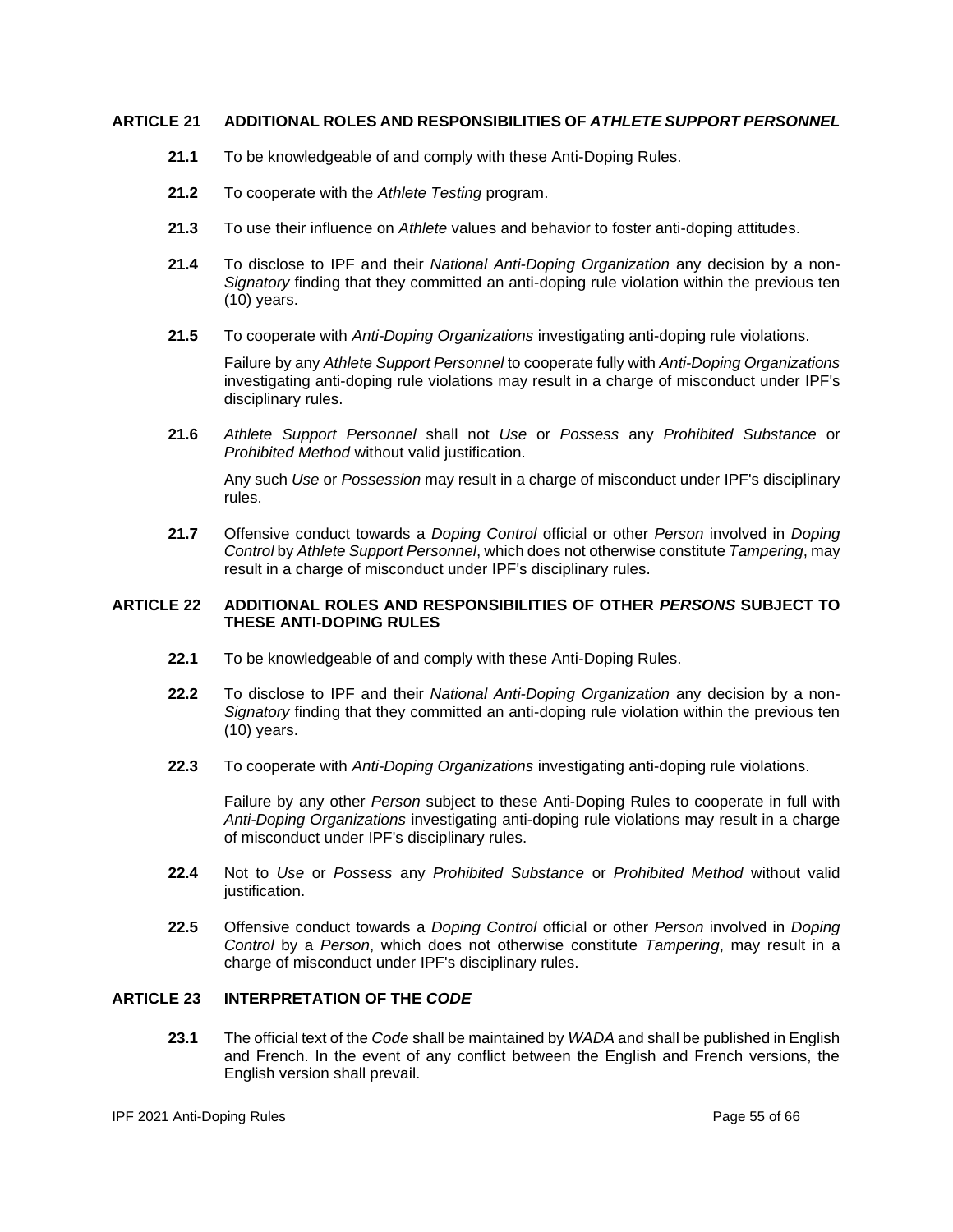- **23.2** The comments annotating various provisions of the *Code* shall be used to interpret the *Code*.
- **23.3** The *Code* shall be interpreted as an independent and autonomous text and not by reference to the existing law or statutes of the *Signatories* or governments.
- **23.4** The headings used for the various Parts and Articles of the *Code* are for convenience only and shall not be deemed part of the substance of the *Code* or to affect in any way the language of the provisions to which they refer.
- **23.5** Where the term "days" is used in the *Code* or an *International Standard*, it shall mean calendar days unless otherwise specified.
- **23.6** The *Code* shall not apply retroactively to matters pending before the date the *Code* is accepted by a *Signatory* and implemented in its rules. However, pre-*Code* anti-doping rule violations would continue to count as "First violations" or "Second violations" for purposes of determining sanctions under Article 10 for subsequent post-*Code* violations.
- **23.7** The Purpose, Scope and Organization of the World Anti-Doping Program and the *Code*  and Appendix 1, Definitions, and Appendix 2, Examples of the Application of Article 10, shall be considered integral parts of the *Code*.

#### <span id="page-55-0"></span>**ARTICLE 24 FINAL PROVISIONS**

- **24.1** Where the term "days" is used in these Anti-Doping Rules, it shall mean calendar days unless otherwise specified.
- **24.2** These Anti-Doping Rules shall be interpreted as an independent and autonomous text and not by reference to existing law or statutes.
- **24.3** These Anti-Doping Rules have been adopted pursuant to the applicable provisions of the *Code* and the *International Standards* and shall be interpreted in a manner that is consistent with applicable provisions of the *Code* and the *International Standards*. The *Code* and the *International Standards* shall be considered integral parts of these Anti-Doping Rules and shall prevail in case of conflict.
- **24.4** The Introduction and Appendix 1 shall be considered integral parts of these Anti-Doping Rules.
- **24.5** The comments annotating various provisions of these Anti-Doping Rules shall be used to interpret these Anti-Doping Rules.
- **24.6** These Anti-Doping Rules shall enter into force on 1 January 2021 (the "Effective Date"). They repeal previous versions of IPF's Anti-Doping Rules.
- **24.7** These Anti-Doping Rules shall not apply retroactively to matters pending before the Effective Date. However:
	- **24.7.1** Anti-doping rule violations taking place prior to the Effective Date count as "first violations" or "second violations" for purposes of determining sanctions under Article 10 for violations taking place after the Effective Date.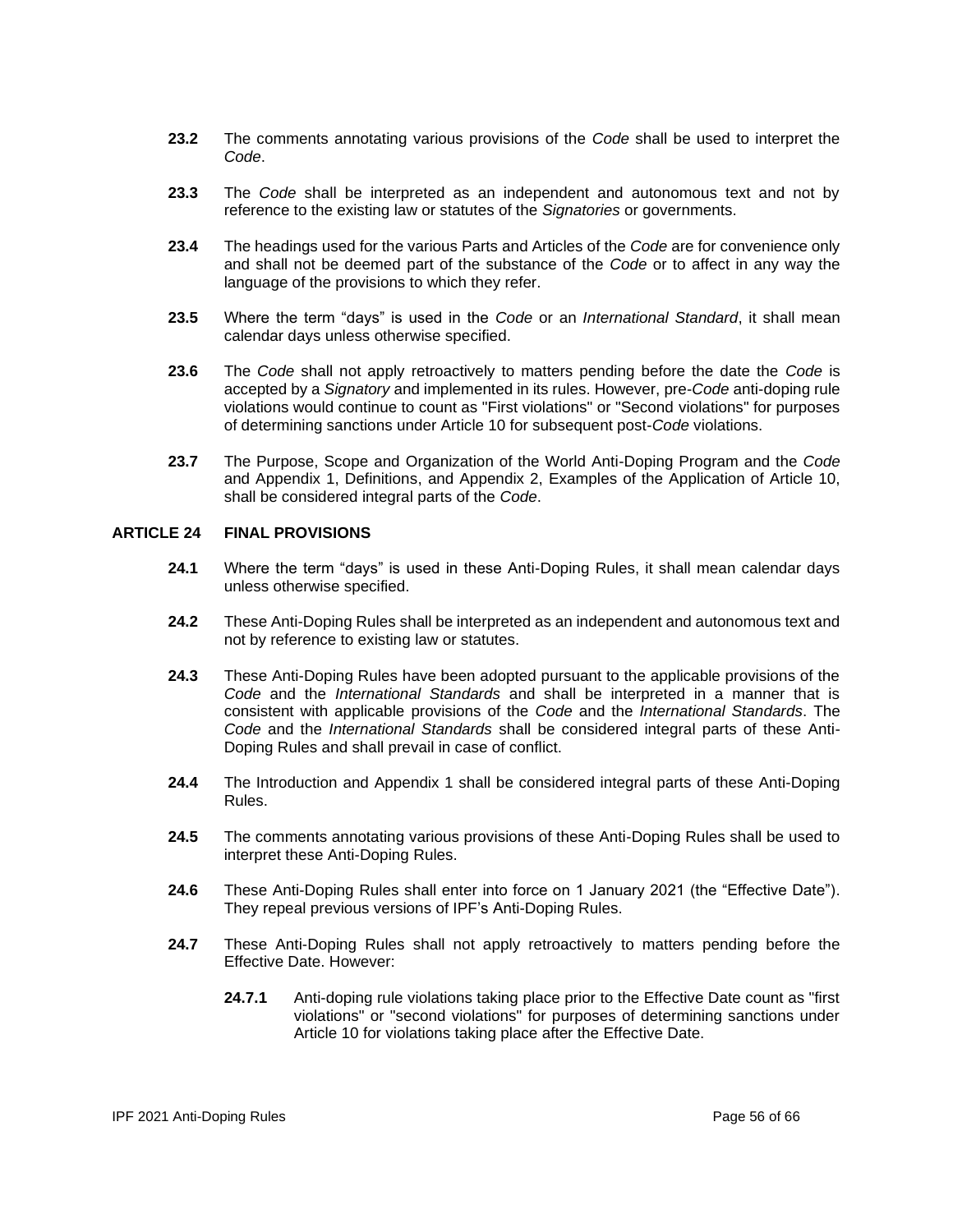- **24.7.2** Any anti-doping rule violation case which is pending as of the Effective Date and any anti-doping rule violation case brought after the Effective Date based on an anti-doping rule violation which occurred prior to the Effective Date, shall be governed by the substantive anti-doping rules in effect at the time the alleged anti-doping rule violation occurred, and not by the substantive anti-doping rules set out in these Anti-Doping Rules, unless the panel hearing the case determines the principle of "lex mitior" appropriately applies under the circumstances of the case. For these purposes, the retrospective periods in which prior violations can be considered for purposes of multiple violations under Article 10.9.4 and the statute of limitations set forth in Article 16 are procedural rules, not substantive rules, and should be applied retroactively along with all of the other procedural rules in these Anti-Doping Rules (provided, however, that Article 16 shall only be applied retroactively if the statute of limitations period has not already expired by the Effective Date).
- **24.7.3** Any Article 2.4 whereabouts failure (whether a filing failure or a missed test, as those terms are defined in the *International Standard* for *Results Management*) prior to the Effective Date shall be carried forward and may be relied upon, prior to expiry, in accordance with the *International Standard* for *Results Management*, but it shall be deemed to have expired twelve (12) months after it occurred*.*
- **24.7.4** With respect to cases where a final decision finding an anti-doping rule violation has been rendered prior to the Effective Date, but the *Athlete* or other *Person* is still serving the period of *Ineligibility* as of the Effective Date, the *Athlete* or other *Person* may apply to IPF or other *Anti-Doping Organization* which had *Results Management* responsibility for the anti-doping rule violation to consider a reduction in the period of *Ineligibility* in light of these Anti-Doping Rules. Such application must be made before the period of *Ineligibility* has expired. The decision rendered may be appealed pursuant to Article 13.2. These Anti-Doping Rules shall have no application to any case where a final decision finding an anti-doping rule violation has been rendered and the period of *Ineligibility* has expired.
- **24.7.5** For purposes of assessing the period of *Ineligibility* for a second violation under Article 10.9.1, where the sanction for the first violation was determined based on rules in force prior to the Effective Date, the period of *Ineligibility* which would have been assessed for that first violation had these Anti-Doping Rules been applicable, shall be applied. **74**
- **24.7.6** Changes to the *Prohibited List* and *Technical Documents* relating to substances or methods on the *Prohibited List* shall not, unless they specifically provide otherwise, be applied retroactively. As an exception, however, when a *Prohibited Substance* or a *Prohibited Method* has been removed from the *Prohibited List*, an *Athlete* or other *Person* currently serving a period of *Ineligibility* on account of the formerly *Prohibited Substance* or *Prohibited Method* may apply to IPF or other *Anti-Doping Organization* which had *Results Management* responsibility for the anti-doping rule violation to consider a reduction in the period of *Ineligibility* in light of the removal of the substance or method from the *Prohibited List*.

**<sup>74</sup>** *[Comment to Article 24.7.5: Other than the situation described in Article 24.7.5, where a final decision finding an anti-doping rule violation has been rendered prior to the Effective Date and the period of Ineligibility imposed has been completely served, these Anti-Doping Rules may not be used to re-characterize the prior violation.]*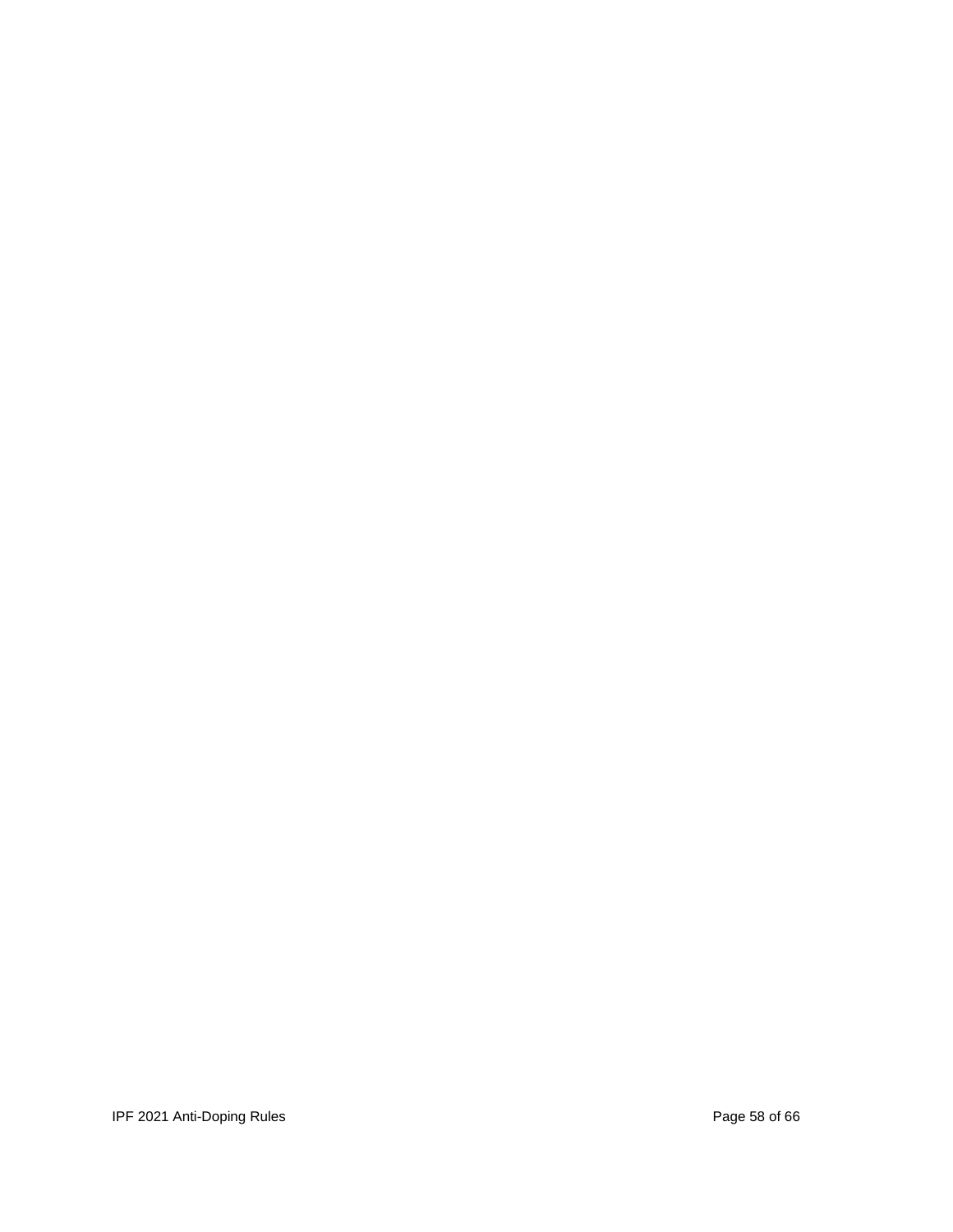#### <span id="page-58-0"></span>**APPENDIX 1 DEFINITIONS<sup>75</sup>**

*ADAMS*: The Anti-Doping Administration and Management System is a Web-based database management tool for data entry, storage, sharing, and reporting designed to assist stakeholders and *WADA* in their antidoping operations in conjunction with data protection legislation.

*Administration*: Providing, supplying, supervising, facilitating, or otherwise participating in the *Use* or *Attempted Use* by another *Person* of a *Prohibited Substance* or *Prohibited Method*. However, this definition shall not include the actions of bona fide medical personnel involving a *Prohibited Substance* or *Prohibited Method* used for genuine and legal therapeutic purposes or other acceptable justification and shall not include actions involving *Prohibited Substances* which are not prohibited in *Out-of-Competition Testing* unless the circumstances as a whole demonstrate that such *Prohibited Substances* are not intended for genuine and legal therapeutic purposes or are intended to enhance sport performance.

*Adverse Analytical Finding*: A report from a *WADA*-accredited laboratory or other *WADA*-approved laboratory that, consistent with the *International Standard* for Laboratories, establishes in a *Sample* the presence of a *Prohibited Substance* or its *Metabolites* or *Markers* or evidence of the *Use* of a *Prohibited Method*.

*Adverse Passport Finding*: A report identified as an *Adverse Passport Finding* as described in the applicable *International Standards*.

*Aggravating Circumstances*: Circumstances involving, or actions by, an *Athlete* or other *Person* which may justify the imposition of a period of *Ineligibility* greater than the standard sanction. Such circumstances and actions shall include, but are not limited to: the *Athlete* or other *Person Used* or *Possessed* multiple *Prohibited Substances* or *Prohibited Methods*, *Used* or *Possessed* a *Prohibited Substance* or *Prohibited Method* on multiple occasions or committed multiple other anti-doping rule violations; a normal individual would be likely to enjoy the performance-enhancing effects of the anti-doping rule violation(s) beyond the otherwise applicable period of *Ineligibility*; the *Athlete* or *Person* engaged in deceptive or obstructive conduct to avoid the detection or adjudication of an anti-doping rule violation; or the *Athlete* or other *Person* engaged in *Tampering* during *Results Management*. For the avoidance of doubt, the examples of circumstances and conduct described herein are not exclusive and other similar circumstances or conduct may also justify the imposition of a longer period of *Ineligibility*.

*Anti-Doping Activities*: Anti-doping *Education* and information, test distribution planning, maintenance of a *Registered Testing Pool*, managing *Athlete Biological Passports*, conducting *Testing*, organizing analysis of *Samples*, gathering of intelligence and conduct of investigations, processing of *TUE* applications, *Results Management*, monitoring and enforcing compliance with any *Consequences* imposed, and all other activities related to anti-doping to be carried out by or on behalf of an *Anti-Doping Organization*, as set out in the *Code* and/or the *International Standards*.

*Anti-Doping Organization*: *WADA* or a *Signatory* that is responsible for adopting rules for initiating, implementing or enforcing any part of the *Doping Control* process. This includes, for example, the International Olympic Committee, the International Paralympic Committee, other *Major Event Organizations* that conduct *Testing* at their *Events*, International Federations, and *National Anti-Doping Organizations.*

*Athlete*: Any *Person* who competes in sport at the international level (as defined by each International Federation) or the national level (as defined by each *National Anti-Doping Organization*). An *Anti-Doping Organization* has discretion to apply anti-doping rules to an *Athlete* who is neither an *International-Level Athlete* nor a *National-Level Athlete*, and thus to bring them within the definition of "*Athlete*". In relation to *Athletes* who are neither *International*-*Level* nor *National-Level Athletes*, an *Anti-Doping Organization* may elect to: conduct limited *Testing* or no *Testing* at all; analyze *Samples* for less than the full menu of *Prohibited Substances*; require limited or no whereabouts information; or not require advance *TUEs*. However, if an Article 2.1, 2.3 or 2.5 anti-doping rule violation is committed by any *Athlete* over whom an

**<sup>75</sup>** *[Comment to Definitions: Defined terms shall include their plural and possessive forms, as well as those terms used as other parts of speech.]*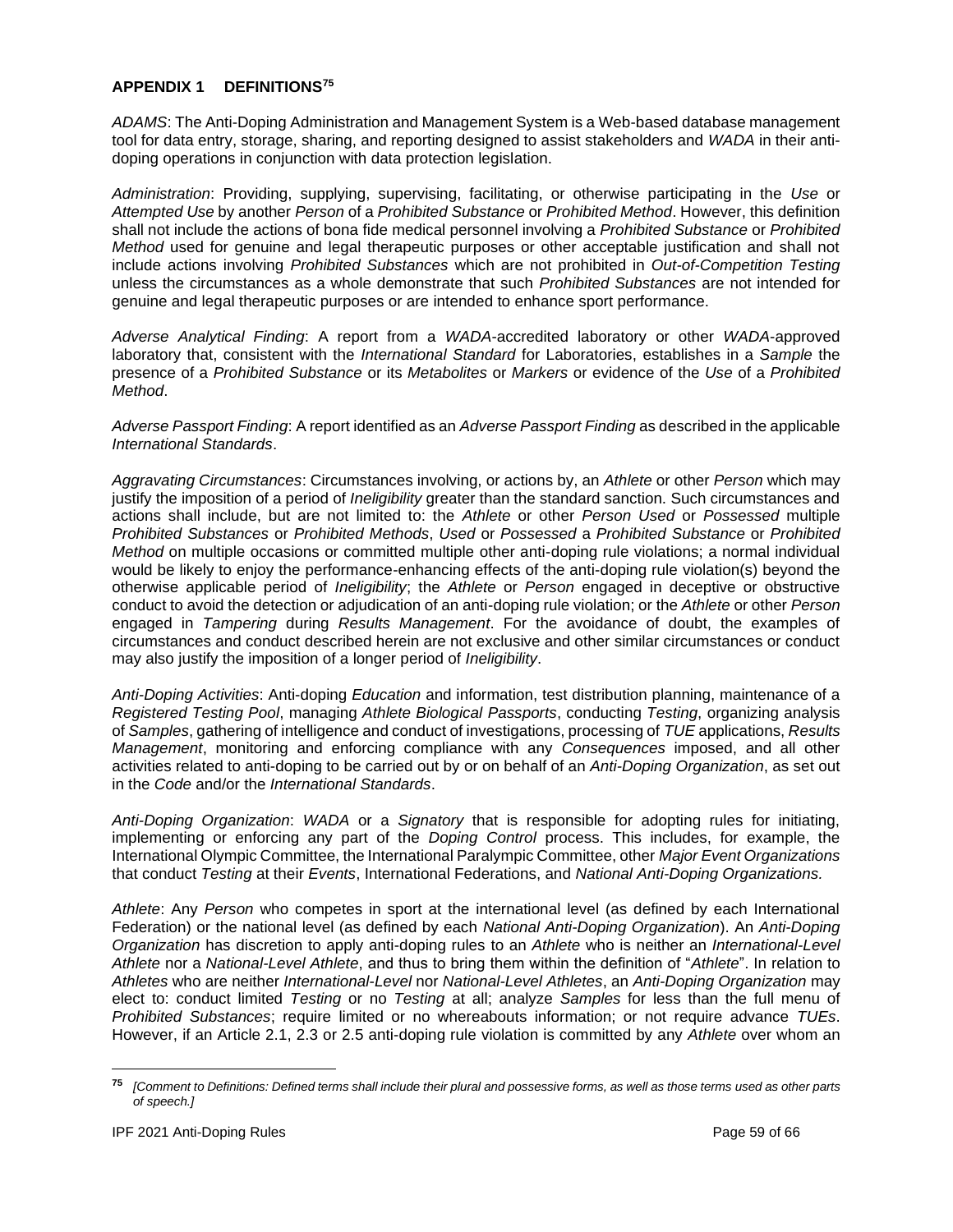*Anti-Doping Organization* has elected to exercise its authority to test and who competes below the international or national level, then the *Consequences* set forth in the *Code* must be applied. For purposes of Article 2.8 and Article 2.9 and for purposes of anti-doping information and *Education*, any *Person* who participates in sport under the authority of any *Signatory*, government, or other sports organization accepting the *Code* is an *Athlete*. **76**

*Athlete Biological Passport*: The program and methods of gathering and collating data as described in the *International Standard* for *Testing* and Investigations and *International Standard* for Laboratories.

*Athlete Support Personnel*: Any coach, trainer, manager, agent, team staff, official, medical, paramedical personnel, parent or any other *Person* working with, treating or assisting an *Athlete* participating in or preparing for sports *Competition*.

*Attempt*: Purposely engaging in conduct that constitutes a substantial step in a course of conduct planned to culminate in the commission of an anti-doping rule violation. Provided, however, there shall be no antidoping rule violation based solely on an *Attempt* to commit a violation if the *Person* renounces the *Attempt* prior to it being discovered by a third party not involved in the *Attempt*.

*Atypical Finding*: A report from a *WADA*-accredited laboratory or other *WADA*-approved laboratory which requires further investigation as provided by the *International Standard* for Laboratories or related *Technical Documents* prior to the determination of an *Adverse Analytical Finding*.

*Atypical Passport Finding*: A report described as an *Atypical Passport Finding* as described in the applicable *International Standards*.

*CAS*: The Court of Arbitration for Sport.

*Code*: The World Anti-Doping *Code*.

*Competition*: A single race, match, game or singular sport contest. For example, a basketball game or the finals of the Olympic 100-meter race in athletics. The distinction between a *Competition* and an *Event* will be as provided in the IPF By Laws and Constitution. More specifically, under all Powerlifting rules other than these Anti-Doping Rules, "competition" means a single lifting session out of the series of lifting sessions during the *Event Period*.

*Consequences of Anti-Doping Rule Violations* ("*Consequences*"): An *Athlete's* or other *Person's* violation of an anti-doping rule may result in one or more of the following: (a) *Disqualification* means the *Athlete's* results in a particular *Competition* or *Event* are invalidated, with all resulting *Consequences* including forfeiture of any medals, points and prizes; (b) *Ineligibility* means the *Athlete* or other *Person* is barred on account of an anti-doping rule violation for a specified period of time from participating in any *Competition* or other activity or funding as provided in Article 10.14; (c) *Provisional Suspension* means the *Athlete* or other *Person* is barred temporarily from participating in any *Competition* or activity prior to the final decision at a hearing conducted under Article 8; (d) *Financial Consequences* means a financial sanction imposed for an anti-doping rule violation or to recover costs associated with an anti-doping rule violation; and (e) *Public Disclosure* means the dissemination or distribution of information to the general public or *Persons* beyond those *Persons* entitled to earlier notification in accordance with Article 14.

*Contaminated Product*: A product that contains a *Prohibited Substance* that is not disclosed on the product label or in information available in a reasonable Internet search.

**<sup>76</sup>** *[Comment to Athlete: Individuals who participate in sport may fall in one of five categories: 1) International-Level Athlete, 2) National-Level Athlete, 3) individuals who are not International- or National-Level Athletes but over whom the International Federation or National Anti-Doping Organization has chosen to exercise authority, 4) Recreational Athlete, and 5) individuals over whom no International Federation or National Anti-Doping Organization has, or has chosen to, exercise authority. All Internationaland National-Level Athletes are subject to the anti-doping rules of the Code, with the precise definitions of international and national level sport to be set forth in the anti-doping rules of the International Federations and National Anti-Doping Organizations.]*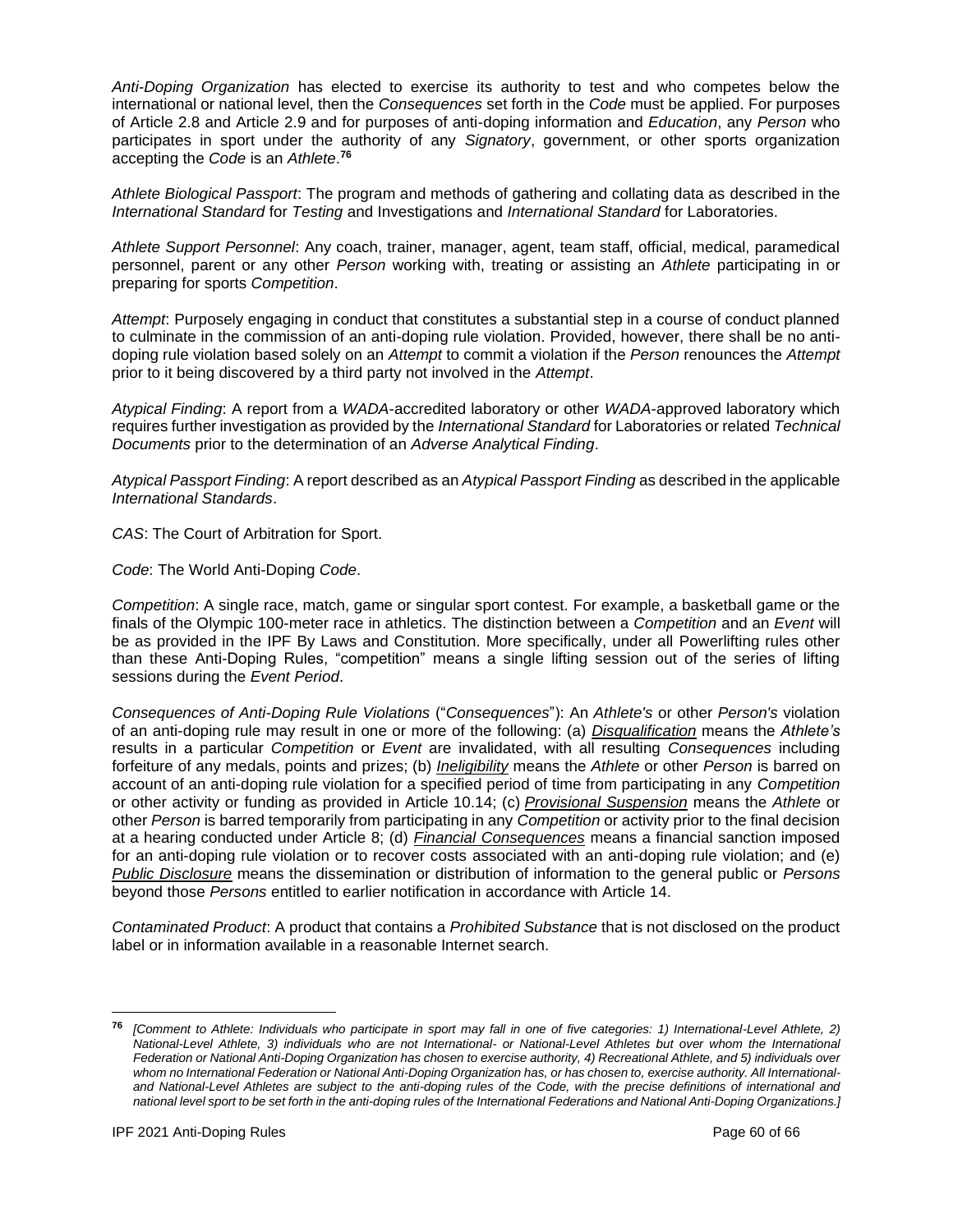*Decision Limit*: The value of the result for a threshold substance in a *Sample*, above which an *Adverse Analytical Finding* shall be reported, as defined in the *International Standard* for Laboratories.

*Delegated Third Party*: Any *Person* to which IPF delegates any aspect of *Doping Control* or anti-doping *Education* programs including, but not limited to, third parties or other *Anti-Doping Organizations* that conduct *Sample* collection or other *Doping Control* services or anti-doping *Educational* programs for IPF, or individuals serving as independent contractors who perform *Doping Control* services for IPF (e.g., nonemployee *Doping Control* officers or chaperones). This definition does not include *CAS*.

*Disqualification*: See *Consequences of Anti-Doping Rule Violations* above.

*Doping Control*: All steps and processes from test distribution planning through to ultimate disposition of any appeal and the enforcement of *Consequences*, including all steps and processes in between, including but not limited to *Testing*, investigations, whereabouts, *TUEs*, *Sample* collection and handling, laboratory analysis, *Results Management*, and investigations or proceedings relating to violations of Article 10.14 (Status During *Ineligibility* or *Provisional Suspension*).

*Education*: The process of learning to instill values and develop behaviors that foster and protect the spirit of sport, and to prevent intentional and unintentional doping.

*Event*: A series of individual *Competitions* conducted together under one ruling body (e.g., the Olympic Games, World Championships of an International Federation, or Pan American Games).

*Event Period*: The time between the beginning and end of an *Event*, as established by the ruling body of the *Event.*

*Event Venues*: Those venues so designated by the ruling body for the *Event*

*Fault*: *Fault* is any breach of duty or any lack of care appropriate to a particular situation. Factors to be taken into consideration in assessing an *Athlete's* or other *Person's* degree of *Fault* include, for example, the *Athlete's* or other *Person's* experience, whether the *Athlete* or other *Person* is a *Protected Person*, special considerations such as impairment, the degree of risk that should have been perceived by the *Athlete* and the level of care and investigation exercised by the *Athlete* in relation to what should have been the perceived level of risk. In assessing the *Athlete's* or other *Person's* degree of *Fault*, the circumstances considered must be specific and relevant to explain the *Athlete's* or other *Person's* departure from the expected standard of behavior. Thus, for example, the fact that an *Athlete* would lose the opportunity to earn large sums of money during a period of *Ineligibility,* or the fact that the *Athlete* only has a short time left in a career, or the timing of the sporting calendar, would not be relevant factors to be considered in reducing the period of *Ineligibility* under Article 10.6.1 or 10.6.2.**<sup>77</sup>**

*Financial Consequences*: See *Consequences of Anti-Doping Rule Violations* above.

*In-Competition*: The period commencing at 11:59 p.m. on the day before a *Competition* in which the *Athlete* is scheduled to participate through the end of such *Competition* and the *Sample* collection process related to such *Competition*. **78**

**<sup>77</sup>** *[Comment to Fault: The criteria for assessing an Athlete's degree of Fault is the same under all Articles where Fault is to be considered. However, under Article 10.6.2, no reduction of sanction is appropriate unless, when the degree of Fault is assessed, the conclusion is that No Significant Fault or Negligence on the part of the Athlete or other Person was involved.]*

**<sup>78</sup>** *[Comment to In-Competition: Having a universally accepted definition for In-Competition provides greater harmonization among Athletes across all sports, eliminates or reduces confusion among Athletes about the relevant timeframe for In-Competition Testing, avoids inadvertent Adverse Analytical Findings in between Competitions during an Event and assists in preventing any potential performance enhancement benefits from substances prohibited Out-of-Competition being carried over to the Competition period.]*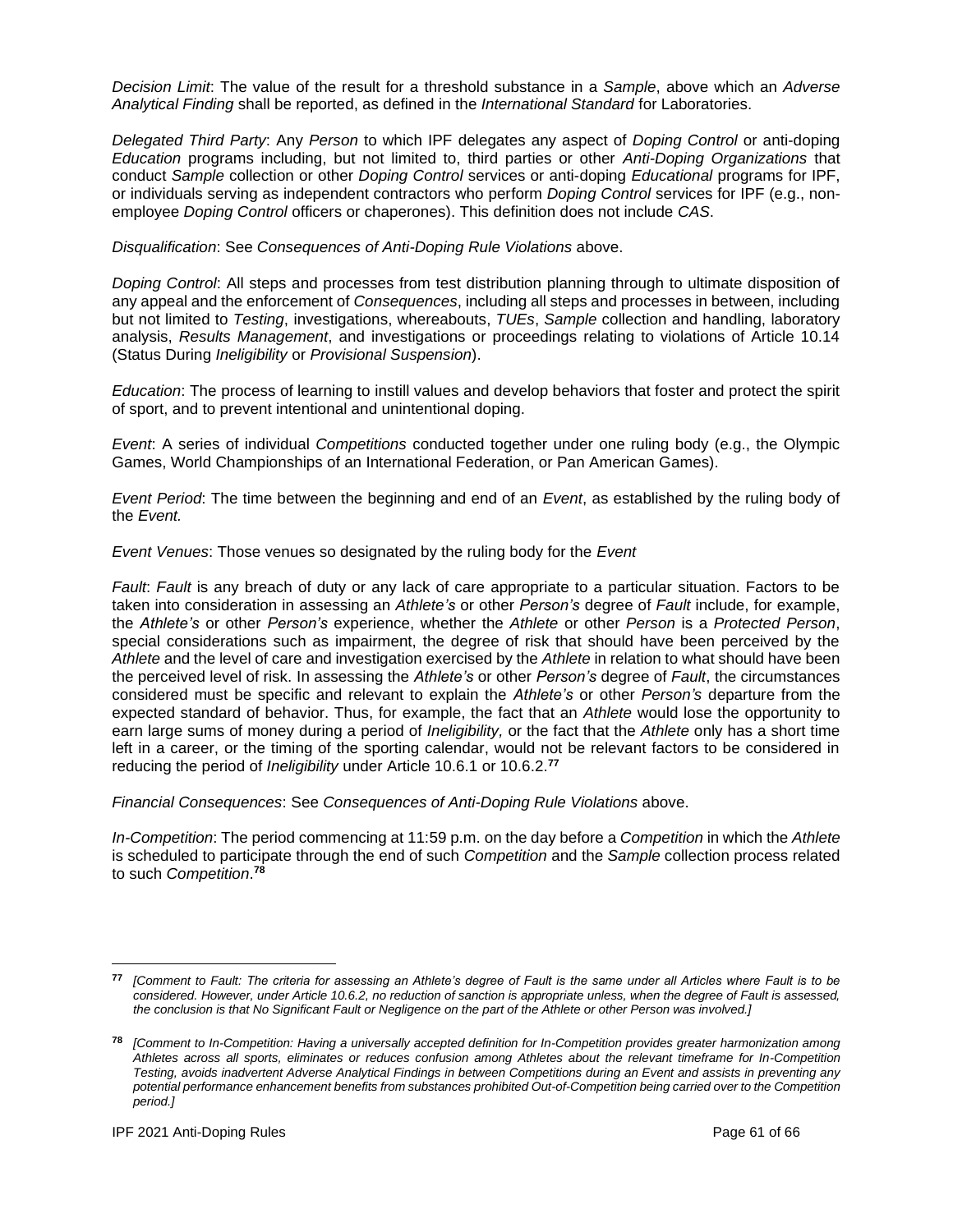*Independent Observer Program*: A team of observers and/or auditors, under the supervision of *WADA*, who observe and provide guidance on the *Doping Control* process prior to or during certain *Events* and report on their observations as part of *WADA's* compliance monitoring program.

*Individual Sport*: Any sport that is not a *Team Sport.*

*Ineligibility*: See *Consequences of Anti-Doping Rule Violations* above.

*Institutional Independence*: Hearing panels on appeal shall be fully independent institutionally from the *Anti-Doping Organization* responsible for *Results Management*. They must therefore not in any way be administered by, connected or subject to the *Anti-Doping Organization* responsible for *Results Management*.

*International Event*: An *Event* or *Competition* where the International Olympic Committee, the International Paralympic Committee, an International Federation, a *Major Event Organization,* or another international sport organization is the ruling body for the *Event* or appoints the technical officials for the *Event.*

*International-Level Athlete*: *Athletes* who compete in sport at the international level, as defined by each International Federation, consistent with the *International Standard* for *Testing* and Investigations. For the sport of powerlifting *International-Level Athletes* are defined as set out in the Scope section of the Introduction to these Anti-Doping Rules.**<sup>79</sup>**

*International Standard*: A standard adopted by *WADA* in support of the *Code*. Compliance with an *International Standard* (as opposed to another alternative standard, practice or procedure) shall be sufficient to conclude that the procedures addressed by the *International Standard* were performed properly. *International Standards* shall include any *Technical Documents* issued pursuant to the *International Standard*.

*Major Event Organizations*: The continental associations of *National Olympic Committees* and other international multi-sport organizations that function as the ruling body for any continental, regional or other *International Event*.

*Marker*: A compound, group of compounds or biological variable(s) that indicates the *Use* of a *Prohibited Substance* or *Prohibited Method.*

*Metabolite*: Any substance produced by a biotransformation process.

*Minimum Reporting Level*: The estimated concentration of a *Prohibited Substance* or its *Metabolite(s)* or *Marker(s)* in a *Sample* below which *WADA*-accredited laboratories should not report that *Sample* as an *Adverse Analytical Finding*.

*Minor*: A natural *Person* who has not reached the age of eighteen (18) years.

*National Anti-Doping Organization*: The entity(ies) designated by each country as possessing the primary authority and responsibility to adopt and implement anti-doping rules, direct the collection of *Samples*, the management of test results, and the conduct of hearings at the national level. If this designation has not been made by the competent public authority(ies), the entity shall be the country's *National Olympic Committee* or its designee.

**<sup>79</sup>** *[Comment to International-Level Athlete: Consistent with the International Standard for Testing and Investigations, IPF is free to determine the criteria it will use to classify Athletes as International-Level Athletes, e.g., by ranking, by participation in particular International Events, by type of license, etc. However, it must publish those criteria in clear and concise form, so that Athletes are able to ascertain quickly and easily when they will become classified as International-Level Athletes. For example, if the criteria*  include participation in certain International Events, then the International Federation must publish a list of those International *Events.]*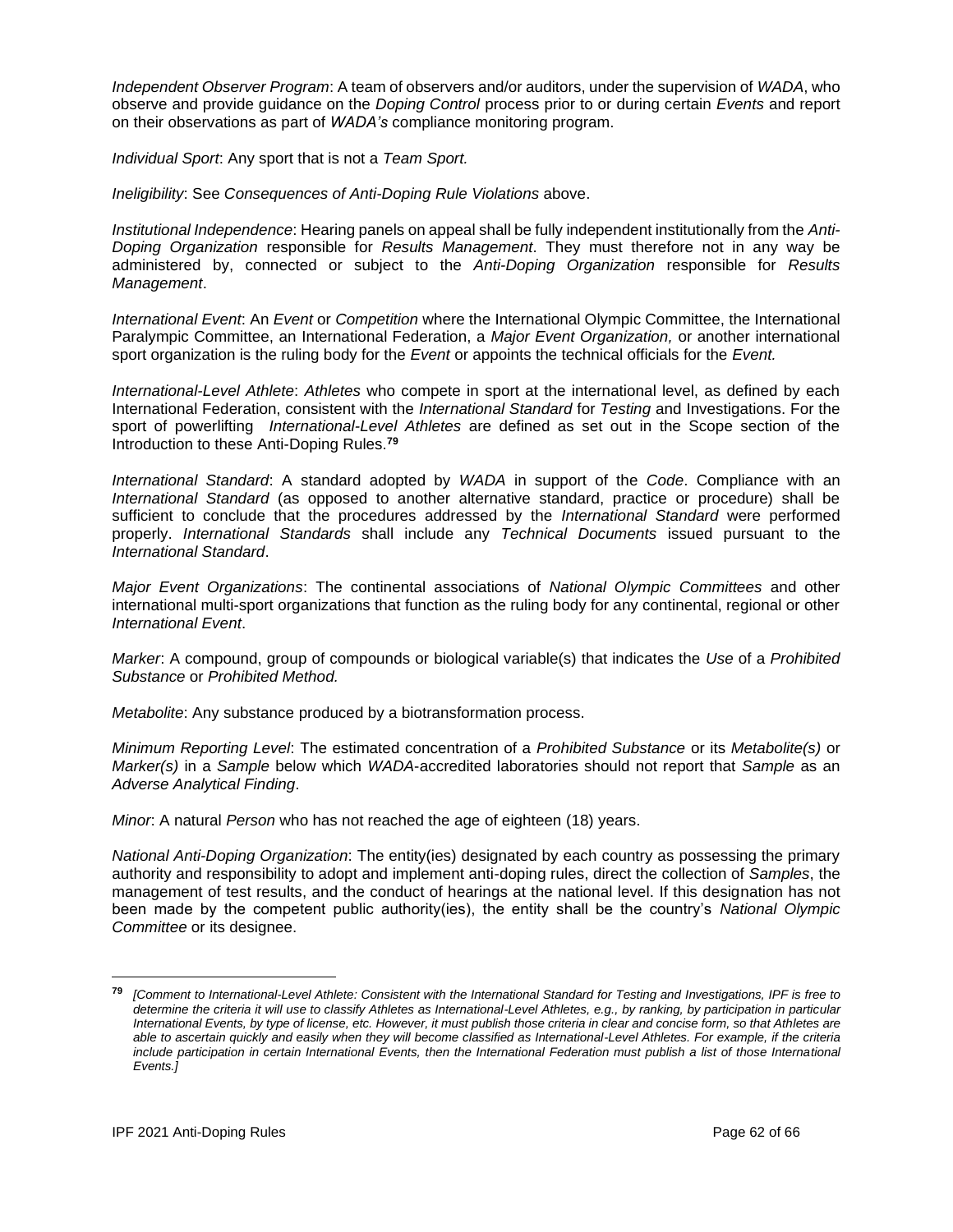*National Event*: A sport *Event* or *Competition* involving *International-* or *National-Level Athletes* that is not an *International Event*.

*National Federation*: A national or regional entity which is a member of or is recognized by IPF as the entity governing IPF's sport in that nation or region.

*National-Level Athlete*: *Athletes* who compete in sport at the national level, as defined by each *National Anti-Doping Organization,* consistent with the *International Standard* for *Testing* and Investigations.

*National Olympic Committee*: The organization recognized by the International Olympic Committee. The term *National Olympic Committee* shall also include the National Sport Confederation in those countries where the National Sport Confederation assumes typical *National Olympic Committee* responsibilities in the anti-doping area.

*No Fault* or *Negligence*: The *Athlete* or other *Person's* establishing that he or she did not know or suspect, and could not reasonably have known or suspected even with the exercise of utmost caution, that he or she had *Used* or been administered the *Prohibited Substance* or *Prohibited Method* or otherwise violated an anti-doping rule*.* Except in the case of a *Protected Person* or *Recreational Athlete*, for any violation of Article 2.1, the *Athlete* must also establish how the *Prohibited Substance* entered the *Athlete's* system.

*No Significant Fault* or *Negligence*: The *Athlete* or other *Person's* establishing that any *Fault* or *Negligence*, when viewed in the totality of the circumstances and taking into account the criteria for *No Fault* or *Negligence*, was not significant in relationship to the anti-doping rule violation. Except in the case of a *Protected Person* or *Recreational Athlete*, for any violation of Article 2.1, the *Athlete* must also establish how the *Prohibited Substance* entered the *Athlete's* system.

*Operational Independence*: This means that (1) board members, staff members, commission members, consultants and officials of the *Anti-Doping Organization* with responsibility for *Results Management* or its affiliates (e.g., member federation or confederation), as well as any *Person* involved in the investigation and pre-adjudication of the matter cannot be appointed as members and/or clerks (to the extent that such clerk is involved in the deliberation process and/or drafting of any decision) of hearing panels of that *Anti-Doping Organization* with responsibility for *Results Management* and (2) hearing panels shall be in a position to conduct the hearing and decision-making process without interference from the *Anti-Doping Organization* or any third party. The objective is to ensure that members of the hearing panel or individuals otherwise involved in the decision of the hearing panel, are not involved in the investigation of, or decisions to proceed with, the case.

*Out-of-Competition*: Any period which is not *In-Competition*.

*Participant*: Any *Athlete* or *Athlete Support Person*.

*Person*: A natural *Person* or an organization or other entity.

*Possession*: The actual, physical *Possession*, or the constructive *Possession* (which shall be found only if the *Person* has exclusive control or intends to exercise control over the *Prohibited Substance* or *Prohibited Method* or the premises in which a *Prohibited Substance* or *Prohibited Method* exists); provided, however, that if the *Person* does not have exclusive control over the *Prohibited Substance* or *Prohibited Method* or the premises in which a *Prohibited Substance* or *Prohibited Method* exists, constructive *Possession* shall only be found if the *Person* knew about the presence of the *Prohibited Substance* or *Prohibited Method* and intended to exercise control over it. Provided, however, there shall be no anti-doping rule violation based solely on *Possession* if, prior to receiving notification of any kind that the *Person* has committed an antidoping rule violation, the *Person* has taken concrete action demonstrating that the *Person* never intended to have *Possession* and has renounced *Possession* by explicitly declaring it to an *Anti-Doping Organization*. Notwithstanding anything to the contrary in this definition, the purchase (including by any electronic or other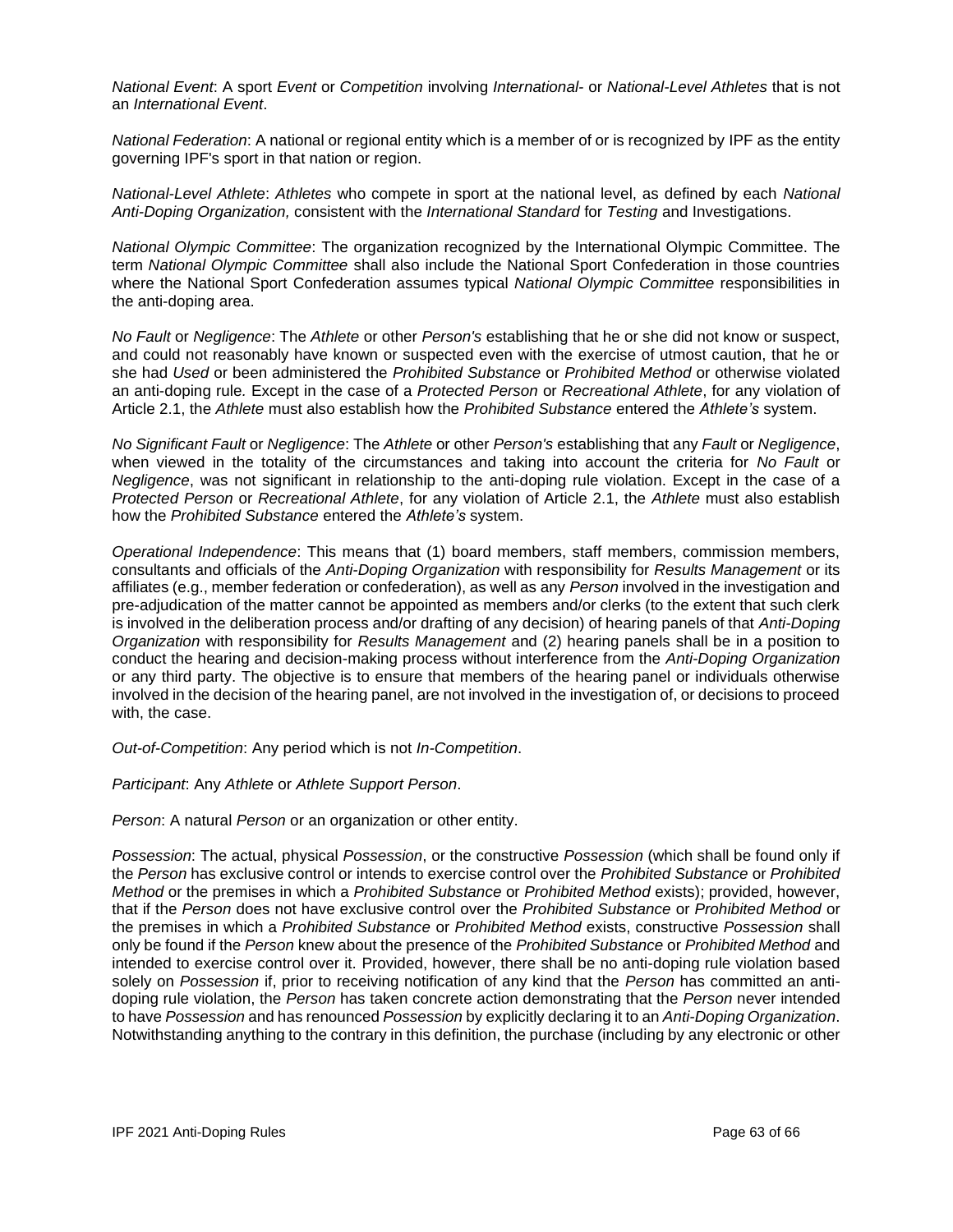means) of a *Prohibited Substance* or *Prohibited Method* constitutes *Possession* by the *Person* who makes the purchase.**<sup>80</sup>**

*Prohibited List*: The List identifying the *Prohibited Substances* and *Prohibited Methods*.

*Prohibited Method*: Any method so described on the *Prohibited List*.

*Prohibited Substance*: Any substance, or class of substances, so described on the *Prohibited List*.

*Protected Person*: An *Athlete* or other natural *Person* who at the time of the anti-doping rule violation: (i) has not reached the age of sixteen (16) years; (ii) has not reached the age of eighteen (18) years and is not included in any *Registered Testing Pool* and has never competed in any *International Event* in an open category; or (iii) for reasons other than age has been determined to lack legal capacity under applicable national legislation.**<sup>81</sup>**

*Provisional Hearing*: For purposes of Article 7.4.3, an expedited abbreviated hearing occurring prior to a hearing under Article 8 that provides the *Athlete* with notice and an opportunity to be heard in either written or oral form.**<sup>82</sup>**

*Provisional Suspension*: See *Consequences of Anti-Doping Rule Violations* above.

*Publicly Disclose*: See *Consequences of Anti-Doping Rule Violations* above.

*Recreational Athlete*: A natural *Person* who is so defined by the relevant *National Anti-Doping Organization*; provided, however, the term shall not include any *Person* who, within the five (5) years prior to committing any anti-doping rule violation, has been an *International-Level Athlete* (as defined by each International Federation consistent with the *International Standard* for *Testing* and Investigations) or *National-Level Athlete* (as defined by each *National Anti-Doping Organization* consistent with the *International Standard* for *Testing* and Investigations), has represented any country in an *International Event* in an open category or has been included within any *Registered Testing Pool* or other whereabouts information pool maintained by any International Federation or *National Anti-Doping Organization*. **83**

*Regional Anti-Doping Organization*: A regional entity designated by member countries to coordinate and manage delegated areas of their national anti-doping programs, which may include the adoption and implementation of anti-doping rules, the planning and collection of *Samples*, the management of results, the review of *TUEs*, the conduct of hearings, and the conduct of *Educational* programs at a regional level.

*Registered Testing Pool*: The pool of highest-priority *Athletes* established separately at the international level by International Federations and at the national level by *National Anti-Doping Organizations,* who are

**<sup>80</sup>** *[Comment to Possession: Under this definition, anabolic steroids found in an Athlete's car would constitute a violation unless the Athlete establishes that someone else used the car; in that event, IPF must establish that, even though the Athlete did not have exclusive control over the car, the Athlete knew about the anabolic steroids and intended to have control over them. Similarly, in the example of anabolic steroids found in a home medicine cabinet under the joint control of an Athlete and spouse, IPF must*  establish that the Athlete knew the anabolic steroids were in the cabinet and that the Athlete intended to exercise control over *them. The act of purchasing a Prohibited Substance alone constitutes Possession, even where, for example, the product does not arrive, is received by someone else, or is sent to a third party address.]*

**<sup>81</sup>** *[Comment to Protected Person: The Code treats Protected Persons differently than other Athletes or Persons in certain circumstances based on the understanding that, below a certain age or intellectual capacity, an Athlete or other Person may not possess the mental capacity to understand and appreciate the prohibitions against conduct contained in the Code. This would include, for example, a Paralympic Athlete with a documented lack of legal capacity due to an intellectual impairment. The term "open category" is meant to exclude competition that is limited to junior or age group categories.]* 

**<sup>82</sup>** *[Comment to Provisional Hearing: A Provisional Hearing is only a preliminary proceeding which may not involve a full review of the facts of the case. Following a Provisional Hearing, the Athlete remains entitled to a subsequent full hearing on the merits of the case. By contrast, an "expedited hearing", as that term is used in Article 7.4.3, is a full hearing on the merits conducted on an expedited time schedule.]*

**<sup>83</sup>** *[Comment to Recreational Athlete: The term "open category" is meant to exclude competition that is limited to junior or age group categories.]*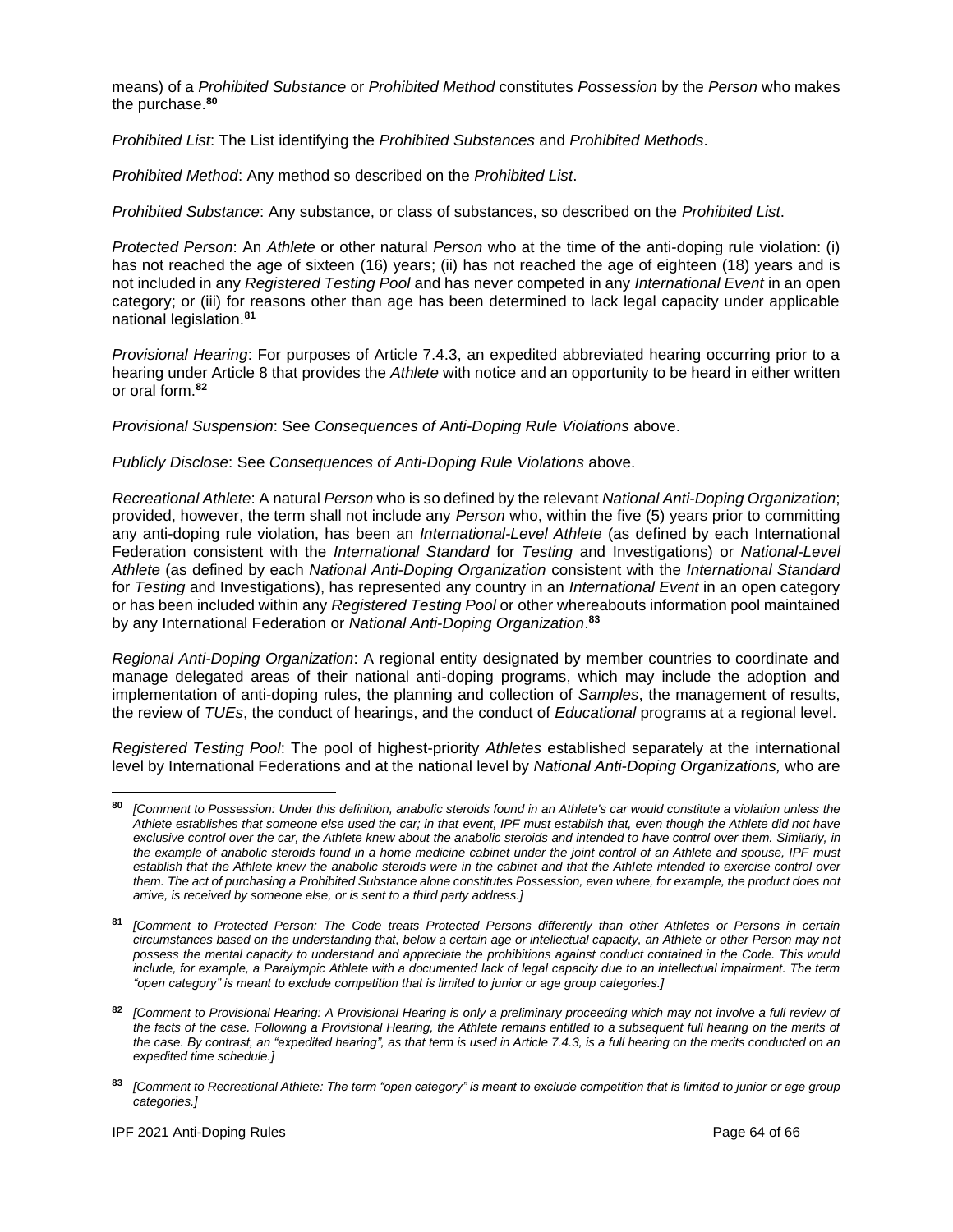subject to focused *In-Competition* and *Out-of-Competition Testing* as part of that International Federation's or *National Anti-Doping Organization's* test distribution plan and therefore are required to provide whereabouts information as provided in Article 5.5 and the *International Standard* for *Testing* and Investigations.

*Results Management*: The process encompassing the timeframe between notification as per Article 5 of the *International Standard* for *Results Management*, or in certain cases (e.g., *Atypical Finding*, *Athlete Biological Passport*, whereabouts failure), such pre-notification steps expressly provided for in Article 5 of the *International Standard* for *Results Management*, through the charge until the final resolution of the matter, including the end of the hearing process at first instance or on appeal (if an appeal was lodged). *Sample* or *Specimen*: Any biological material collected for the purposes of *Doping Control*. **84**

*Signatories*: Those entities accepting the *Code* and agreeing to implement the *Code*, as provided in Article 23 of the *Code*.

*Specified Method:* See Article 4.2.2.

*Specified Substance*: See Article 4.2.2.

*Strict Liability*: The rule which provides that under Article 2.1 and Article 2.2, it is not necessary that intent, *Fault*, *Negligence*, or knowing *Use* on the *Athlete's* part be demonstrated by the *Anti-Doping Organization* in order to establish an anti-doping rule violation.

*Substance of Abuse*: See Article 4.2.3.

*Substantial Assistance*: For purposes of Article 10.7.1, a *Person* providing *Substantial Assistance* must: (1) fully disclose in a signed written statement or recorded interview all information he or she possesses in relation to anti-doping rule violations or other proceeding described in Article 10.7.1.1, and (2) fully cooperate with the investigation and adjudication of any case or matter related to that information, including, for example, presenting testimony at a hearing if requested to do so by an *Anti-Doping Organization* or hearing panel. Further, the information provided must be credible and must comprise an important part of any case or proceeding which is initiated or, if no case or proceeding is initiated, must have provided a sufficient basis on which a case or proceeding could have been brought.

*Tampering*: Intentional conduct which subverts the *Doping Control* process but which would not otherwise be included in the definition of *Prohibited Methods*. *Tampering* shall include, without limitation, offering or accepting a bribe to perform or fail to perform an act, preventing the collection of a *Sample*, affecting or making impossible the analysis of a *Sample*, falsifying documents submitted to an *Anti-Doping Organization* or *TUE* committee or hearing panel, procuring false testimony from witnesses, committing any other fraudulent act upon the *Anti-Doping Organization* or hearing body to affect *Results Management* or the imposition of *Consequences*, and any other similar intentional interference or *Attempted* interference with any aspect of *Doping Control*. **85**

*Target Testing*: Selection of specific *Athletes* for *Testing* based on criteria set forth in the *International Standard* for *Testing* and Investigations.

*Team Sport*: A sport in which the substitution of players is permitted during a *Competition*.

**<sup>84</sup>** *[Comment to Sample or Specimen: It has sometimes been claimed that the collection of blood Samples violates the tenets of certain religious or cultural groups. It has been determined that there is no basis for any such claim.]*

**<sup>85</sup>** *[Comment to Tampering: For example, this Article would prohibit altering identification numbers on a Doping Control form during Testing, breaking the B bottle at the time of B Sample analysis, altering a Sample by the addition of a foreign substance, or intimidating or attempting to intimidate a potential witness or a witness who has provided testimony or information in the Doping Control process. Tampering includes misconduct which occurs during the Results Management and hearing process. See Article 10.9.3.3. However, actions taken as part of a Person's legitimate defense to an anti-doping rule violation charge shall not be considered Tampering. Offensive conduct towards a Doping Control official or other Person involved in Doping Control which does not otherwise constitute Tampering shall be addressed in the disciplinary rules of sport organizations.]*